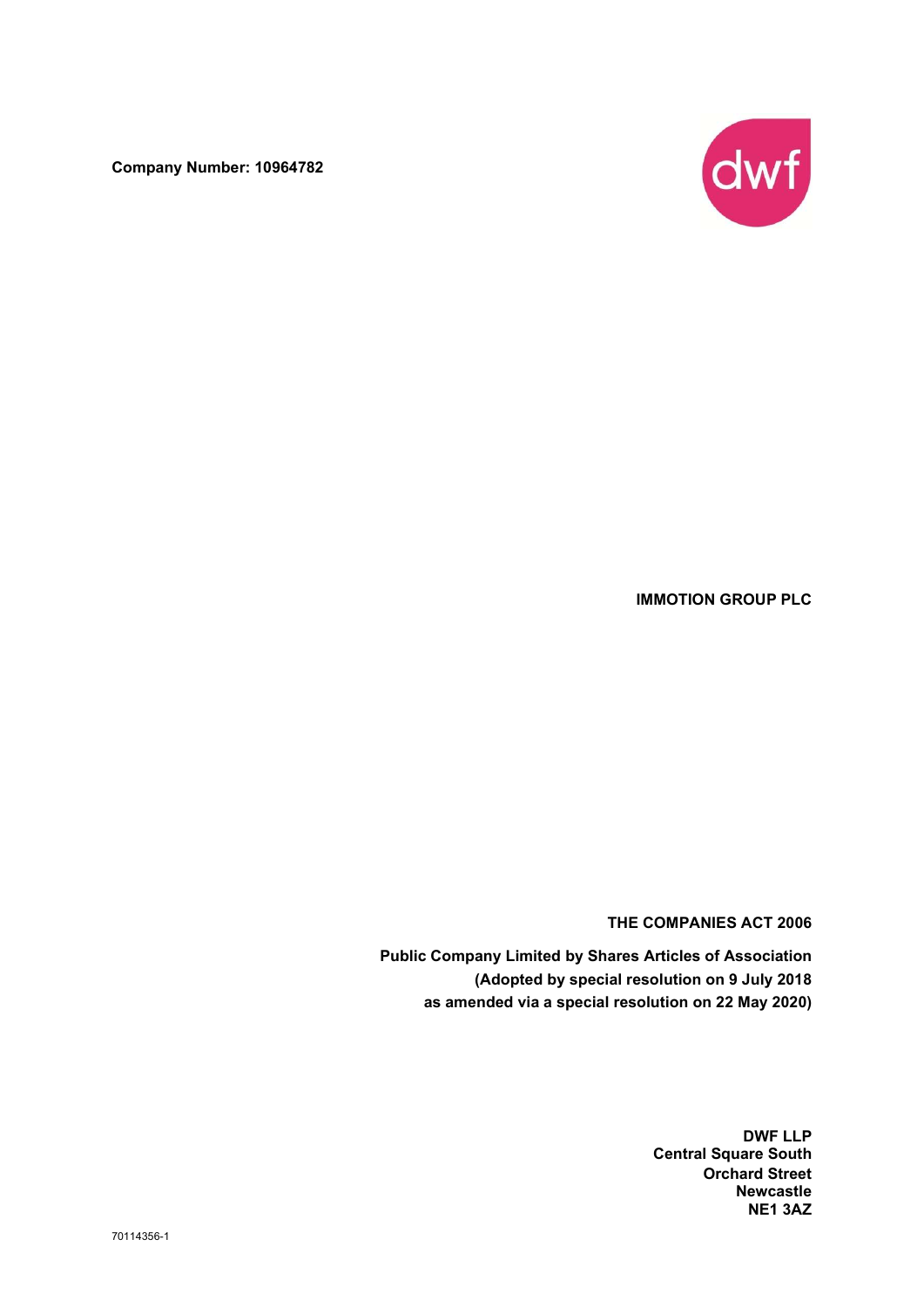# **CONTENTS**

| 1.  | Exclusion of model articles (and any other prescribed regulations) | 1  |
|-----|--------------------------------------------------------------------|----|
| 2.  | Definitions and Interpretation                                     | 1  |
| 3.  | Form of resolution                                                 | 3  |
| 4.  | Limited liability                                                  | 3  |
| 5.  | Change of name                                                     | 4  |
| 6.  | Power to attach rights to shares                                   | 4  |
| 7.  | Allotment of shares and pre-emption                                | 4  |
| 8.  | Redeemable shares                                                  | 5  |
| 9.  | Pari passu issues                                                  | 5  |
| 10. | Variation of rights                                                | 5  |
| 11. | Payment of commission                                              | 6  |
| 12. | Trusts not recognised                                              | 6  |
| 13. | <b>Uncertificated shares</b>                                       | 6  |
| 14. | Share certificates                                                 | 8  |
| 15. | Replacement certificates                                           | 8  |
| 16. | Lien on shares not fully paid                                      | 9  |
| 17. | Enforcement of lien by sale                                        | 9  |
| 18. | Application of proceeds of sale                                    | 9  |
| 19. | Calls                                                              | 10 |
| 20. | Liability of joint holders                                         | 10 |
| 21. | Interest on calls                                                  | 10 |
| 22. | Power to differentiate                                             | 10 |
| 23. | Payment of calls in advance                                        | 10 |
| 24. | Notice if call or instalment not paid                              | 11 |
| 25. | Forfeiture for non-compliance                                      | 11 |
| 26. | Notice after forfeiture                                            | 11 |
| 27. | Forfeiture may be annulled                                         | 11 |
| 28. | Surrender                                                          | 11 |
| 29. | Sale of forfeited shares                                           | 11 |
| 30. | <b>Effect of forfeiture</b>                                        | 12 |
| 31. | Evidence of forfeiture                                             | 12 |
| 32. | Form of transfer                                                   | 12 |
| 33. | Right to refuse registration of transfer                           | 13 |
| 34. | Notice of refusal to register a transfer                           | 13 |
| 35. | No fees on registration                                            | 14 |
| 36. | Other powers in relation to transfers                              | 14 |
| 37. | Transmission of shares on death                                    | 14 |
| 38. | Election of person entitled by transmission                        | 14 |
| 39. | Rights on transmission                                             | 15 |
| 40. | Destruction of documents                                           | 15 |
| 41. | Sub-division                                                       | 16 |
| 42. | Fractions                                                          | 16 |
| 43. | Annual general meetings                                            | 16 |
| 44. | Convening of general meetings                                      | 16 |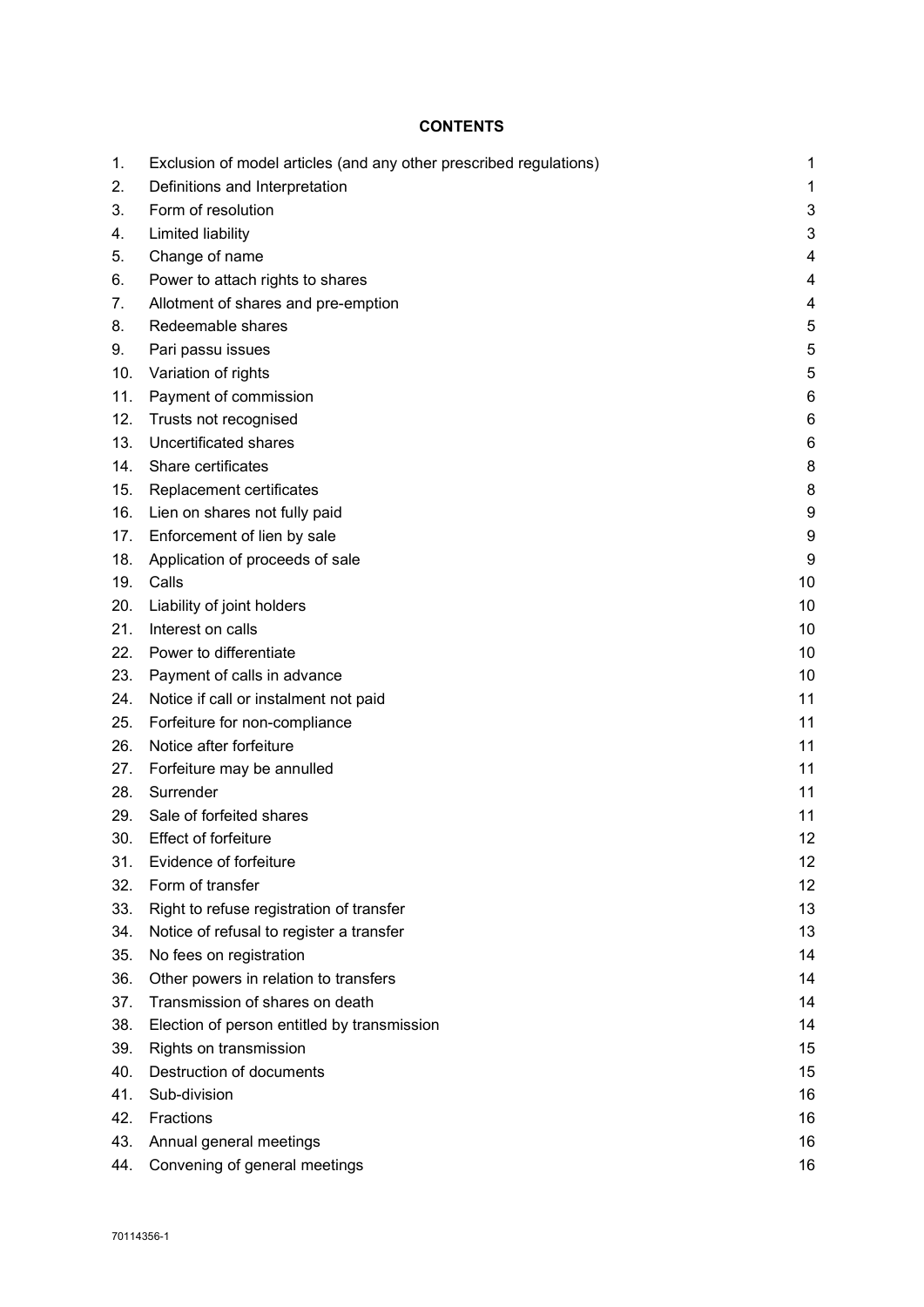| 45. | Notice of general meetings                                    | 17 |
|-----|---------------------------------------------------------------|----|
| 46. | Contents of notice of meetings                                | 17 |
| 47. | Omission to give notice and non-receipt of notice             | 17 |
| 48. | Postponement of general meeting                               | 17 |
| 49. | Quorum at general meeting                                     | 18 |
| 50. | Procedure if quorum not present                               | 18 |
| 51. | Chairman of general meeting                                   | 18 |
| 52. | Entitlement to attend and speak                               | 18 |
| 53. | Adjournments                                                  | 19 |
| 54. | Notice of adjournment                                         | 19 |
| 55. | Business of adjourned meeting                                 | 19 |
| 56. | Security arrangements and orderly conduct                     | 19 |
| 57. | Overflow meeting rooms                                        | 19 |
| 58. | Satellite meeting places                                      | 20 |
| 59. | Amendment to resolutions                                      | 21 |
| 60. | Members' resolutions                                          | 21 |
| 61. | Method of voting                                              | 21 |
| 62. | Objection to error in voting                                  | 22 |
| 63. | Procedure on a poll                                           | 22 |
| 64. | Votes of members                                              | 23 |
| 65. | No right to vote where sums overdue on shares                 | 24 |
| 66. | Voting by Proxy                                               | 24 |
| 67. | Receipt of proxy                                              | 25 |
| 68. | Revocation of proxy                                           | 26 |
| 69. | Corporate representatives                                     | 27 |
| 70. | Failure to disclose interests in shares                       | 27 |
| 71. | Power of sale of shares of untraced members                   | 29 |
| 72. | Application of proceeds of sale of shares of untraced members | 31 |
| 73. | Number of directors                                           | 31 |
| 74. | Power of company to appoint directors                         | 31 |
| 75. | Power of board to appoint directors                           | 31 |
| 76. | Eligibility of new directors                                  | 31 |
| 77. | Retirement of directors                                       | 32 |
| 78. | Deemed re-appointment                                         | 32 |
| 79. | Procedure if insufficient directors appointed                 | 32 |
| 80. | Removal of directors                                          | 33 |
| 81. | Vacation of office by director                                | 33 |
| 82. | Resolution as to vacancy conclusive                           | 34 |
| 83. | Appointment of alternate directors                            | 34 |
| 84. | Alternate directors' participation in board meetings          | 34 |
| 85. | Alternate director responsible for own acts                   | 34 |
| 86. | Interests of alternate director                               | 34 |
| 87. | Revocation of alternate director                              | 35 |
| 88. | Directors' fees                                               | 35 |
| 89. | <b>Expenses</b>                                               | 35 |
| 90. | Additional remuneration                                       | 35 |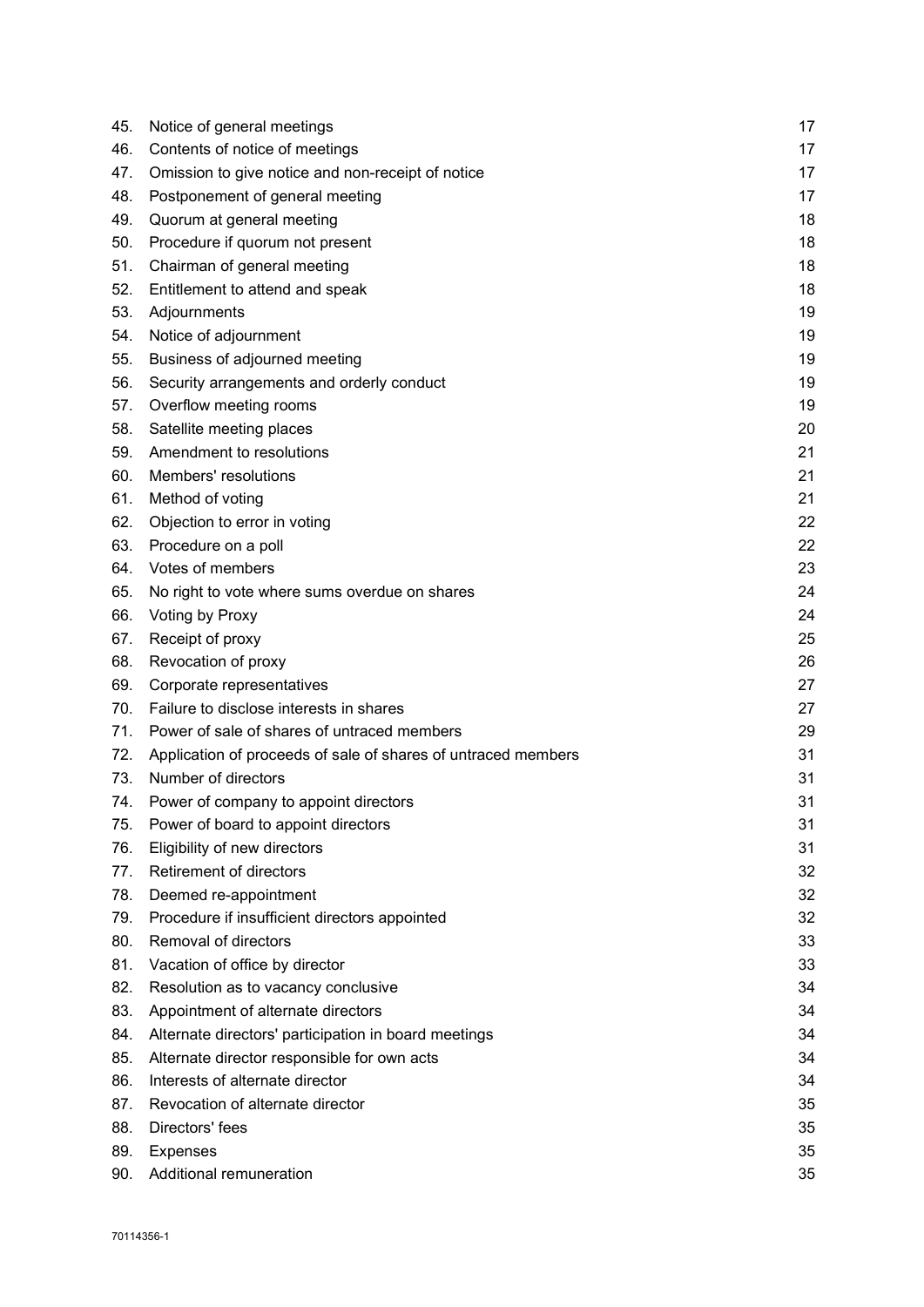| Pensions and other benefits<br>92.<br>36<br>93.<br>Powers of the board<br>36<br>Powers of directors if less than minimum number<br>37<br>94.<br>Powers of executive directors<br>95.<br>37<br>Delegation to committees<br>37<br>96.<br>97.<br>Local management<br>37<br>98.<br>Power of attorney<br>38<br>Exercise of voting power<br>99.<br>38<br>38<br>100. Provision for employees on cessation of business<br>101. Overseas registers<br>38<br>102. Borrowing powers<br>39<br>103. Board meetings<br>42<br>104. Notice of board meetings<br>42<br>105. Quorum<br>42<br>106. Chairman<br>43<br>107. Voting<br>43<br>43<br>108. Participation by telephone or other form of communication<br>109. Resolution in writing<br>43<br>44<br>110. Proceedings of committees<br>111. Minutes of proceedings<br>44<br>44<br>112. Validity of proceedings<br>44<br>113. Transactions or other arrangements with the company<br>114. Authorisation of Directors' conflicts of interest<br>45<br>115. Directors' permitted interests<br>46<br>116. General<br>48<br>117. Power to authenticate documents<br>48<br>118. Use of seals<br>49<br>119. Declaration of dividends<br>49<br>49<br>120. Interim dividends<br>121. Calculation and currency of dividends<br>49<br>122. Amounts due on shares can be deducted from dividends<br>50<br>123. Dividends not in cash<br>50<br>124. No interest on dividends<br>50<br>125. Method of payment<br>50<br>126. Uncashed dividends<br>51<br>127. Unclaimed dividends<br>51<br>128. Scrip dividends<br>52<br>129. Capitalisation of reserves<br>54<br>130. Record dates<br>55<br>131. Inspection of records<br>56<br>132. Account to be sent to members<br>56<br>133. Service of Notices<br>57<br>134. Notice on person entitled by transmission<br>58<br>135. Record date for service<br>58 | 91. | Remuneration of executive directors | 36 |
|-------------------------------------------------------------------------------------------------------------------------------------------------------------------------------------------------------------------------------------------------------------------------------------------------------------------------------------------------------------------------------------------------------------------------------------------------------------------------------------------------------------------------------------------------------------------------------------------------------------------------------------------------------------------------------------------------------------------------------------------------------------------------------------------------------------------------------------------------------------------------------------------------------------------------------------------------------------------------------------------------------------------------------------------------------------------------------------------------------------------------------------------------------------------------------------------------------------------------------------------------------------------------------------------------------------------------------------------------------------------------------------------------------------------------------------------------------------------------------------------------------------------------------------------------------------------------------------------------------------------------------------------------------------------------------------------------------------------------------------------------------------------------------------------------------------------------------|-----|-------------------------------------|----|
|                                                                                                                                                                                                                                                                                                                                                                                                                                                                                                                                                                                                                                                                                                                                                                                                                                                                                                                                                                                                                                                                                                                                                                                                                                                                                                                                                                                                                                                                                                                                                                                                                                                                                                                                                                                                                               |     |                                     |    |
|                                                                                                                                                                                                                                                                                                                                                                                                                                                                                                                                                                                                                                                                                                                                                                                                                                                                                                                                                                                                                                                                                                                                                                                                                                                                                                                                                                                                                                                                                                                                                                                                                                                                                                                                                                                                                               |     |                                     |    |
|                                                                                                                                                                                                                                                                                                                                                                                                                                                                                                                                                                                                                                                                                                                                                                                                                                                                                                                                                                                                                                                                                                                                                                                                                                                                                                                                                                                                                                                                                                                                                                                                                                                                                                                                                                                                                               |     |                                     |    |
|                                                                                                                                                                                                                                                                                                                                                                                                                                                                                                                                                                                                                                                                                                                                                                                                                                                                                                                                                                                                                                                                                                                                                                                                                                                                                                                                                                                                                                                                                                                                                                                                                                                                                                                                                                                                                               |     |                                     |    |
|                                                                                                                                                                                                                                                                                                                                                                                                                                                                                                                                                                                                                                                                                                                                                                                                                                                                                                                                                                                                                                                                                                                                                                                                                                                                                                                                                                                                                                                                                                                                                                                                                                                                                                                                                                                                                               |     |                                     |    |
|                                                                                                                                                                                                                                                                                                                                                                                                                                                                                                                                                                                                                                                                                                                                                                                                                                                                                                                                                                                                                                                                                                                                                                                                                                                                                                                                                                                                                                                                                                                                                                                                                                                                                                                                                                                                                               |     |                                     |    |
|                                                                                                                                                                                                                                                                                                                                                                                                                                                                                                                                                                                                                                                                                                                                                                                                                                                                                                                                                                                                                                                                                                                                                                                                                                                                                                                                                                                                                                                                                                                                                                                                                                                                                                                                                                                                                               |     |                                     |    |
|                                                                                                                                                                                                                                                                                                                                                                                                                                                                                                                                                                                                                                                                                                                                                                                                                                                                                                                                                                                                                                                                                                                                                                                                                                                                                                                                                                                                                                                                                                                                                                                                                                                                                                                                                                                                                               |     |                                     |    |
|                                                                                                                                                                                                                                                                                                                                                                                                                                                                                                                                                                                                                                                                                                                                                                                                                                                                                                                                                                                                                                                                                                                                                                                                                                                                                                                                                                                                                                                                                                                                                                                                                                                                                                                                                                                                                               |     |                                     |    |
|                                                                                                                                                                                                                                                                                                                                                                                                                                                                                                                                                                                                                                                                                                                                                                                                                                                                                                                                                                                                                                                                                                                                                                                                                                                                                                                                                                                                                                                                                                                                                                                                                                                                                                                                                                                                                               |     |                                     |    |
|                                                                                                                                                                                                                                                                                                                                                                                                                                                                                                                                                                                                                                                                                                                                                                                                                                                                                                                                                                                                                                                                                                                                                                                                                                                                                                                                                                                                                                                                                                                                                                                                                                                                                                                                                                                                                               |     |                                     |    |
|                                                                                                                                                                                                                                                                                                                                                                                                                                                                                                                                                                                                                                                                                                                                                                                                                                                                                                                                                                                                                                                                                                                                                                                                                                                                                                                                                                                                                                                                                                                                                                                                                                                                                                                                                                                                                               |     |                                     |    |
|                                                                                                                                                                                                                                                                                                                                                                                                                                                                                                                                                                                                                                                                                                                                                                                                                                                                                                                                                                                                                                                                                                                                                                                                                                                                                                                                                                                                                                                                                                                                                                                                                                                                                                                                                                                                                               |     |                                     |    |
|                                                                                                                                                                                                                                                                                                                                                                                                                                                                                                                                                                                                                                                                                                                                                                                                                                                                                                                                                                                                                                                                                                                                                                                                                                                                                                                                                                                                                                                                                                                                                                                                                                                                                                                                                                                                                               |     |                                     |    |
|                                                                                                                                                                                                                                                                                                                                                                                                                                                                                                                                                                                                                                                                                                                                                                                                                                                                                                                                                                                                                                                                                                                                                                                                                                                                                                                                                                                                                                                                                                                                                                                                                                                                                                                                                                                                                               |     |                                     |    |
|                                                                                                                                                                                                                                                                                                                                                                                                                                                                                                                                                                                                                                                                                                                                                                                                                                                                                                                                                                                                                                                                                                                                                                                                                                                                                                                                                                                                                                                                                                                                                                                                                                                                                                                                                                                                                               |     |                                     |    |
|                                                                                                                                                                                                                                                                                                                                                                                                                                                                                                                                                                                                                                                                                                                                                                                                                                                                                                                                                                                                                                                                                                                                                                                                                                                                                                                                                                                                                                                                                                                                                                                                                                                                                                                                                                                                                               |     |                                     |    |
|                                                                                                                                                                                                                                                                                                                                                                                                                                                                                                                                                                                                                                                                                                                                                                                                                                                                                                                                                                                                                                                                                                                                                                                                                                                                                                                                                                                                                                                                                                                                                                                                                                                                                                                                                                                                                               |     |                                     |    |
|                                                                                                                                                                                                                                                                                                                                                                                                                                                                                                                                                                                                                                                                                                                                                                                                                                                                                                                                                                                                                                                                                                                                                                                                                                                                                                                                                                                                                                                                                                                                                                                                                                                                                                                                                                                                                               |     |                                     |    |
|                                                                                                                                                                                                                                                                                                                                                                                                                                                                                                                                                                                                                                                                                                                                                                                                                                                                                                                                                                                                                                                                                                                                                                                                                                                                                                                                                                                                                                                                                                                                                                                                                                                                                                                                                                                                                               |     |                                     |    |
|                                                                                                                                                                                                                                                                                                                                                                                                                                                                                                                                                                                                                                                                                                                                                                                                                                                                                                                                                                                                                                                                                                                                                                                                                                                                                                                                                                                                                                                                                                                                                                                                                                                                                                                                                                                                                               |     |                                     |    |
|                                                                                                                                                                                                                                                                                                                                                                                                                                                                                                                                                                                                                                                                                                                                                                                                                                                                                                                                                                                                                                                                                                                                                                                                                                                                                                                                                                                                                                                                                                                                                                                                                                                                                                                                                                                                                               |     |                                     |    |
|                                                                                                                                                                                                                                                                                                                                                                                                                                                                                                                                                                                                                                                                                                                                                                                                                                                                                                                                                                                                                                                                                                                                                                                                                                                                                                                                                                                                                                                                                                                                                                                                                                                                                                                                                                                                                               |     |                                     |    |
|                                                                                                                                                                                                                                                                                                                                                                                                                                                                                                                                                                                                                                                                                                                                                                                                                                                                                                                                                                                                                                                                                                                                                                                                                                                                                                                                                                                                                                                                                                                                                                                                                                                                                                                                                                                                                               |     |                                     |    |
|                                                                                                                                                                                                                                                                                                                                                                                                                                                                                                                                                                                                                                                                                                                                                                                                                                                                                                                                                                                                                                                                                                                                                                                                                                                                                                                                                                                                                                                                                                                                                                                                                                                                                                                                                                                                                               |     |                                     |    |
|                                                                                                                                                                                                                                                                                                                                                                                                                                                                                                                                                                                                                                                                                                                                                                                                                                                                                                                                                                                                                                                                                                                                                                                                                                                                                                                                                                                                                                                                                                                                                                                                                                                                                                                                                                                                                               |     |                                     |    |
|                                                                                                                                                                                                                                                                                                                                                                                                                                                                                                                                                                                                                                                                                                                                                                                                                                                                                                                                                                                                                                                                                                                                                                                                                                                                                                                                                                                                                                                                                                                                                                                                                                                                                                                                                                                                                               |     |                                     |    |
|                                                                                                                                                                                                                                                                                                                                                                                                                                                                                                                                                                                                                                                                                                                                                                                                                                                                                                                                                                                                                                                                                                                                                                                                                                                                                                                                                                                                                                                                                                                                                                                                                                                                                                                                                                                                                               |     |                                     |    |
|                                                                                                                                                                                                                                                                                                                                                                                                                                                                                                                                                                                                                                                                                                                                                                                                                                                                                                                                                                                                                                                                                                                                                                                                                                                                                                                                                                                                                                                                                                                                                                                                                                                                                                                                                                                                                               |     |                                     |    |
|                                                                                                                                                                                                                                                                                                                                                                                                                                                                                                                                                                                                                                                                                                                                                                                                                                                                                                                                                                                                                                                                                                                                                                                                                                                                                                                                                                                                                                                                                                                                                                                                                                                                                                                                                                                                                               |     |                                     |    |
|                                                                                                                                                                                                                                                                                                                                                                                                                                                                                                                                                                                                                                                                                                                                                                                                                                                                                                                                                                                                                                                                                                                                                                                                                                                                                                                                                                                                                                                                                                                                                                                                                                                                                                                                                                                                                               |     |                                     |    |
|                                                                                                                                                                                                                                                                                                                                                                                                                                                                                                                                                                                                                                                                                                                                                                                                                                                                                                                                                                                                                                                                                                                                                                                                                                                                                                                                                                                                                                                                                                                                                                                                                                                                                                                                                                                                                               |     |                                     |    |
|                                                                                                                                                                                                                                                                                                                                                                                                                                                                                                                                                                                                                                                                                                                                                                                                                                                                                                                                                                                                                                                                                                                                                                                                                                                                                                                                                                                                                                                                                                                                                                                                                                                                                                                                                                                                                               |     |                                     |    |
|                                                                                                                                                                                                                                                                                                                                                                                                                                                                                                                                                                                                                                                                                                                                                                                                                                                                                                                                                                                                                                                                                                                                                                                                                                                                                                                                                                                                                                                                                                                                                                                                                                                                                                                                                                                                                               |     |                                     |    |
|                                                                                                                                                                                                                                                                                                                                                                                                                                                                                                                                                                                                                                                                                                                                                                                                                                                                                                                                                                                                                                                                                                                                                                                                                                                                                                                                                                                                                                                                                                                                                                                                                                                                                                                                                                                                                               |     |                                     |    |
|                                                                                                                                                                                                                                                                                                                                                                                                                                                                                                                                                                                                                                                                                                                                                                                                                                                                                                                                                                                                                                                                                                                                                                                                                                                                                                                                                                                                                                                                                                                                                                                                                                                                                                                                                                                                                               |     |                                     |    |
|                                                                                                                                                                                                                                                                                                                                                                                                                                                                                                                                                                                                                                                                                                                                                                                                                                                                                                                                                                                                                                                                                                                                                                                                                                                                                                                                                                                                                                                                                                                                                                                                                                                                                                                                                                                                                               |     |                                     |    |
|                                                                                                                                                                                                                                                                                                                                                                                                                                                                                                                                                                                                                                                                                                                                                                                                                                                                                                                                                                                                                                                                                                                                                                                                                                                                                                                                                                                                                                                                                                                                                                                                                                                                                                                                                                                                                               |     |                                     |    |
|                                                                                                                                                                                                                                                                                                                                                                                                                                                                                                                                                                                                                                                                                                                                                                                                                                                                                                                                                                                                                                                                                                                                                                                                                                                                                                                                                                                                                                                                                                                                                                                                                                                                                                                                                                                                                               |     |                                     |    |
|                                                                                                                                                                                                                                                                                                                                                                                                                                                                                                                                                                                                                                                                                                                                                                                                                                                                                                                                                                                                                                                                                                                                                                                                                                                                                                                                                                                                                                                                                                                                                                                                                                                                                                                                                                                                                               |     |                                     |    |
|                                                                                                                                                                                                                                                                                                                                                                                                                                                                                                                                                                                                                                                                                                                                                                                                                                                                                                                                                                                                                                                                                                                                                                                                                                                                                                                                                                                                                                                                                                                                                                                                                                                                                                                                                                                                                               |     |                                     |    |
|                                                                                                                                                                                                                                                                                                                                                                                                                                                                                                                                                                                                                                                                                                                                                                                                                                                                                                                                                                                                                                                                                                                                                                                                                                                                                                                                                                                                                                                                                                                                                                                                                                                                                                                                                                                                                               |     |                                     |    |
|                                                                                                                                                                                                                                                                                                                                                                                                                                                                                                                                                                                                                                                                                                                                                                                                                                                                                                                                                                                                                                                                                                                                                                                                                                                                                                                                                                                                                                                                                                                                                                                                                                                                                                                                                                                                                               |     |                                     |    |
|                                                                                                                                                                                                                                                                                                                                                                                                                                                                                                                                                                                                                                                                                                                                                                                                                                                                                                                                                                                                                                                                                                                                                                                                                                                                                                                                                                                                                                                                                                                                                                                                                                                                                                                                                                                                                               |     |                                     |    |
| 136. Evidence of service<br>58                                                                                                                                                                                                                                                                                                                                                                                                                                                                                                                                                                                                                                                                                                                                                                                                                                                                                                                                                                                                                                                                                                                                                                                                                                                                                                                                                                                                                                                                                                                                                                                                                                                                                                                                                                                                |     |                                     |    |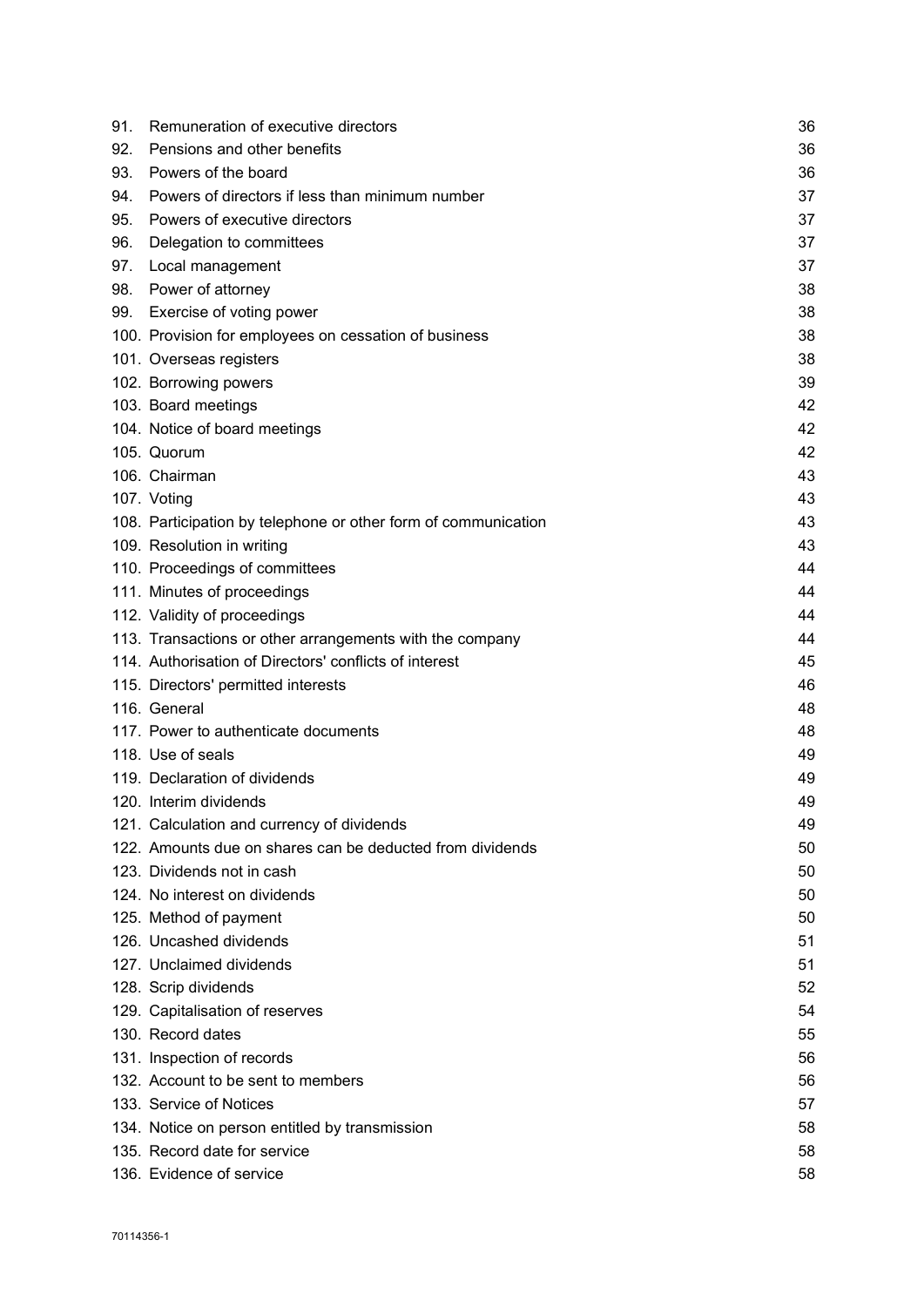| 137. Notice when post not available | 59 |
|-------------------------------------|----|
| 138. Indemnity and insurance        | 59 |
| 139. Winding up                     | 60 |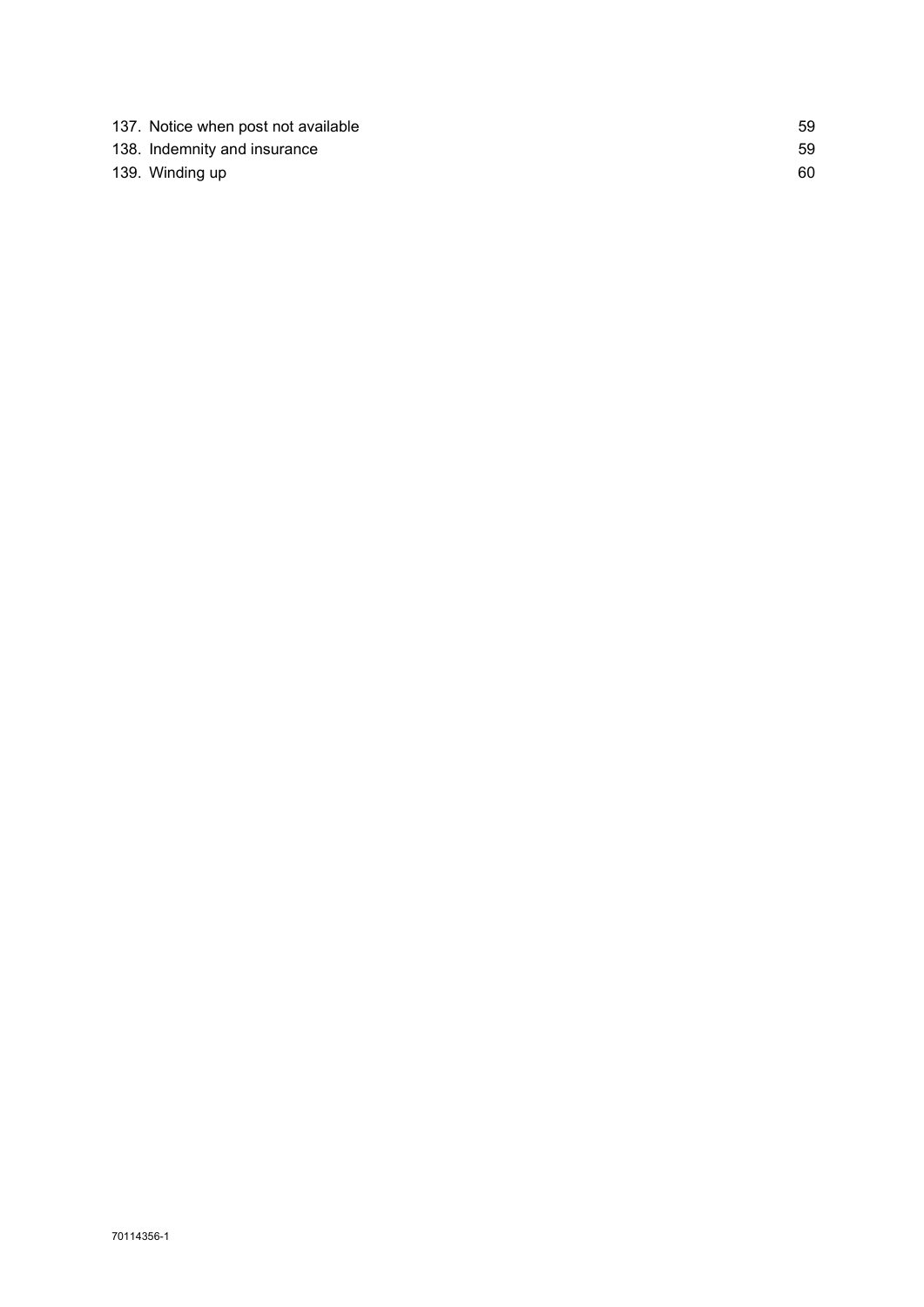## THE COMPANIES ACT 2006

# PUBLIC COMPANY LIMITED BY SHARES

# ARTICLES OF ASSOCIATION

OF

## IMMOTION GROUP PLC

# (Adopted by special resolution on 9 July 2018 as amended via a special resolution on 22 May 2020)

## 1. Exclusion of model articles (and any other prescribed regulations)

No regulations or articles set out in any statute, or in any statutory instrument or other subordinate legislation made under any statute, concerning companies (including the regulations in the Companies (Model Articles) Regulations 2008 (SI 2008/3229)) shall apply as the articles of the Company. The following shall be the articles of association of the Company.

# 2. Definitions and Interpretation

2.1 In these Articles, unless the context otherwise requires:

| "Act"                 | Companies Act 2006;                                                                                                                                                                                 |
|-----------------------|-----------------------------------------------------------------------------------------------------------------------------------------------------------------------------------------------------|
| "Address"             | includes any number or address used for the purposes of<br>sending or receiving documents or information by<br>electronic means;                                                                    |
| "AIM"                 | AIM, the market of that name operated by the London<br>Stock Exchange;                                                                                                                              |
| "Articles"            | these articles of association as altered from time to time<br>and "Article" shall be construed accordingly;                                                                                         |
| "Board"               | the board of Directors for the time being of the Company<br>or the Directors present or deemed to be present at a<br>duly convened quorate meeting of the Directors;                                |
| "certificated shares" | a share which is not an uncertificated share and<br>references in these Articles to a share being held in<br>certificated form shall be construed accordingly;                                      |
| "clear days"          | in relation to a period of notice means that period<br>excluding the day when the notice is served or deemed<br>to be served and the day for which it is given or on which<br>it is to take effect; |
| "Companies Acts"      | the Act, the Companies Act 1985 and, where the context<br>requires, every other statute from time to time in force                                                                                  |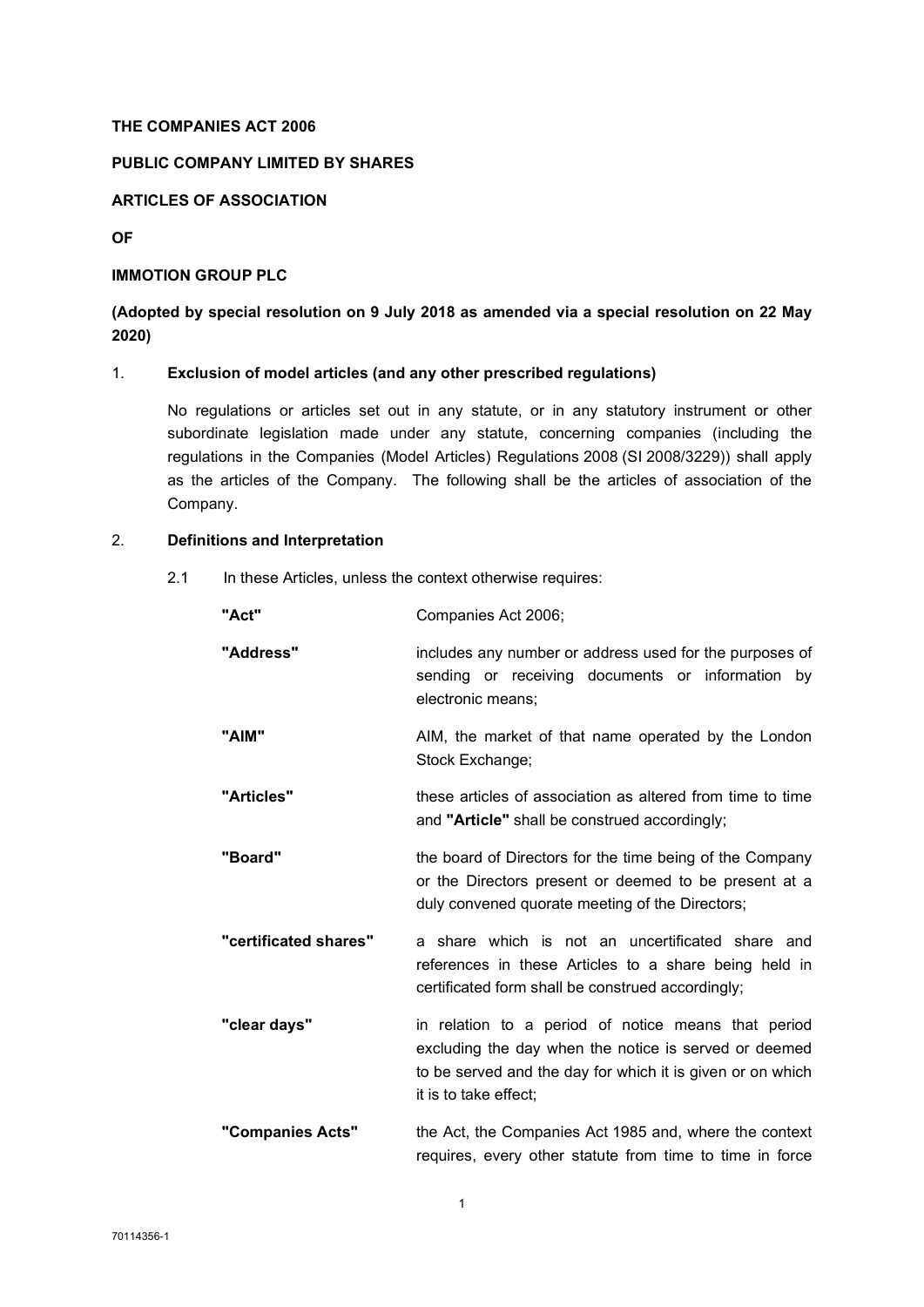|                                      | concerning companies and affecting the Company;                                                                                                                                  |
|--------------------------------------|----------------------------------------------------------------------------------------------------------------------------------------------------------------------------------|
| "Company"                            | Immotion Group plc;                                                                                                                                                              |
| "Director"                           | a director for the time being of the Company;                                                                                                                                    |
| "electronic form"                    | has the meaning given to it in section 1168 of the Act;                                                                                                                          |
| "electronic means"                   | has the meaning given to it in section 1168 of the Act;                                                                                                                          |
| "FSMA"                               | Financial Services and Markets Act 2000;                                                                                                                                         |
| "London Stock<br><b>Exchange"</b>    | London Stock Exchange plc;                                                                                                                                                       |
| "member"                             | a member of the Company, or where the context<br>requires, a member of the Board or of any committee;                                                                            |
| "Office"                             | the registered office from time to time of the Company;                                                                                                                          |
| "Official List"                      | the list of securities that have been admitted to listing<br>which is maintained by the Financial Conduct Authority<br>(FCA) in accordance with section 74(1) of FSMA;           |
| "Operator"                           | Euroclear UK and Ireland Limited or such other person<br>as may for the time being be approved by HM Treasury<br>as Operator under the uncertificated securities rules;          |
| "paid up"                            | paid up or credited as paid up;                                                                                                                                                  |
| "participating class"                | a class of shares title to which is permitted by the<br>Operator to be transferred by means of a relevant<br>system;                                                             |
| "Register"                           | the register of members of the Company to be<br>maintained under the Act or as the case may be any<br>overseas branch register maintained under Article 101;                     |
| "relevant system"                    | a computer-based system which allows units of securities<br>without written instruments to be transferred and<br>endorsed pursuant to the uncertificated securities rules;       |
| "Seal"                               | the common seal of the Company or, where the context<br>allows, any official seal kept by the Company under<br>section 50 of the Act;                                            |
| "Share Warrant"                      | a warrant to bearer issued by the Company in respect of<br>its shares;                                                                                                           |
| "uncertificated<br>securities rules" | any provision of the Companies Acts relating to the<br>holding, evidencing of title to, or transfer of uncertificated<br>shares and any legislation, rules or other arrangements |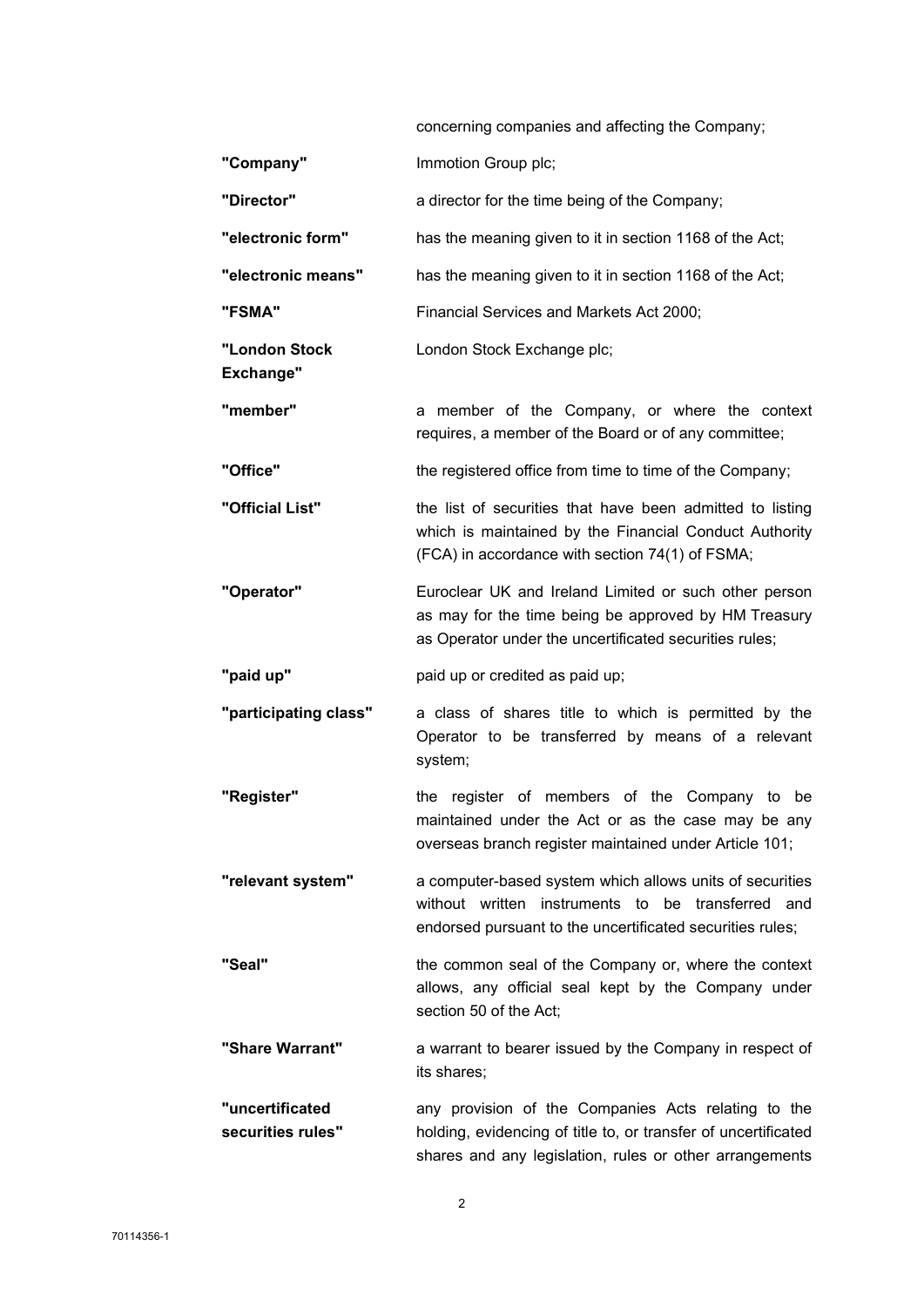made under or by virtue of such provision;

"uncertificated share" a share of a class which is at the relevant time a participating class, title to which is recorded on the Register as being held in uncertificated form and references in these Articles to a share being held in uncertificated form shall be construed accordingly;

- 2.2 Headings are used for convenience only and shall not affect the construction or interpretation of these Articles.
- 2.3 A "person" includes a corporate and an unincorporated body (whether or not having separate legal personality).
- 2.4 Words in the singular shall include the plural and vice versa.
- 2.5 A reference to one gender shall include a reference to the other gender.
- 2.6 A reference to a statute or statutory provision is a reference to it as it is in force for the time being, taking account of any amendment, extension, or re-enactment and includes any subordinate legislation for the time being in force made under it.
- 2.7 Any words or expressions defined in the Companies Acts in force when these Articles or any part of these Articles are adopted shall (if not inconsistent with the subject or context in which they appear) have the same meaning in these Articles or that part, save that the word "company" shall include any body corporate.
- 2.8 A reference to a document "being signed" or to "signature" includes references to its being executed under hand or under seal or by any other method and, in the case of a communication in electronic form, such references are to its being authenticated as specified by the Companies Acts.
- 2.9 A reference to "writing" or "written" includes references to any method of representing or reproducing words in a legible and non-transitory form whether sent or supplied in electronic form or otherwise.
- 2.10 A reference to documents or information "being sent or supplied by or to" a company (including the Company) shall be construed in accordance with section 1148(3) of the Act.
- 2.11 A reference to a "meeting" shall not be taken as requiring more than one person to be present if any quorum requirement can be satisfied by one person.

## 3. Form of resolution

Subject to the Companies Acts, where anything can be done by passing an ordinary resolution, this can also be done by passing a special resolution.

## 4. Limited liability

The liability of the members of the Company is limited to the amount, if any, unpaid on the shares in the Company held by them.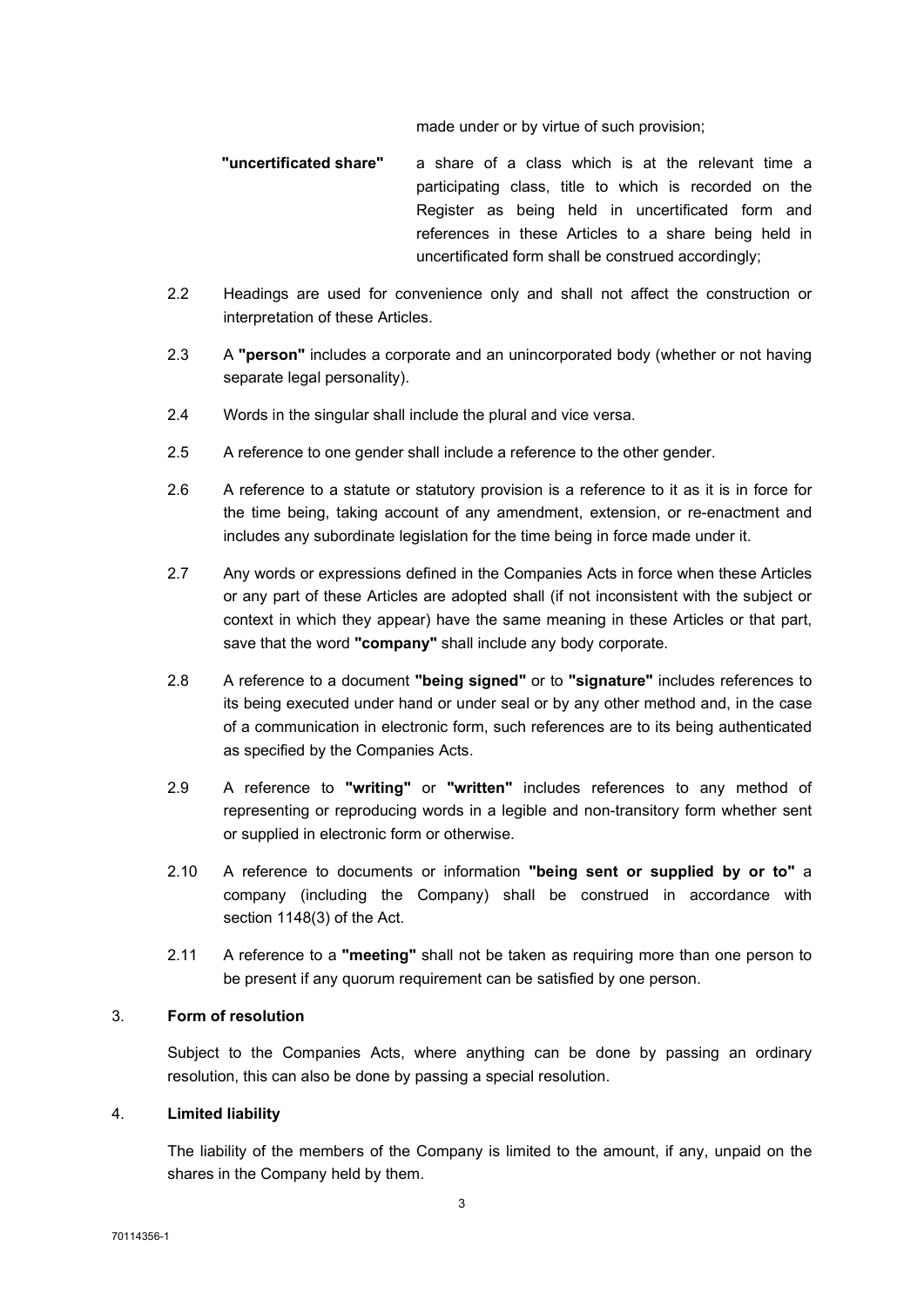#### 5. Change of name

The Company may change its name by resolution of the Board.

## 6. Power to attach rights to shares

Subject to the Companies Acts and to any rights attached to existing shares, any share may be issued with or have attached to it such rights and restrictions as the Company may by ordinary resolution determine, or if no ordinary resolution has been passed or so far as the resolution does not make specific provision, as the Board may determine.

# 7. Allotment of shares and pre-emption

- 7.1 Subject to the Companies Acts, these Articles and to any relevant authority of the Company in general meeting required by the Act, the Board may offer, allot (with or without conferring rights of renunciation), grant options over or otherwise deal with or dispose of shares or grant rights to subscribe for or convert any security into shares to such persons, at such times and upon such terms as the Board may decide. No share may be issued at a discount.
- 7.2 The Board may, at any time after the allotment of any share but before any person has been entered in the Register, recognise a renunciation by the allottee in favour of some other person and accord to the allottee of a share a right to effect such renunciation and/or allow the rights to be represented to be one or more participating securities, in each case upon the subject to such terms and conditions as the Board may think fit to impose.
- 7.3 Under and in accordance with section 551 of the Act, the Directors shall be generally and unconditionally authorised to exercise for each prescribed period all the powers of the Company to allot shares up to an aggregate nominal amount equal to the Section 551 Amount.
- 7.4 Under and within the terms of the said authority or otherwise in accordance with section 570 of the Act, the Directors shall be empowered during each prescribed period to allot equity securities (as defined by the Act) wholly for cash:
	- 7.4.1 in connection with a rights issue; and
	- 7.4.2 otherwise than in connection with a rights issue up to an aggregate nominal amount equal to the Section 561 Amount.
- 7.5 During each prescribed period the Company and its Directors by such authority and power may make offers or agreements which would or might require equity securities or other securities to be allotted after the expiry of such period.
- 7.6 For the purposes of this Article 7:
	- "**prescribed period"** any period (not exceeding five years on any occasion) for which the authority, in the case of Article 7.3, is conferred or renewed by ordinary or special resolution stating the Section 551 Amount and in the case of Article 7.4 is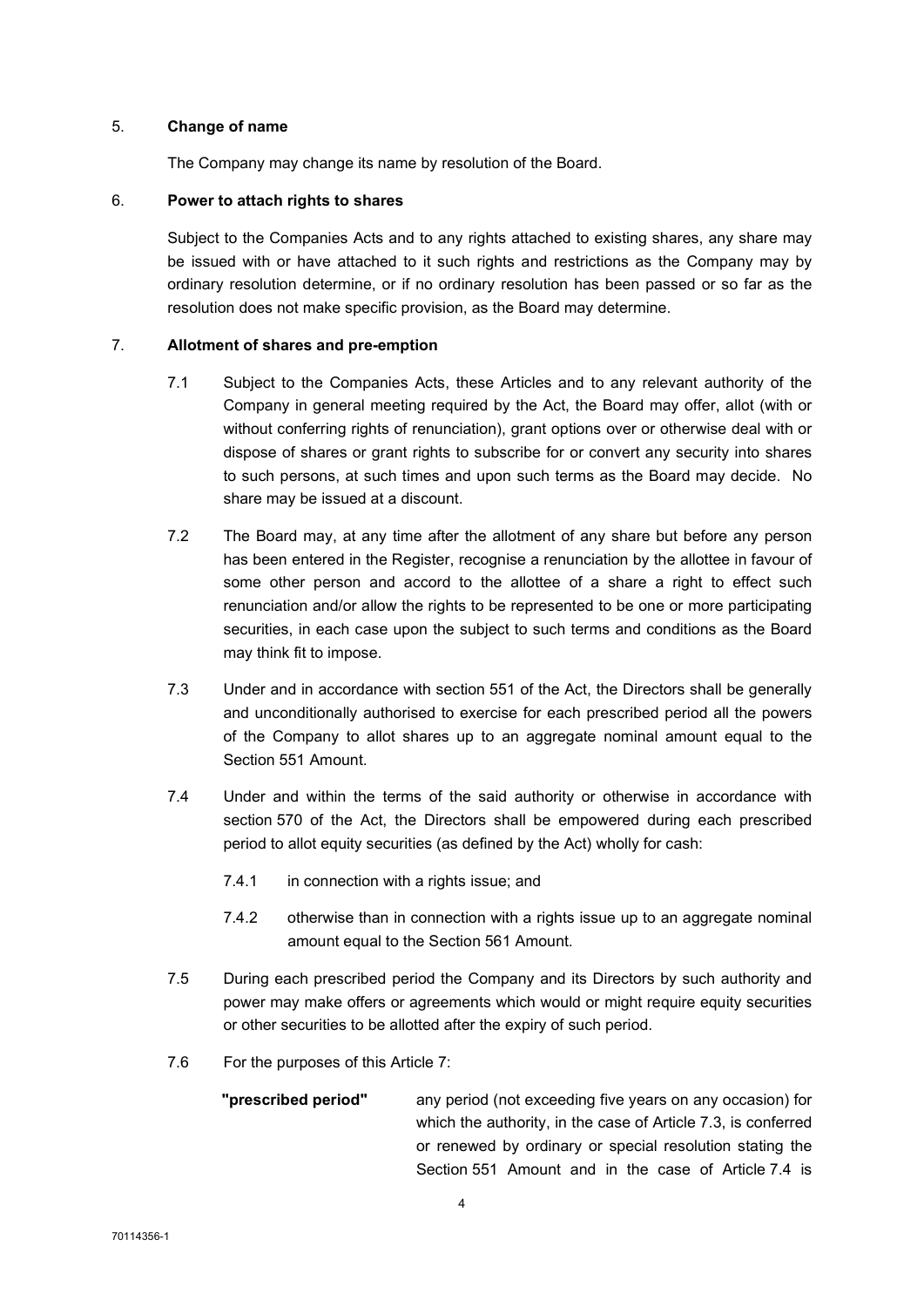conferred or renewed by special resolution stating the Section 561 Amount;

- "rights issue" an offer of equity securities (as defined by the Act) open for acceptance for a period fixed by the Board to holders of equity securities on the Register on a fixed record date in proportion to their respective holdings of such securities or in accordance with the rights attached to them but subject to such exclusions or other arrangements as the Board may deem necessary or expedient with regard to treasury shares, fractional entitlements or legal or practical problems under the laws of any territory or under the requirements of any recognised regulatory body or stock exchange in any territory;
- "Section 551 Amount" (a) for any prescribed period, the amount stated in the relevant ordinary or special resolution;
	- (b) for any prescribed period, the amount stated in the relevant special resolution; and
	- (c) the nominal amount of any securities shall be taken to be, in the case of rights to subscribe for or to convert any securities into shares of the Company, the nominal amount of such shares which may be allotted pursuant to such rights.

# 8. Redeemable shares

Subject to the Companies Acts and to any rights attaching to existing shares, any share may be issued which can be redeemed or is liable to be redeemed at the option of the Company or the holder. The Board may determine the terms, conditions and manner of redemption of any redeemable shares which are issued. Such terms and conditions shall apply to the relevant shares as if the same were set out in these Articles.

# 9. Pari passu issues

If new shares are created or issued which rank equally with any other existing shares, the rights of the existing shares will not be regarded as changed or abrogated unless the terms of the existing shares expressly say otherwise.

#### 10. Variation of rights

10.1 Subject to the Companies Acts, the rights attached to any class of shares can be varied or abrogated either with the consent in writing of the holders of not less than three-quarters in nominal value of the issued share of that class (excluding any shares of that class held as treasury shares) or with the authority of a special resolution passed at a separate meeting of the holders of the relevant class of shares known as a "class meeting".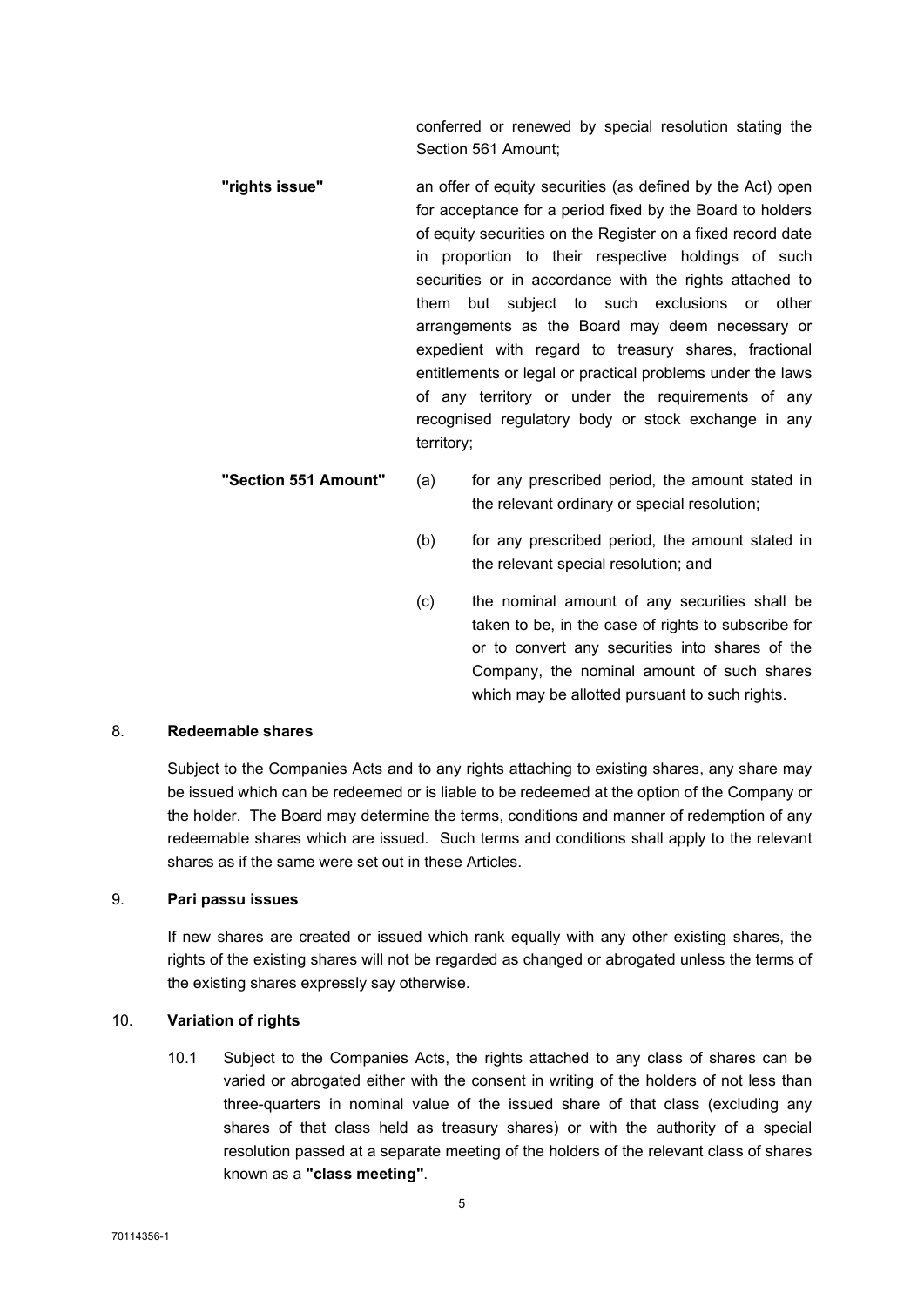- 10.2 The provisions of this Article will apply to any variation or abrogation of rights of shares forming part of a class. Each part of the class which is being treated differently is treated as a separate class in applying this Article.
- 10.3 All the provisions in these Articles as to general meetings shall apply, with any necessary modifications, to every class meeting except that:
	- 10.3.1 the quorum at every such meeting shall not be less than two persons holding or representing by proxy at least one-third of the nominal amount paid up on the issued shares of the class) (excluding any shares of that class held as treasury shares); and
	- 10.3.2 if at any adjourned meeting of such holders such quorum as set out above is not present, at least one person holding shares of the class who is present in person or by proxy shall be a quorum.
- 10.4 The Board may convene a class meeting whenever it thinks fit and whether or not the business to be transacted involves a variation or abrogation of class rights.

## 11. Payment of commission

The Company may in connection with the issue of any shares or the sale for cash of treasury shares exercise all powers of paying commission and brokerage conferred or permitted by the Companies Acts. Any such commission or brokerage may be satisfied by the payment of cash or by the allotment of fully or partly paid shares or other securities or the grant of an option to call for an allotment of shares or any combination of such methods.

# 12. Trusts not recognised

Except as otherwise expressly provided by these Articles, required by law or as ordered by a court of competent jurisdiction, the Company shall not recognise any person as holding any share on any trust, and the Company shall not be bound by or required in any way to recognise (even when having notice of it) any equitable, contingent, future, partial or other claim to or interest in any share other than an absolute right of the holder of the whole of the share.

## 13. Uncertificated shares

13.1 Under and subject to the uncertificated securities rules, the Board may permit title to shares of any class to be evidenced otherwise than by certificate and title to shares of such a class to be transferred by means of a relevant system and may make arrangements for a class of shares (if all shares of that class are in all respects identical) to become a participating class. Title to shares of a particular class may only be evidenced otherwise than by a certificate where that class of shares is at the relevant time a participating class. The Board may also, subject to compliance with the uncertificated securities rules, determine at any time that title to any class of shares may from a date specified by the Board no longer be evidenced otherwise than by a certificate or that title to such a class shall cease to be transferred by means of any particular relevant system.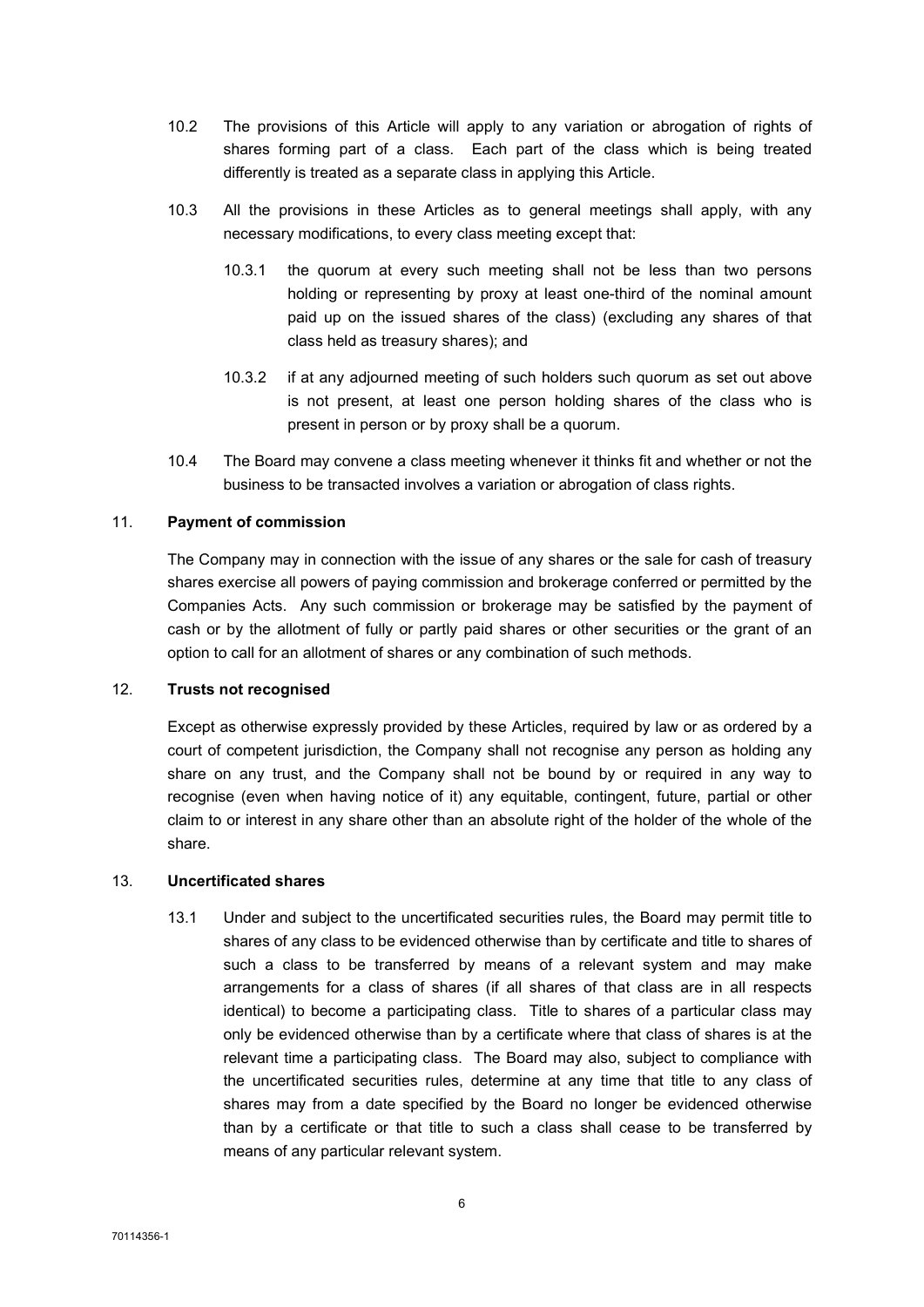- 13.2 In relation to a class of shares which is a participating class and for so long as it remains a participating class, no provision of these Articles shall apply or have effect to the extent that it is inconsistent in any respect with:
	- 13.2.1 the holding of shares of that class in uncertificated form;
	- 13.2.2 the transfer of title to shares of that class by means of a relevant system; or
	- 13.2.3 any provision of the uncertificated securities rules;

and, without prejudice to the generality of this Article, no provision of these Articles shall apply or have effect to the extent that it is in any respect inconsistent with the maintenance, keeping or entering up by the Operator, so long as that is permitted or required by the uncertificated securities rules, of an Operator register of securities in respect of that class of shares in uncertificated form.

- 13.3 Shares of a class which is at the relevant time a participating class may be changed from uncertificated to certificated form, and from certificated to uncertificated form, in accordance with and subject as provided in the uncertificated securities rules.
- 13.4 If, under these Articles or the Companies Acts, the Company is entitled to sell, transfer or otherwise dispose of, forfeit, re-allot, accept the surrender of or otherwise enforce a lien over an uncertificated share, then, subject to these Articles and the Companies Acts, such entitlement shall include the right of the Board to:
	- 13.4.1 require the holder of the uncertificated share by notice in writing to change that share from uncertificated to certificated form within such period as may be specified in the notice and keep it as a certificated share for as long as the Board requires;
	- 13.4.2 appoint any person to take such other steps, by instruction given by means of a relevant system or otherwise, in the name of the holder of such share as may be required to effect the transfer of such share and such steps shall be as effective as if they had been taken by the registered holder of that share; and
	- 13.4.3 take such other action that the Board considers appropriate to achieve the sale, transfer, disposal, forfeiture, re-allotment or surrender of that share or otherwise to enforce a lien in respect of that share.
- 13.5 Unless the Board determines otherwise, shares which a member holds in uncertificated form shall be treated as separate holdings from any shares which that member holds in certificated form but a class of shares shall not be treated as two classes simply because some shares of that class are held in certificated form and others in uncertificated form.
- 13.6 Unless the Board determines otherwise or the uncertificated securities rules require otherwise, any shares issued or created out of or in respect of any uncertificated shares shall be uncertificated shares and any shares issued or created out of or in respect of any certificated shares shall be certificated shares.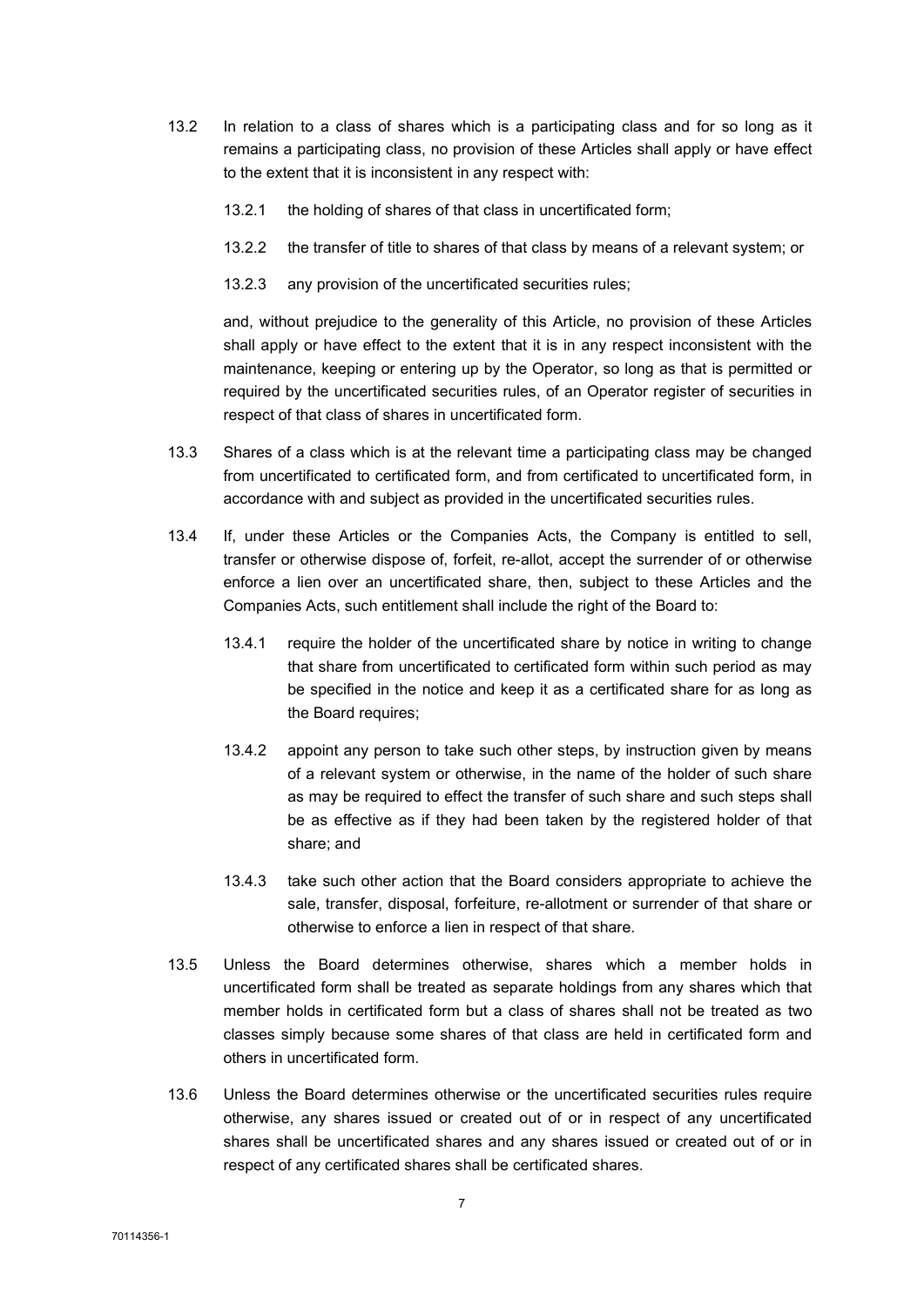13.7 The Company shall be entitled to assume that the entries on any record of securities maintained by it in accordance with the uncertificated securities rules and regularly reconciled with the relevant Operator register of securities are a complete and accurate reproduction of the particulars entered in the Operator register of securities and shall accordingly not be liable in respect of any act or thing done or omitted to be done by or on behalf of the Company in reliance on such assumption. Any provision of these Articles which requires or envisages that action will be taken in reliance on information contained in the Register shall be construed to permit that action to be taken in reliance on information contained in any relevant record of securities (as so maintained and reconciled).

## 14. Share certificates

- 14.1 Every person (except a person to whom the Company is not by law required to issue a certificate) whose name is entered in the Register as a holder of any certificated shares shall be entitled, without charge, to receive within the time limits prescribed by the Companies Acts (unless the terms of issue prescribe otherwise) one certificate for all of the shares of that class registered in his name.
- 14.2 The Company shall not be bound to issue more than one certificate in respect of shares held jointly by two or more persons. Delivery of a certificate to the person first named in the Register shall be sufficient delivery to all joint holders.
- 14.3 Where a member has transferred part only of the shares comprised in a certificate, he shall be entitled without charge to a certificate for the balance of such shares to the extent that the balance is to be held in certificated form. Where a member receives more shares of any class, he shall be entitled without charge to a certificate for the extra shares of that class to the extent that the balance is to be held in certificated form.
- 14.4 A share certificate may be issued under Seal (by affixing the Seal to or printing the Seal or a representation of it on the certificate) or signed by at least two Directors or by at least one Director and the Secretary. Such certificate shall specify the number and class of the shares in respect of which it is issued and the amount or respective amounts paid up on it. The Board may be resolution decide, either generally or in any particular case or cases, that any signatures on any share certificates need not be autographic but may be applied to the certificates by some mechanical or other means or may be printed on them or that the certificates need not be signed by any person.
- 14.5 Every share certificate sent in accordance with these Articles will be sent at the risk of the member or other person entitled to the certificate. The Company will not be responsible for any share certificate lost or delayed in the course of delivery.

#### 15. Replacement certificates

15.1 Any two or more certificates representing shares of any one class held by any member may at his request be cancelled and a single new certificate for such shares issued in lieu without charge on surrender of the original certificates for cancellation.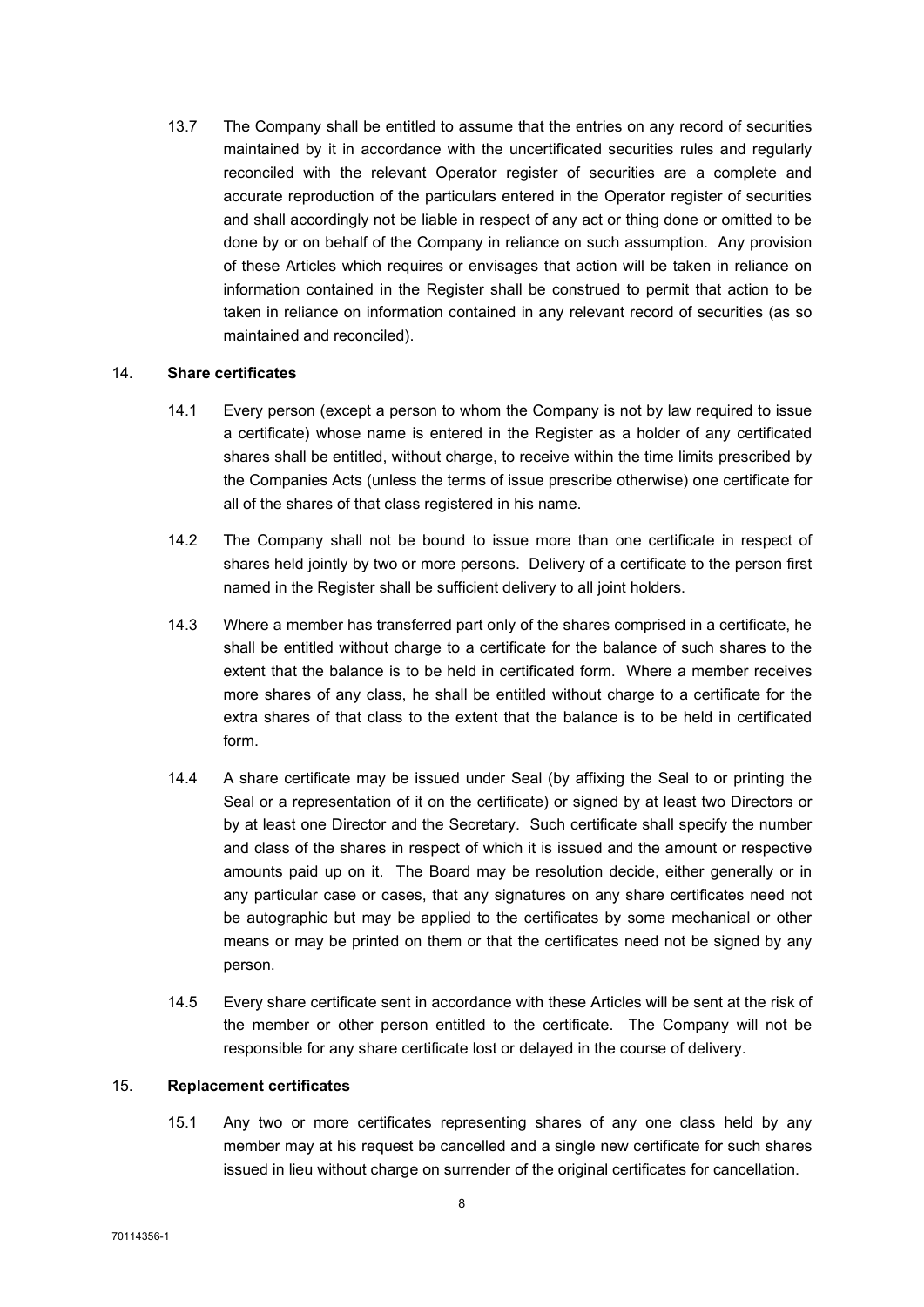- 15.2 Any certificate representing shares of any one class held by any member may at his request be cancelled and two or more certificates for such shares may be issued instead.
- 15.3 If a share certificate is defaced, worn out or said to be stolen, lost or destroyed, it may be replaced on such terms as to evidence and indemnity as the Board may decide and, where it is defaced or worn out, after delivery of the old certificate to the Company.
- 15.4 The Board may require the payment of any exceptional out-of-pocket expenses of the Company incurred in connection with the issue of any certificates under this Article. In the case of shares held jointly by several persons, any such request as is mentioned in this Article may be made by any one of the joint holders.

## 16. Lien on shares not fully paid

The Company shall have a first and paramount lien on every share, not being a fully paid share, for all amounts payable to the Company (whether presently or not) in respect of that share. The Company's lien over a share takes priority over any third party's interest in that share, and extends to any dividend or other money payable by the Company in respect of that share (and, if the lien is enforced and the share is sold by the Company, the proceeds of sale of that share). The Board may at any time, either generally or in any particular case, waive any lien that has arisen or declare any share to be wholly or in part exempt from the provisions of this Article.

## 17. Enforcement of lien by sale

The Company may sell, in such manner as the Board may decide, any share over which the Company has a lien if a sum in respect of which the lien exists is presently payable and is not paid within 14 clear days after a notice has been served on the holder of the share or the person who is entitled by transmission to the share, demanding payment and stating that if the notice is not complied with the share may be sold. For giving effect to the sale, in the case of a certificated share, the Board may authorise some person to sign an instrument of transfer of the share sold to, or in accordance with the directions, of the buyer. In the case of an uncertificated share, the Board may require the Operator to convert the share into certificated form and after such conversion, authorise any person to sign the instrument of transfer of the share to effect the sale of the share. The buyer shall not be bound to see to the application of the purchase money, nor shall his title to the share be affected by any irregularity or invalidity in the proceedings in reference to the sale.

## 18. Application of proceeds of sale

The net proceeds of any sale of shares subject to any lien, after payment of the costs, shall be applied:

18.1 first, in or towards satisfaction of so much of the amount due to the Company or of the liability or engagement (as the case may be) as is presently payable or is liable to be presently fulfilled or discharged; and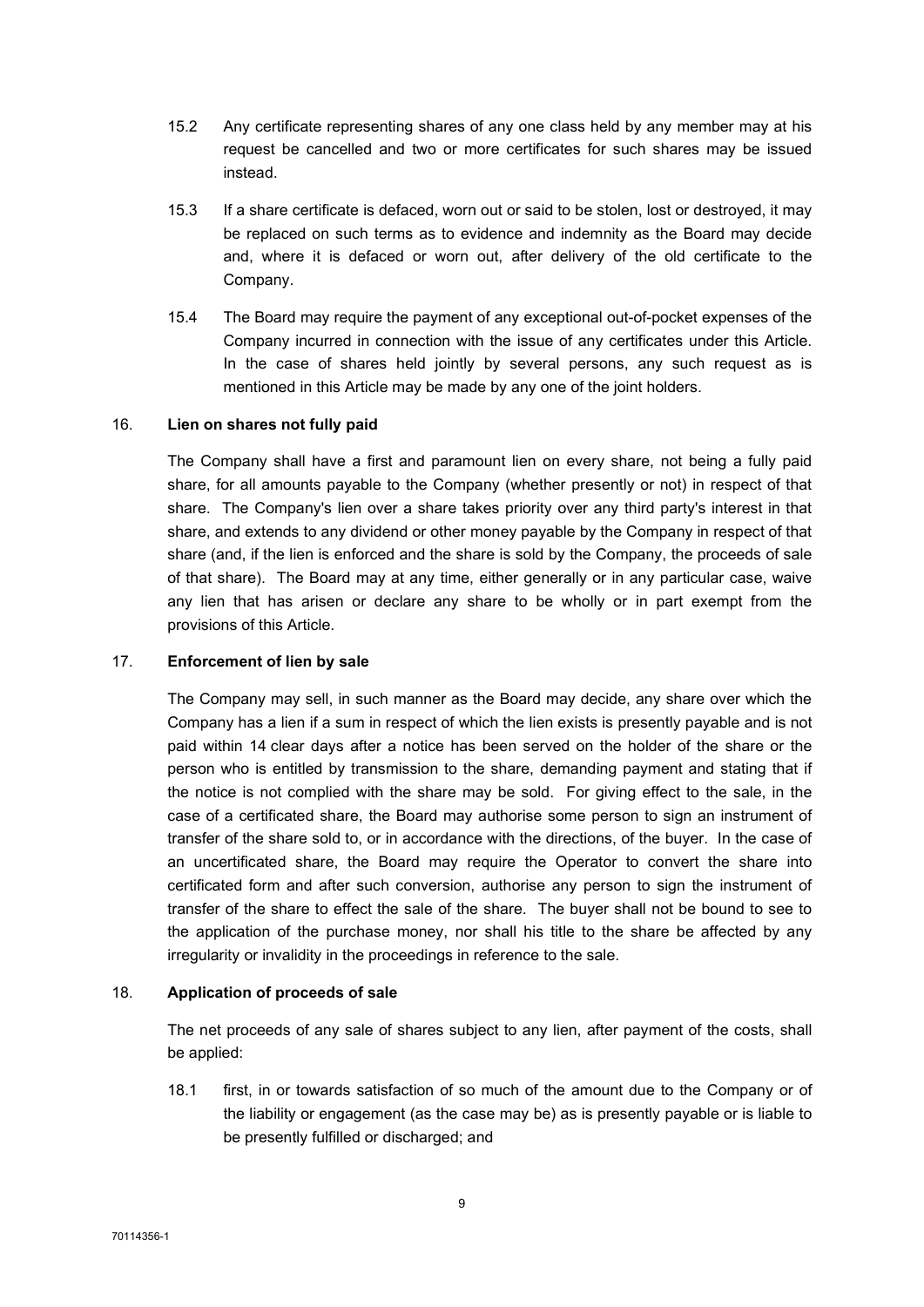18.2 second, any residue shall be paid to the person who was entitled to the share at the time of the sale but only after the certificate for the shares sold has been surrendered to the company for cancellation, or an indemnity in a form reasonably satisfactory to the directors has been given for any lost certificates, and subject to a like lien for debts or liabilities not presently payable as existed on the share prior to the sale.

#### 19. Calls

- 19.1 Subject to these Articles and the terms on which the shares are allotted, the Board may from time to time make calls on the members in respect of any monies unpaid on their shares (whether in respect of nominal value or premium) and not payable on a date fixed by or in accordance with the terms of issue.
- 19.2 Each member shall (subject to the Company serving upon him at least 14 clear days' notice specifying when and where payment is to be made and whether or not by instalments) pay to the Company as required by the notice the amount called on for his shares.
- 19.3 A call shall be deemed to have been made at the time when the resolution of the Board authorising the call was passed.
- 19.4 A call may be revoked or postponed, in whole or in part, as the Board may decide.
- 19.5 Liability to pay a call is not extinguished or transferred by transferring the shares in respect of which the call is required to be paid.

#### 20. Liability of joint holders

The joint holders of a share shall be jointly and severally liable to pay all calls in respect of the share.

#### 21. Interest on calls

If a call remains unpaid after it has become due and payable, the person from whom it is due and payable shall pay all expenses that have been incurred by the Company by reason of such non-payment together with interest on the amount unpaid from the day it is due and payable to the time of actual payment at such rate (not exceeding the Bank of England base rate by more than 5% points) as the Board may decide. The Board may waive payment of the interest or the expenses in whole or in part.

#### 22. Power to differentiate

On or before the issue of shares, the Board may decide that allottees or holders of shares can be called on to pay different amounts or that they can be called on at different times.

## 23. Payment of calls in advance

The Board may, if it thinks fit, receive from any member willing to advance the same, all or any part of the monies uncalled and unpaid on the shares held by him. Such payment in advance of calls shall, to the extent of the payment, extinguish the liability on the shares on which it is made. The Company may pay interest on the money paid in advance, or so much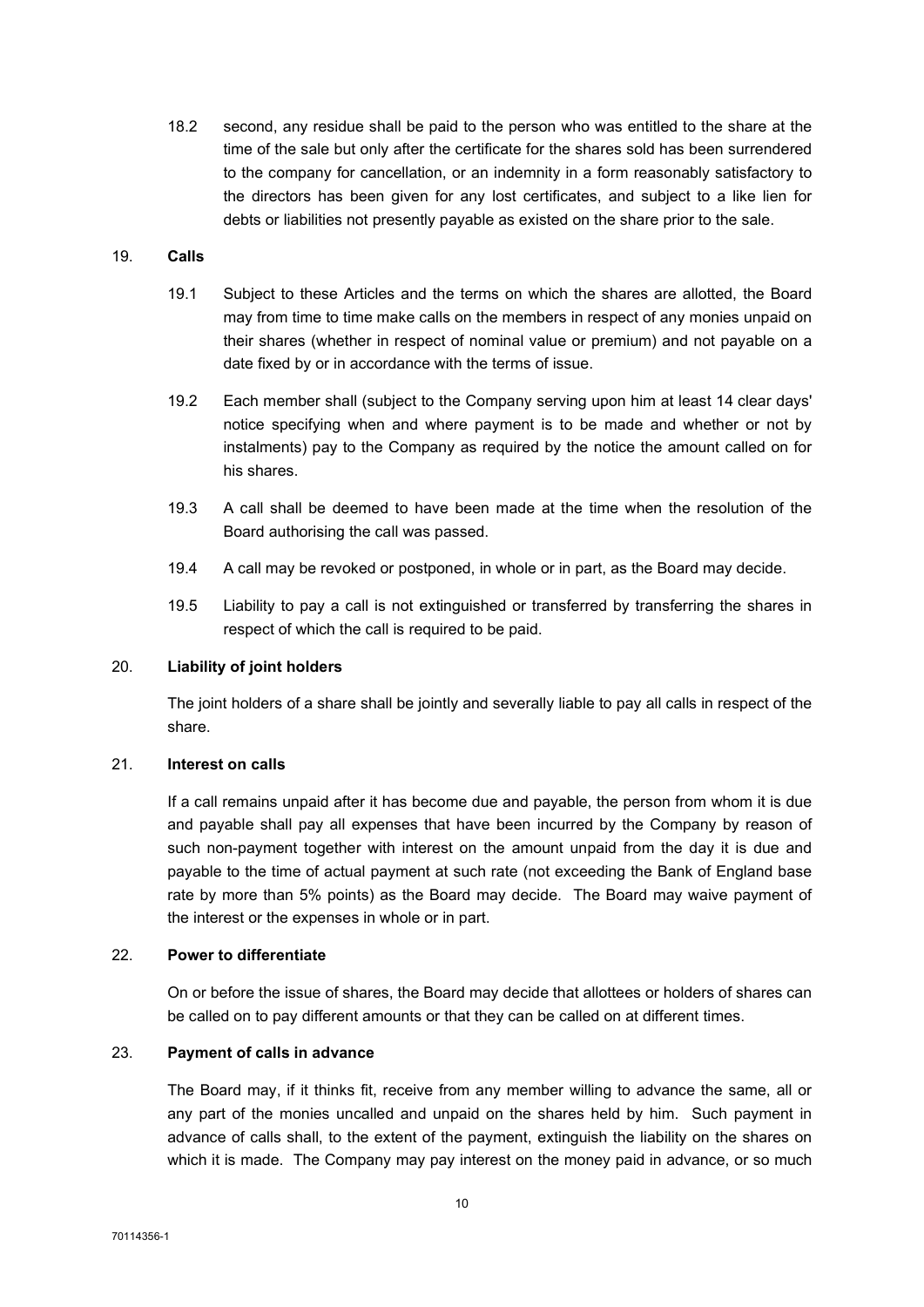of it as exceeds the amount for the time being called upon the shares in respect of which such advance has been made, at such rate as the Board may decide. The Board may at any time repay the amount so advanced by giving at least three months' notice in writing to such member of its intention to do so, unless before the expiration of such notice the amount so advanced shall have been called up on the shares in respect of which it was advanced.

#### 24. Notice if call or instalment not paid

If any member fails to pay the whole of any call (or any instalment of any call) by the date when payment is due, the Board may at any time give notice in writing to such member (or to any person entitled to the shares by transmission), requiring payment of the amount unpaid (and any accrued interest and any expenses incurred by the Company by reason of such non-payment) by a date not less than 14 clear days from the date of the notice. The notice shall name the place where the payment is to be made and state that, if the notice is not complied with, the shares in respect of which such call was made will be liable to be forfeited.

## 25. Forfeiture for non-compliance

If the notice referred to in Article 24 is not complied with, any share for which it was given may be forfeited, by resolution of the Board to that effect, at any time before the payment required by the notice has been made. Such forfeiture shall include all dividends declared or other monies payable in respect of the forfeited shares and not paid before the forfeiture.

#### 26. Notice after forfeiture

When any share has been forfeited, notice of the forfeiture shall be served on the holder of the share or the person entitled to such share by transmission (as the case may be) before forfeiture. An entry of such notice having been given and of the forfeiture and the date of forfeiture shall immediately be made in the Register in respect of such share. However, no forfeiture shall be invalidated by any omission to give such notice or to make such entry in the Register.

# 27. Forfeiture may be annulled

The Board may annul the forfeiture of a share, at any time before any forfeited share has been cancelled or sold, re-allotted or otherwise disposed of, on the terms that payment shall be made of all calls and interest due on it and all expenses incurred in respect of the share and on such further terms (if any) as the Board shall see fit.

## 28. Surrender

The Board may accept the surrender of any share liable to be forfeited and, in any event, references in these Articles to forfeiture shall include surrender.

## 29. Sale of forfeited shares

- 29.1 A forfeited share shall become the property of the Company.
- 29.2 Subject to the Companies Acts, any such share may be sold, re-allotted or otherwise disposed of, on such terms and in such manner as the Board thinks fit.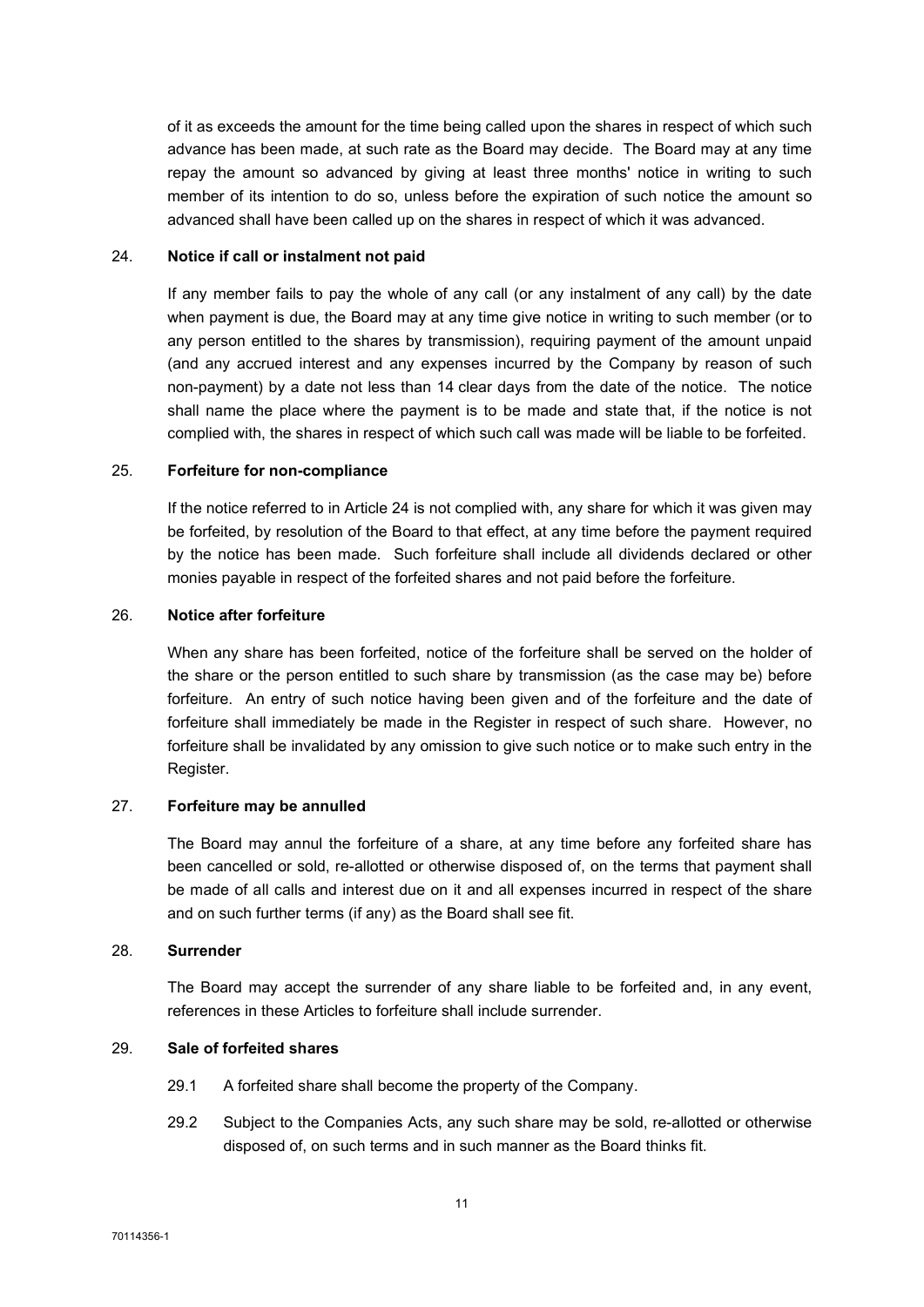29.3 The Board may, for the purposes of the disposal, authorise some person to transfer the share in question and may enter the name of the transferee in respect of the transferred share in the Register even if no share certificate is lodged and may issue a new certificate to the transferee. An instrument of transfer executed by that person shall be as effective as if it had been executed by the holder of, or the person entitled by transmission to, the share. The Company may receive the consideration (if any) given for the share on its disposal.

## 30. Effect of forfeiture

A shareholder whose shares have been forfeited shall cease to be a member in respect of such forfeited shares and shall surrender the certificate for such shares to the Company for cancellation. Such shareholder shall remain liable to pay to the Company all sums which at the date of forfeiture were presently payable by him to the Company in respect of such shares with interest (not exceeding the lower of 4% above the Bank of England base rate from time to time and such maximum rate as may be fixed by the Act) from the date of the forfeiture to the date of payment. The Directors may waive payment of interest wholly or in part and may enforce payment, without any reduction or allowance for the value of the shares at the time of forfeiture or for any consideration received on their disposal.

## 31. Evidence of forfeiture

A statutory declaration by a Director or the Secretary that a share has been forfeited on a specified date shall be conclusive evidence of the facts stated in it as against all persons claiming to be entitled to the share. The declaration shall (subject to the execution of an instrument of transfer if necessary) constitute a good title to the share. The person to whom the share is transferred or sold shall not be bound to see to the application of the purchase money or other consideration (if any), nor shall his title to the share be affected by any act, omission or irregularity relating to or connected with the proceedings in reference to the forfeiture or disposal of the share.

# 32. Form of transfer

- 32.1 Subject to these Articles:
	- 32.1.1 each member may transfer all or any of his shares which are in certificated form by instrument of transfer in writing in any usual form or in any form approved by the Board. Such instrument shall be executed by or on behalf of the transferor and (in the case of a transfer of a share which is not fully paid up) by or on behalf of the transferee. All instruments of transfer, when registered, may be retained by the Company.
	- 32.1.2 each member may transfer all or any of his shares which are in uncertificated form by means of a relevant system in such manner provided for, and subject as provided in, the uncertificated securities rules. No provision of these Articles shall apply in respect of an uncertificated share to the extent that it requires or contemplates the effecting of a transfer by an instrument in writing or the production of a certificate for the share to be transferred.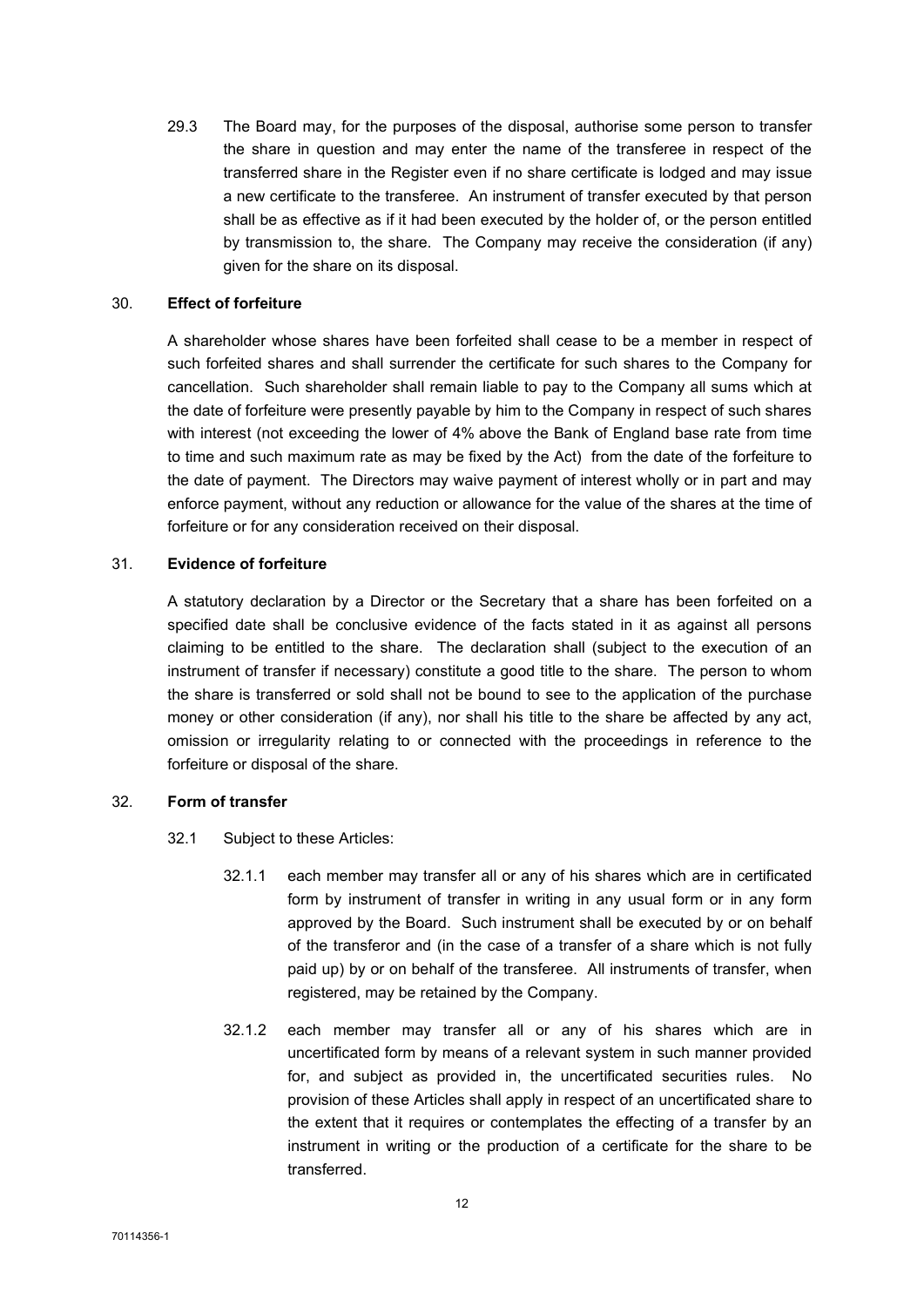32.2 The transferor of a share shall be deemed to remain the holder of the share concerned until the name of the transferee is entered in the Register in respect of it.

## 33. Right to refuse registration of transfer

- 33.1 The Board may, in its absolute discretion, refuse to register any transfer of a share in certificated form (or renunciation of a renounceable letter of allotment) unless:
	- 33.1.1 it is for a share which is fully paid up;
	- 33.1.2 it is for a share upon which the Company has no lien;
	- 33.1.3 it is only for one class of share;
	- 33.1.4 it is in favour of a single transferee or no more than four joint transferees;
	- 33.1.5 it is duly stamped or is duly certificated or otherwise shown to the satisfaction of the Board to be exempt from stamp duty (if this is required): and
	- 33.1.6 it is delivered for registration to the Office (or such other place as the Board may determine), accompanied (except in the case of a transfer by a person to whom the Company is not required by law to issue a certificate and to whom a certificate has not been issued or in the case of a renunciation) by the certificate for the shares to which it relates and such other evidence as the Board may reasonably require to prove the title of the transferor (or person renouncing) and the due execution of the transfer or renunciation by him or, if the transfer or renunciation is executed by some other person on his behalf, the authority of that person to do so.
- 33.2 The Board shall not refuse to register any transfer or renunciation of partly paid shares which are admitted to the AIM section of the Official List on the grounds that they are partly paid shares in circumstances where such refusal would prevent dealings in such shares from taking place on an open and proper basis.
- 33.3 Transfers of shares will not be registered in the circumstances referred to in Article 70.
- 33.4 The Board may refuse to register a transfer of uncertificated shares in any circumstances that are allowed or required by the uncertificated securities rules and the relevant system.

## 34. Notice of refusal to register a transfer

If the Board refuses to register a transfer of a share it shall notify the transferee of the refusal and the reasons for it within two months after the date on which the transfer was lodged with the Company or the instructions to the relevant system received. Any instrument of transfer which the Board refuses to register shall be returned to the person depositing it (except if there is suspected or actual fraud). All instruments of transfer which are registered may be retained by the Company.

70114356-1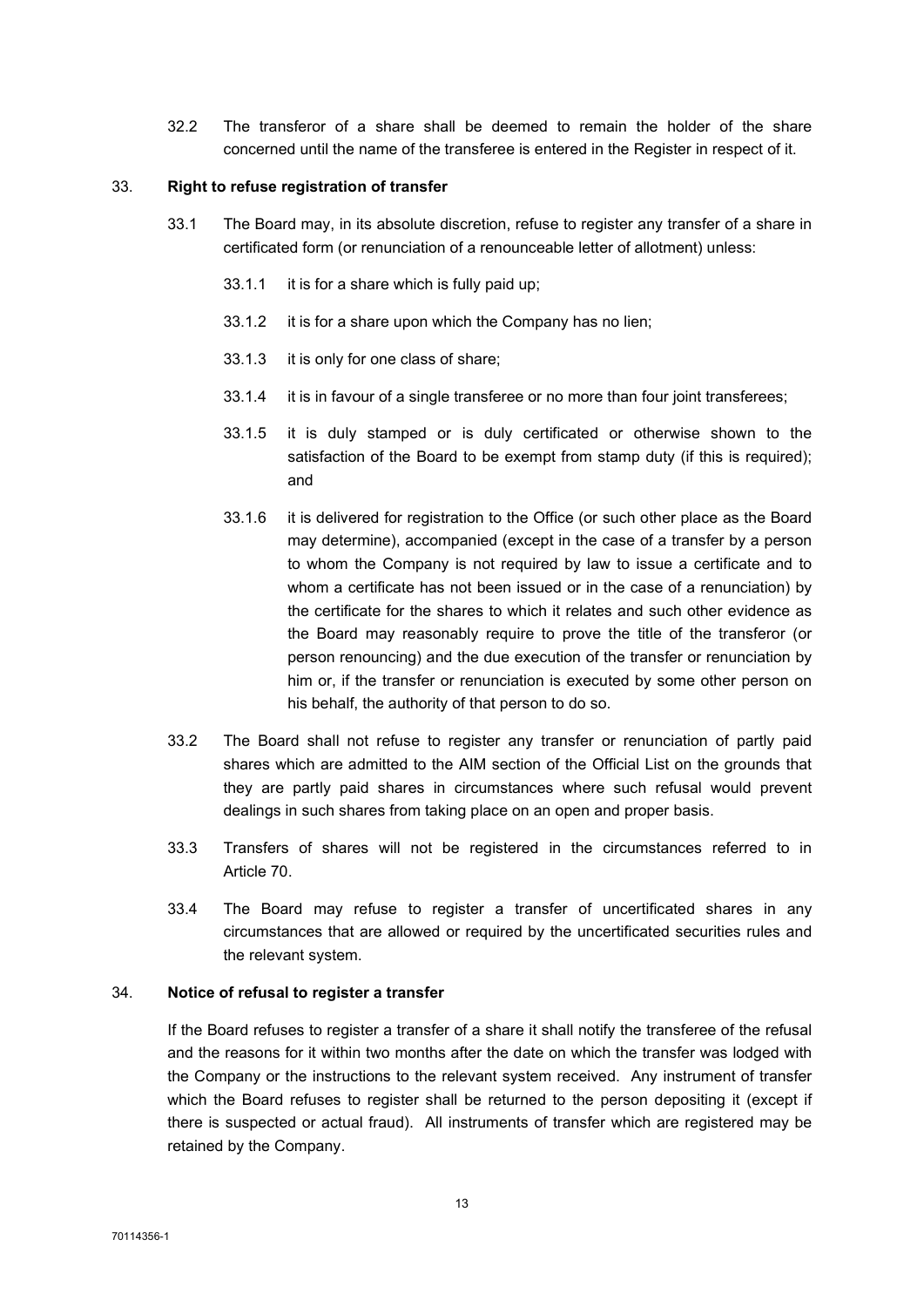#### 35. No fees on registration

No fee shall be charged for registration of a transfer or other document or instruction relating to or affecting the title to any share or for making any other entry in the Register.

#### 36. Other powers in relation to transfers

Nothing in these Articles shall prevent the Board:

- 36.1 from recognising a renunciation of the allotment of any share by the allottee in favour of another person; or
- 36.2 (if empowered to do so by these Articles) from authorising any person to execute an instrument of transfer of a share and from authorising any person to transfer that share in accordance with any procedures implemented under Article 17.

## 37. Transmission of shares on death

If a member dies, the survivors or survivor (where he was a joint holder), and his executors or administrators (where he was a sole or the only survivor of joint holders), shall be the only persons recognised by the Company as having any title to his shares. Nothing in these Articles shall release the estate of a deceased member from any liability for any share which has been solely or jointly held by him.

## 38. Election of person entitled by transmission

- 38.1 Any person becoming entitled to a share because of the death or bankruptcy of a member, or otherwise by operation of law, may (on such evidence as to his title being produced as the Board may require) elect either to become registered as a member or to have some person nominated by him registered as a member. If he elects to become registered himself, he shall notify the Company to that effect. If he elects to have some other person registered, he shall execute an instrument of transfer of such share to that person. All the provisions of these Articles relating to the transfer of shares shall apply to the notice or instrument of transfer (as the case may be) as if it were an instrument of transfer executed by the member and his death, bankruptcy or other event had not occurred. Where the entitlement of a person to a share because of the death or bankruptcy of a member or otherwise by operation of law is proved to the satisfaction of the Board, the Board shall within 15 clear days after proof cause the entitlement of that person to be noted in the Register.
- 38.2 A person entitled by transmission to a share in uncertificated form who elects to have some other person registered shall either:
	- 38.2.1 procure that instructions are given by means of the relevant system to effect transfer of such uncertificated share to that person; or
	- 38.2.2 change the uncertificated share to certificated form and execute an instrument of transfer of that certificated share to that person.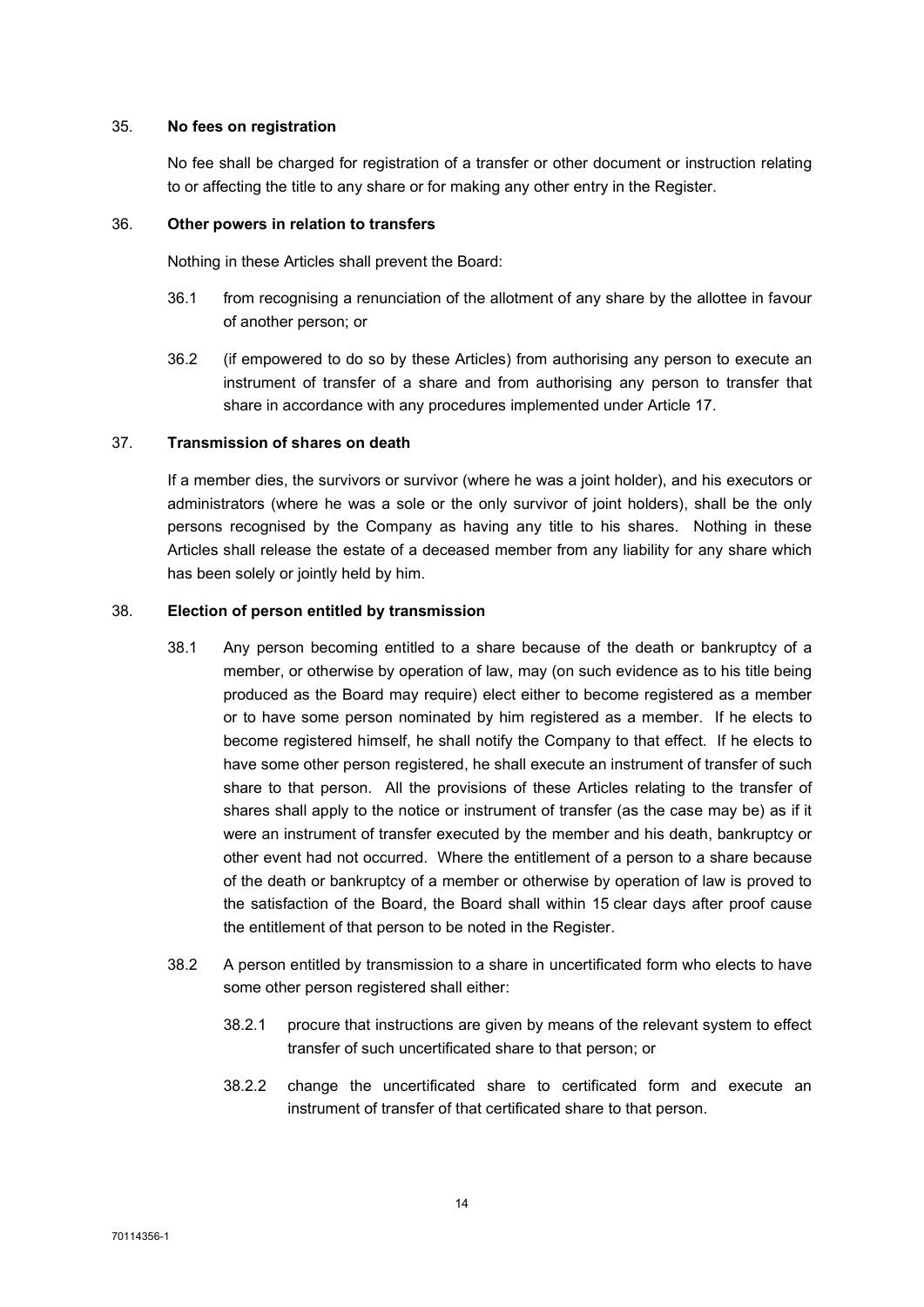#### 39. Rights on transmission

Where a person becomes entitled to a share because of the death or bankruptcy of any member, or otherwise by operation of law, the rights of the holder in relation to such share shall cease. However, the person so entitled may give a good discharge for any dividends and other monies payable in respect of it and shall have the same rights to which he would be entitled if he were the holder of the share, except that he shall not be entitled to receive notice of, or to attend or vote at, any meeting of the Company or an separate meeting of the holders of any class of shares of the Company before he is registered as the holder of the share. The Board may at any time give notice requiring any such person to elect either to be registered himself or to transfer the share. If the notice is not complied with within 15 clear days, the Board may withhold payment of all dividends and the other monies payable in respect of such share until the requirements of the notice have been complied with.

## 40. Destruction of documents

- 40.1 The Company may destroy any:
	- 40.1.1 instrument of transfer, after six years from the date on which it is registered;
	- 40.1.2 dividend mandate or any variation or cancellation of a dividend mandate or any notification of change of name or address, after two years from the date on which it is recorded;
	- 40.1.3 share certificate, after one year from the date on which it is cancelled;
	- 40.1.4 instrument of proxy which has been used for the purpose of a poll at any time after one year has elapsed from the date of use;
	- 40.1.5 instrument of proxy which has not been used for the purpose of a poll at any time after a period of one month has elapsed from the end of the meeting to which the instrument of proxy relates;
	- 40.1.6 Share Warrant (including coupons or tokens detailed from it) which has been cancelled at any time after seven years from the date on which it was cancelled; or
	- 40.1.7 other document for which any entry in the Register is made, after six years from the date on which an entry was first made in the Register in respect of it,

provided that the Company may destroy any such type of document at a date earlier than that authorised by this Article if a copy of such document is made and retained (whether electronically, by microfilm, by digital imaging or by other similar means) until the expiration of the period applicable to the destruction of the original of such document.

- 40.2 It shall be conclusively presumed in favour of the Company that every:
	- 40.2.1 entry in the Register purporting to have been made on the basis of a document so destroyed was duly and properly made;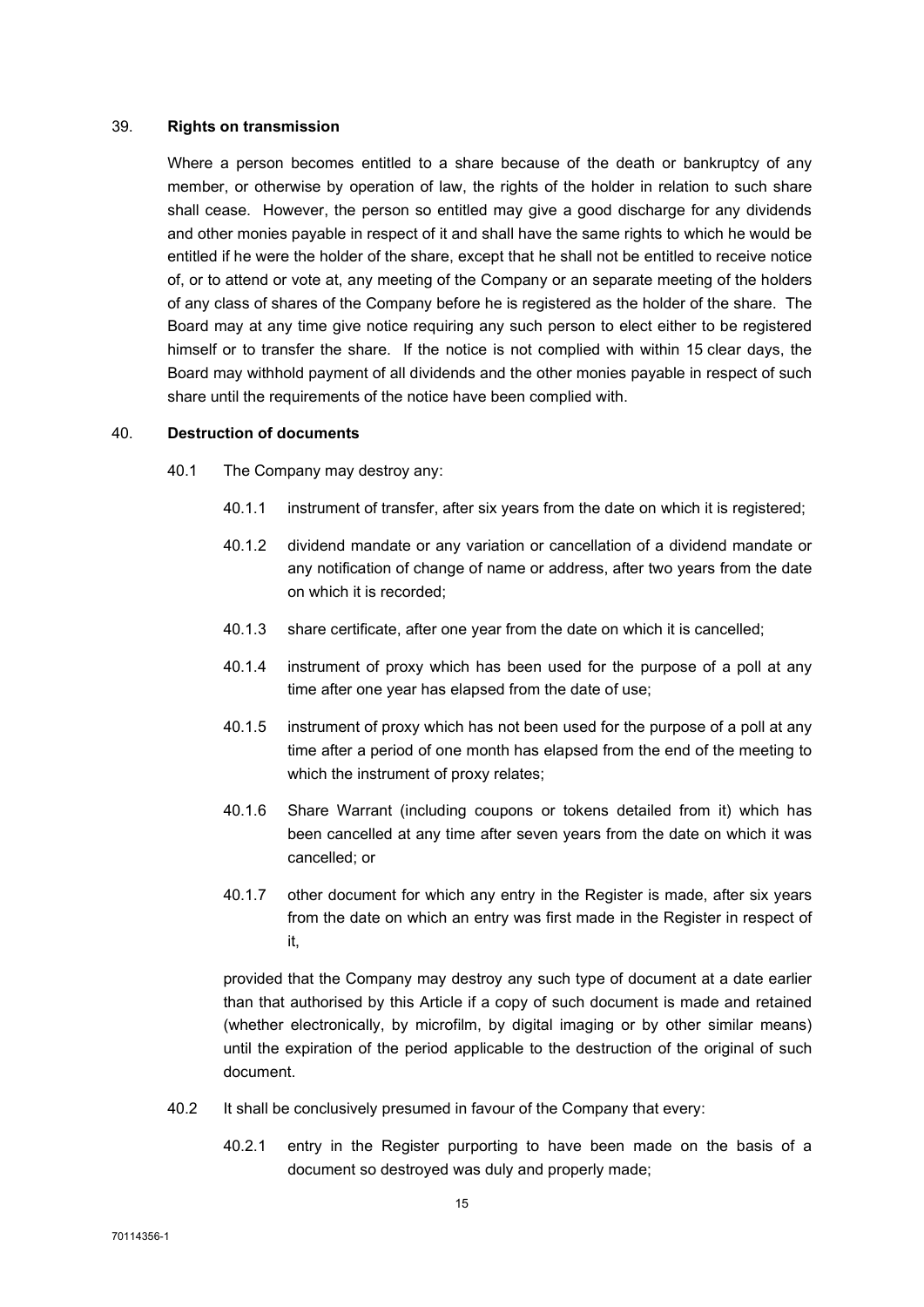- 40.2.2 instrument of transfer so destroyed was duly registered;
- 40.2.3 share certificate so destroyed was duly cancelled; and
- 40.2.4 other document so destroyed had been properly dealt with under its terms and was valid and effective according to the particulars in the records of the Company.
- 40.3 This Article shall only apply to the destruction of a document in good faith and without notice of any claim (regardless of the parties to it) to which the document might be relevant. Nothing in this Article shall be construed as imposing any liability on the Company in respect of the destruction of any such document other than as provided for in this Article which would not attach to the Company in the absence of this Article. References in this Article to the destruction of any document include references to the disposal of it in any manner.
- 40.4 References in this Article to instruments of transfer shall include, in relation to uncertificated shares, instructions and/or notifications made in accordance with the relevant system relating to the transfer of such shares.

## 41. Sub-division

Any resolution authorising the Company to sub-divide its shares or any of them may determine that, as between the shares resulting from the sub-division, any of them may have any preference or advantage or be subject to any restriction as compared with the others.

#### 42. Fractions

If any shares are consolidated or consolidated and then divided, the Board has power to deal with any fractions of shares which result. If the Board decides to sell any shares representing fractions, it can do so for the best price reasonably obtainable and distribute the net proceeds of sale among members in proportion to their fractional entitlements. The Board can arrange for any shares representing fractions to be entered in the Register as certificated shares if they consider that this makes it easier to sell them. The Board can sell those shares to anyone, including the Company if the legislation allows, and may authorise any person to transfer or deliver the shares to the buyer or in accordance with the buyer's instructions. The Buyer shall not be bound to see to the application of the purchase money, nor shall his title to the share be affected by any irregularity or invalidity in the proceedings in reference to the sale.

#### 43. Annual general meetings

An annual general meeting shall be held once a year, at such time (consistent with the terms of the Companies Acts) and place as may be determined by the Board.

# 44. Convening of general meetings

All meetings other than annual general meetings shall be called general meetings. The Board may, whenever it thinks fit, and shall on requisition in accordance with the Companies Acts, proceed to convene a general meeting.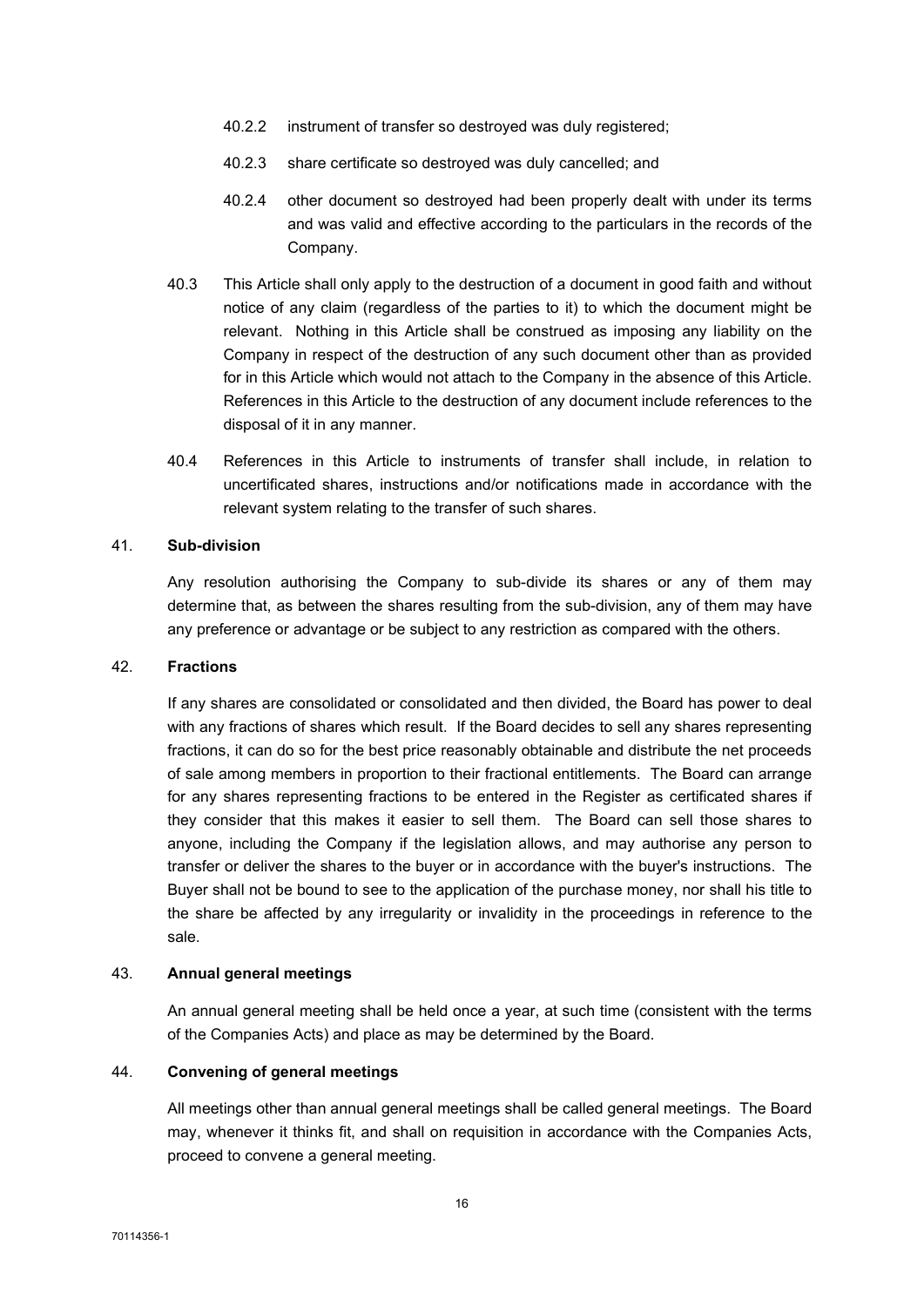## 45. Notice of general meetings

A general meeting shall be called by at least such minimum notice as is required or permitted by the Companies Acts. The period of notice shall in either case be exclusive of the day on which it is served or deemed to be served and of the day on which the meeting is to be held and shall be given to all members other than those who are not entitled to receive such notices from the Company. The Company may give such notice by any means or combination of means permitted by the Companies Acts.

## 46. Contents of notice of meetings

- 46.1 Every notice calling a meeting shall specify the place, date and time of the meeting, and there shall appear with reasonable prominence in every such notice a statement that a member entitled to attend and vote is entitled to a proxy or (if he has more than one share) proxies to exercise all or any of his rights to attend, speak and vote and that a proxy need not be a member of the Company. Such notice shall also include the address of the website on which the information required by the Act is published, state the procedures with which members must comply in order to be able to attend and vote at the meeting (including the date by which they must comply), provide details of any forms to be used for the appointment of a proxy and state that a member has the right to ask questions at the meeting in accordance with the Act.
- 46.2 The notice shall specify the general nature of the business to be transacted at the meeting and shall set out the text of all resolutions to be considered by the meeting and shall state in each case whether it is proposed as an ordinary resolution or as a special resolution.
- 46.3 In the case of an annual general meeting, the notice shall also specify the meeting as such.
- 46.4 For the purposes of determining which persons are entitled to attend or vote at a meeting and how many votes a person may cast, the Company may specify in the notice of meeting a time, not more than 48 hours before the time fixed for the meeting (not taking into account non-working days) by which a person must be entered in the Register in order to have the right to attend or vote at the meeting or appoint a proxy to do so.

#### 47. Omission to give notice and non-receipt of notice

The accidental omission to give notice of any meeting or to send an instrument of proxy (where this is intended to be sent out with the notice) to, or the non-receipt of either by, any person entitled to receive the same shall not invalidate the proceedings of that meeting.

## 48. Postponement of general meeting

If the Board considers that it is impracticable or unreasonable to hold a general meeting on the date or at the time or place stated in the notice calling the meeting, it may postpone or move the meeting (or do both). The Board shall take reasonable steps to ensure that notice of the date, time and place of the rearranged meeting is given to any member trying to attend the meeting at the original time and place. Notice of the date, time and place of the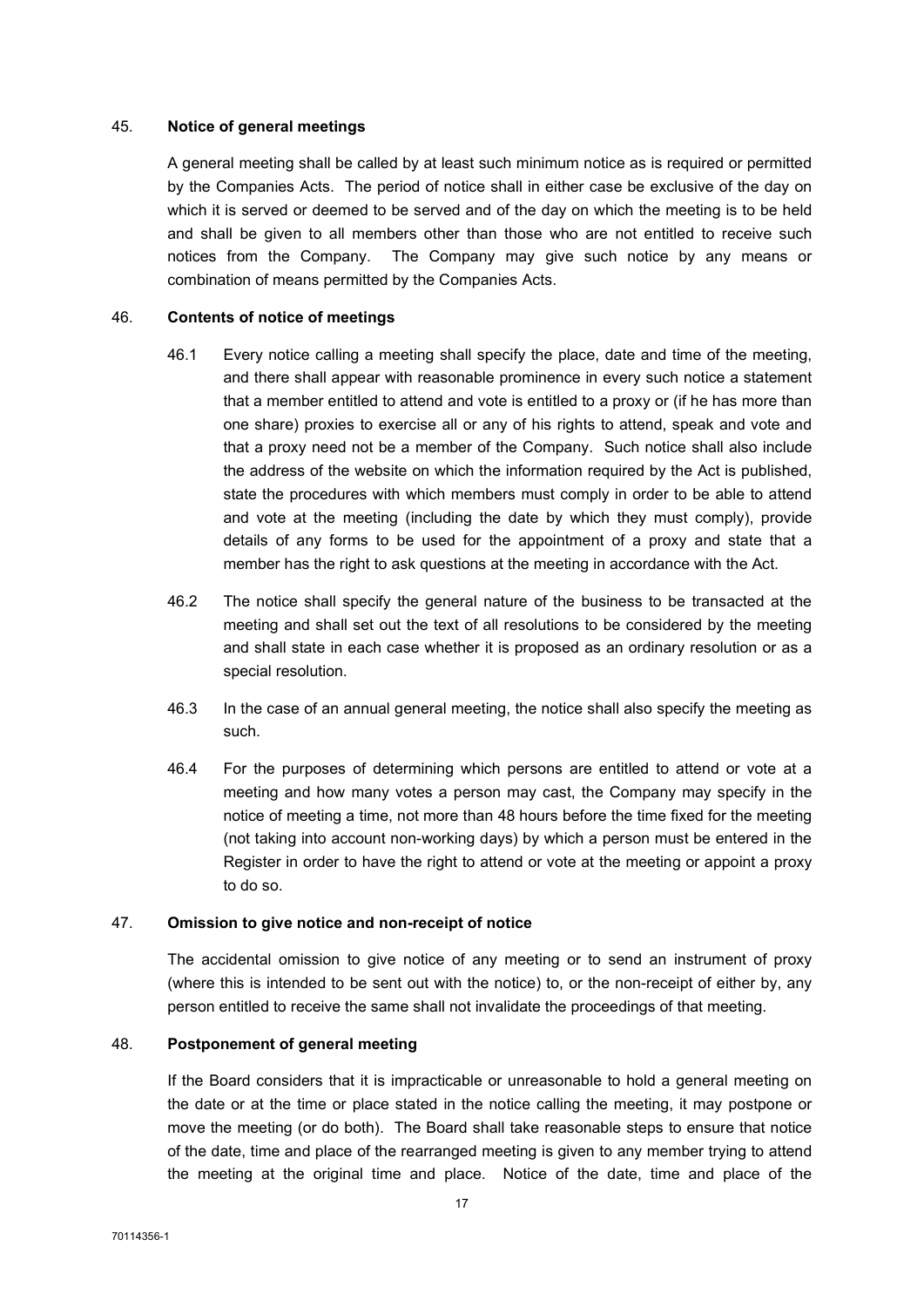rearranged meeting shall, if practicable, also be placed in at least two national newspapers published in the United Kingdom. Notice of the business to be transacted at such rearranged meeting shall not be required. If a meeting is rearranged in this way, appointments of proxy are valid if they are received as required by these Articles not less than 48 hours before the time appointed for holding the rearranged meeting and for the purpose of calculating this period, the Board can decide in their absolute discretion, not to take account of any part of a day that is not a working day. The Board may also postpone or move the rearranged meeting (or do both) under this Article.

#### 49. Quorum at general meeting

No business shall be transacted at any general meeting unless a quorum is present. If a quorum is not present a chairman of the meeting can still be chosen and this will not be treated as part of the business of the meeting. Two members present in person or by proxy and entitled to attend and to vote on the business to be transacted shall be a quorum.

#### 50. Procedure if quorum not present

If a quorum is not present within 15 minutes (or such longer interval as the chairman in his absolute discretion thinks fit) from the time appointed for holding a general meeting, or if a quorum ceases to be present during a meeting, the meeting shall be dissolved if convened on the requisition of members. In any other case, the meeting shall stand adjourned to another day, (not being less than 10 clear days after the date of the original meeting), and at such time and place as the chairman (or, in default, the Board) may determine. If at such adjourned meeting a quorum is not present within 15 minutes from the time appointed for holding the meeting, one person entitled to vote on the business to be transacted, being a member or a proxy for a member or a duly authorised representative of a corporation which is a member, shall be a quorum and any notice of an adjourned meeting shall state this.

# 51. Chairman of general meeting

The chairman of the Board shall preside at every general meeting of the Company. If there is no such chairman or if at any meeting he shall not be present within five minutes after the time appointed for holding the meeting, or shall be unwilling to act as chairman, the deputy chairman (if any) of the Board shall, if present and willing to act, preside at such meeting. If more than one deputy chairman is present they shall agree amongst themselves who is to take the chair or, if they cannot agree, the deputy chairman who has been in office as a director the longest shall take the chair. If no chairman or deputy chairman shall be so present and willing to act, the Directors present shall choose one of their number to act or, if there be only one Director present, he shall be chairman if willing to act. If there be no Director present and willing to act, the members present and entitled to vote shall choose one of their number to be chairman of the meeting. Nothing in these Articles shall restrict or exclude any of the powers or rights of a chairman of a meeting which are given by law.

# 52. Entitlement to attend and speak

A Director (and any other person invited by the chairman to do so) may attend and speak at any general meeting and at any separate meeting of the holders of any class of shares of the Company, whether or not he is a member.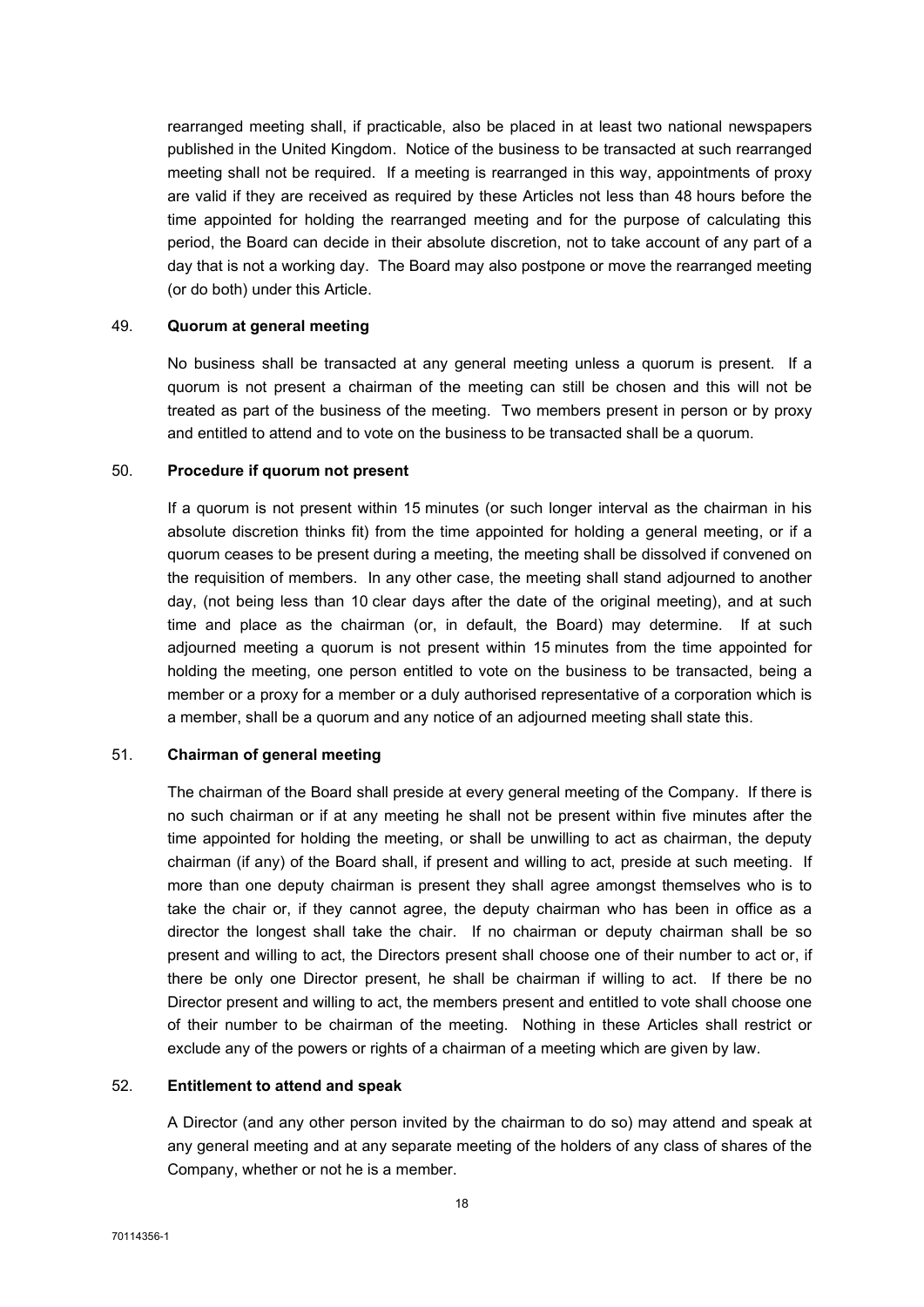#### 53. Adjournments

The chairman may, with the consent of a meeting at which a quorum is present, and shall, if so directed by the meeting, adjourn any meeting from time to time (or indefinitely) and from place to place as the meeting shall determine. However, without prejudice to any other power which he may have under these Articles or at common law, the chairman may, without the need for the consent of the meeting, interrupt or adjourn any meeting from time to time and from place to place or for an indefinite period if he is of the opinion that it has become necessary to do so in order to secure the proper and orderly conduct of the meeting or to give all persons entitled to do so a reasonable opportunity of attending, speaking and voting at the meeting or to ensure that the business of the meeting is properly disposed of.

# 54. Notice of adjournment

If the meeting is adjourned indefinitely or for more than three months, notice of the adjourned meeting shall be given in the same manner as in the case of the original meeting. Except as provided in these Articles, there is no need to give notice of the adjourned meeting or of the business to be considered there.

#### 55. Business of adjourned meeting

No business shall be transacted at any adjourned meeting other than the business which might properly have been transacted at the meeting from which the adjournment took place.

## 56. Security arrangements and orderly conduct

- 56.1 The Board may direct that any person wishing to attend any meeting should provide such evidence of identity and submit to such searches or other security arrangements or restrictions as the Board shall consider appropriate in the circumstances and shall be entitled in its absolute discretion to refuse entry to any meeting to any person who fails to provide such evidence of identity or to submit to such searches or to otherwise comply with such security arrangements or restrictions.
- 56.2 The chairman shall take such action or give directions as he thinks fit to promote the orderly conduct of the business of the meeting as laid down in the notice of the meeting and to ensure the security of the meeting and the safety of the people attending the meeting. The chairman's decision on matters of procedure or arising incidentally from the business of the meeting shall be final as shall be his determination as to whether any matter is of such a nature.

#### 57. Overflow meeting rooms

57.1 The Board may, in accordance with this Article, make arrangements for members and proxies who are entitled to attend and participate in a general meeting, but who cannot be seated in the main meeting room where the chairman will be, to attend and take part in a general meeting in an overflow room or rooms. Any overflow room will have appropriate links to the main room and will enable audio-visual communication between the meeting rooms throughout the meeting. The Board will decide how to divide members and proxies between the main room and the overflow room. If an overflow room is used, the meeting will be treated as being held and taking place in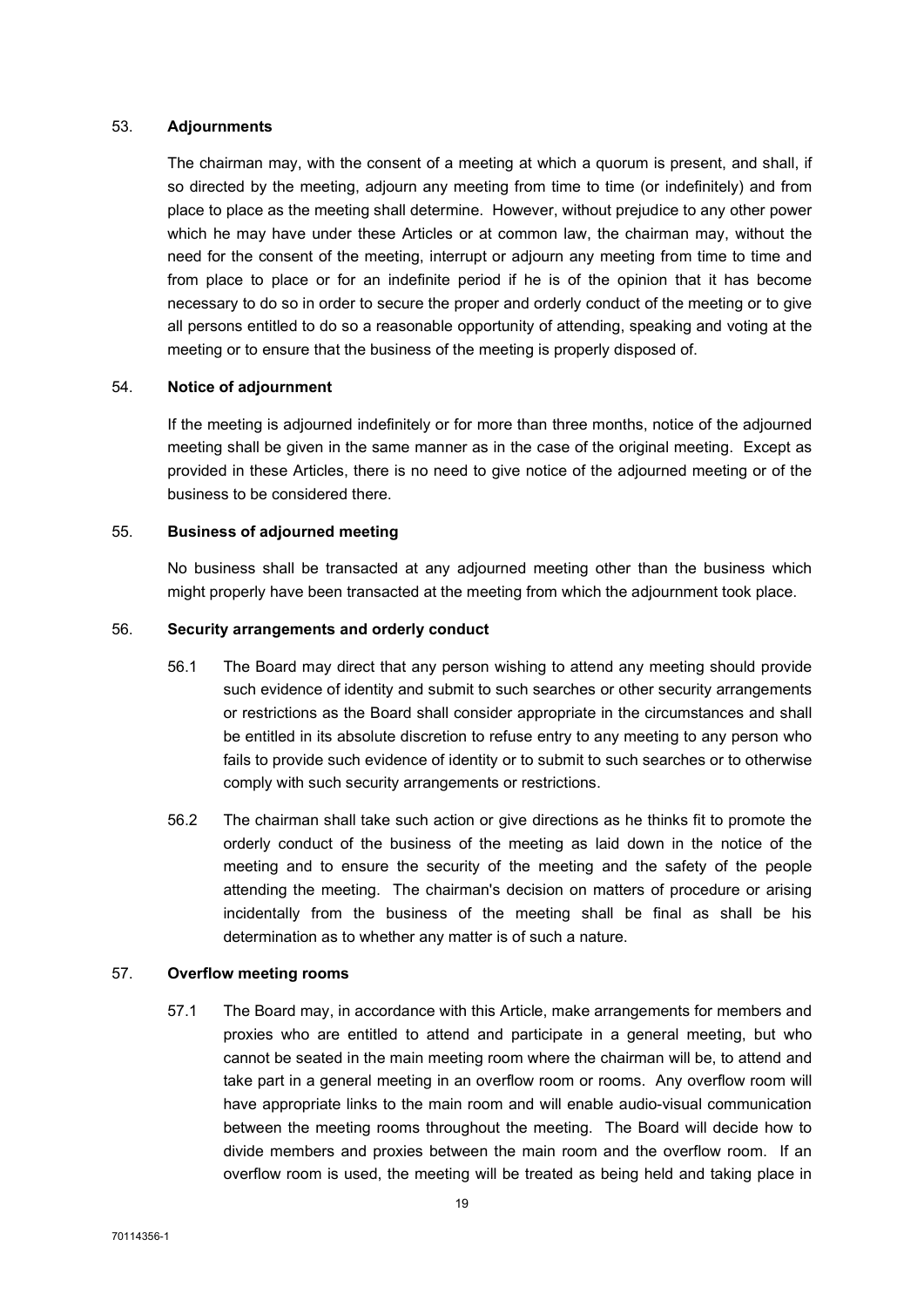the main meeting room and the meeting will consist of all the members and proxies who are attending both in the main meeting room and the overflow room.

57.2 Details of any arrangements for overflow rooms will be set out in the notice of the meeting but failure to do so will not invalidate the meeting.

#### 58. Satellite meeting places

- 58.1 To facilitate the organisation and administration of any general meeting, the Board may decide that the meeting shall be held at two or more locations.
- 58.2 For the purposes of these Articles, any general meeting of the Company taking place at two or more locations shall be treated as taking place where the chairman of the meeting presides (the "principal meeting place") and any other location where that meeting takes place is referred in these Articles as a "satellite meeting".
- 58.3 A member present in person or by proxy at a satellite meeting may be counted in the quorum and may exercise all rights that they would have been able to exercise if they were present at the principal meeting place.
- 58.4 The Board may make and change from time to time such arrangements as they shall in their absolute discretion consider appropriate to:
	- 58.4.1 ensure that all members and proxies for members wishing to attend the meeting can do so;
	- 58.4.2 ensure that all persons attending the meeting are able to participate in the business of the meeting and to see and hear anyone else addressing the meeting;
	- 58.4.3 ensure the safety of persons attending the meeting and the orderly conduct of the meeting; and
	- 58.4.4 restrict the numbers of members and proxies at any one location to such number as can safely and conveniently be accommodated there.
- 58.5 The entitlement of any member or proxy to attend a satellite meeting shall be subject to any such arrangements then in force and stated by the notice of the meeting or adjourned meeting to apply to the meeting.
- 58.6 If there is a failure of communication equipment or any other failure in the arrangements for participation in the meeting at more than one place, the chairman may adjourn the meeting in accordance with Article 53. Such adjournment will not affect the validity of such meeting, or any business conducted at such meeting up to the point of adjournment, or any action taken pursuant to such meeting.
- 58.7 A person ("satellite chairman") appointed by the Board shall preside at each satellite meeting. Every satellite chairman shall carry out all requests made of him by the chairman of the meeting, may take such action as he thinks necessary to maintain the proper and orderly conduct of the satellite meeting and shall have all powers necessary or desirable for such purposes.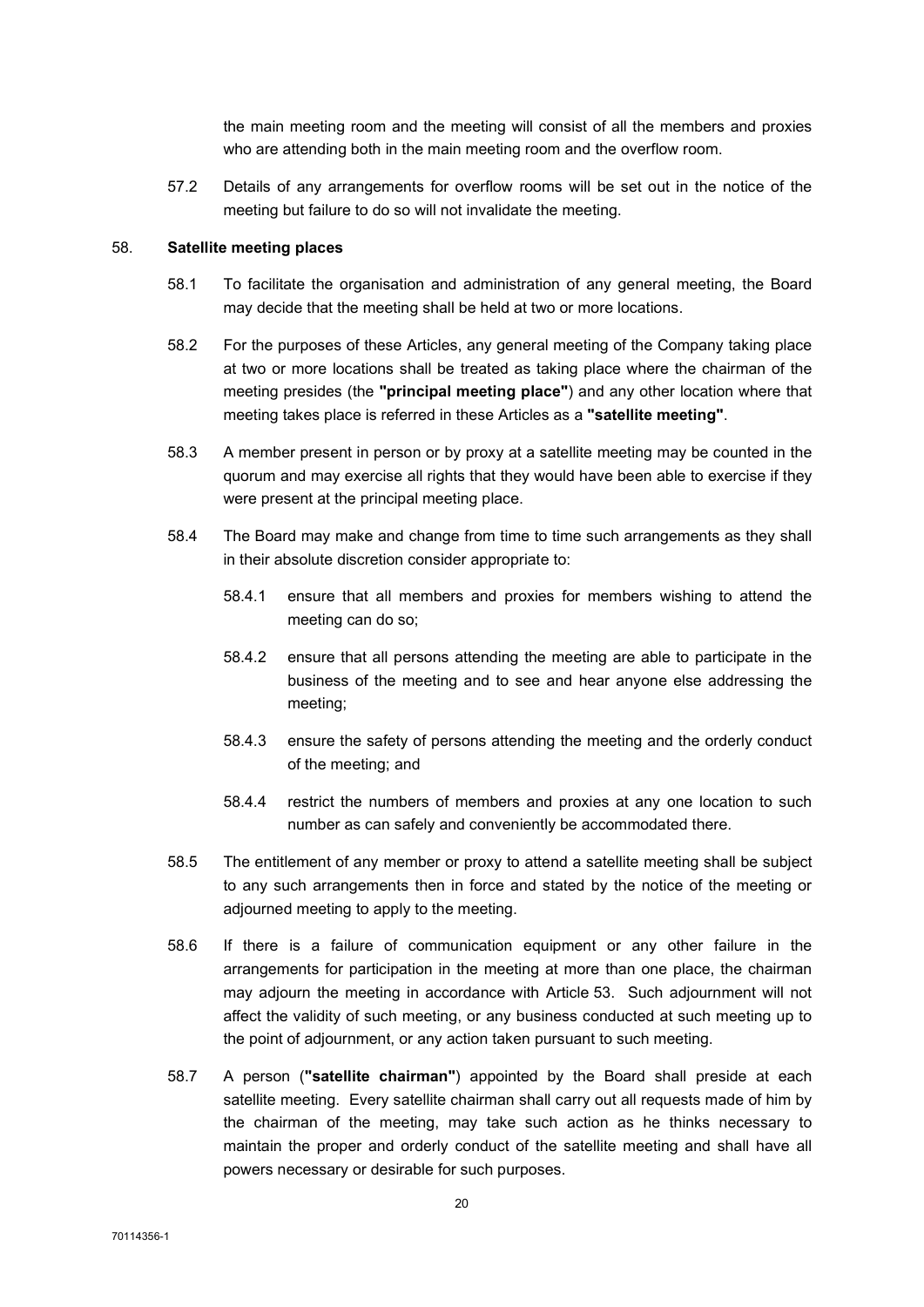#### 59. Amendment to resolutions

- 59.1 If an amendment to any resolution under consideration is proposed but is ruled out of order by the chairman of the meeting in good faith, any error in such ruling shall not invalidate the proceedings on the original resolution.
- 59.2 In the case of a resolution duly proposed as a special resolution, no amendment to it (other than an amendment to correct a patent error) may in any event be considered or voted on. In the case of a resolution duly proposed as an ordinary resolution no amendment to it (other than an amendment to correct a patent error) may be considered or voted on unless either at least 48 hours prior to the time appointed for holding the meeting or adjourned meeting at which such ordinary resolution is to be proposed, notice in writing of the terms of the amendment and intention to move the same has been lodged at the Office or received in electronic form at the electronic address at which the Company has or is deemed to have agreed to receive it or the chairman of the meeting in his absolute discretion decides that it may be considered or voted on.

## 60. Members' resolutions

- 60.1 Members of the Company shall have the rights provided by the Companies Acts to have the Company circulate and give notice of a resolution which may be properly moved, and is intended to be moved, at the Company's next annual general meeting.
- 60.2 Expenses of complying with these rights shall be borne in accordance with the Companies Acts.

#### 61. Method of voting

- 61.1 At any general meeting a resolution put to a vote of the meeting shall be decided on a show of hands, unless (before or on the declaration of the result of the show of hands) a poll is duly demanded. Subject to the Companies Acts, a poll may be demanded by:
	- 61.1.1 the chairman of the meeting; or
	- 61.1.2 at least five members present in person (or by proxy) and entitled to vote at the meeting; or
	- 61.1.3 a member or members present in person (or by proxy) representing at least one-tenth of the total voting rights of all the members having the right to vote at the meeting; or
	- 61.1.4 a member or members present in person (or by proxy) holding shares conferring a right to vote at the meeting, being shares on which an aggregate sum has been paid up equal to at least one-tenth of the total sum paid up on all the shares conferring that right.
- 61.2 The chairman of the meeting may also demand a poll before a resolution is put to the vote on a show of hands.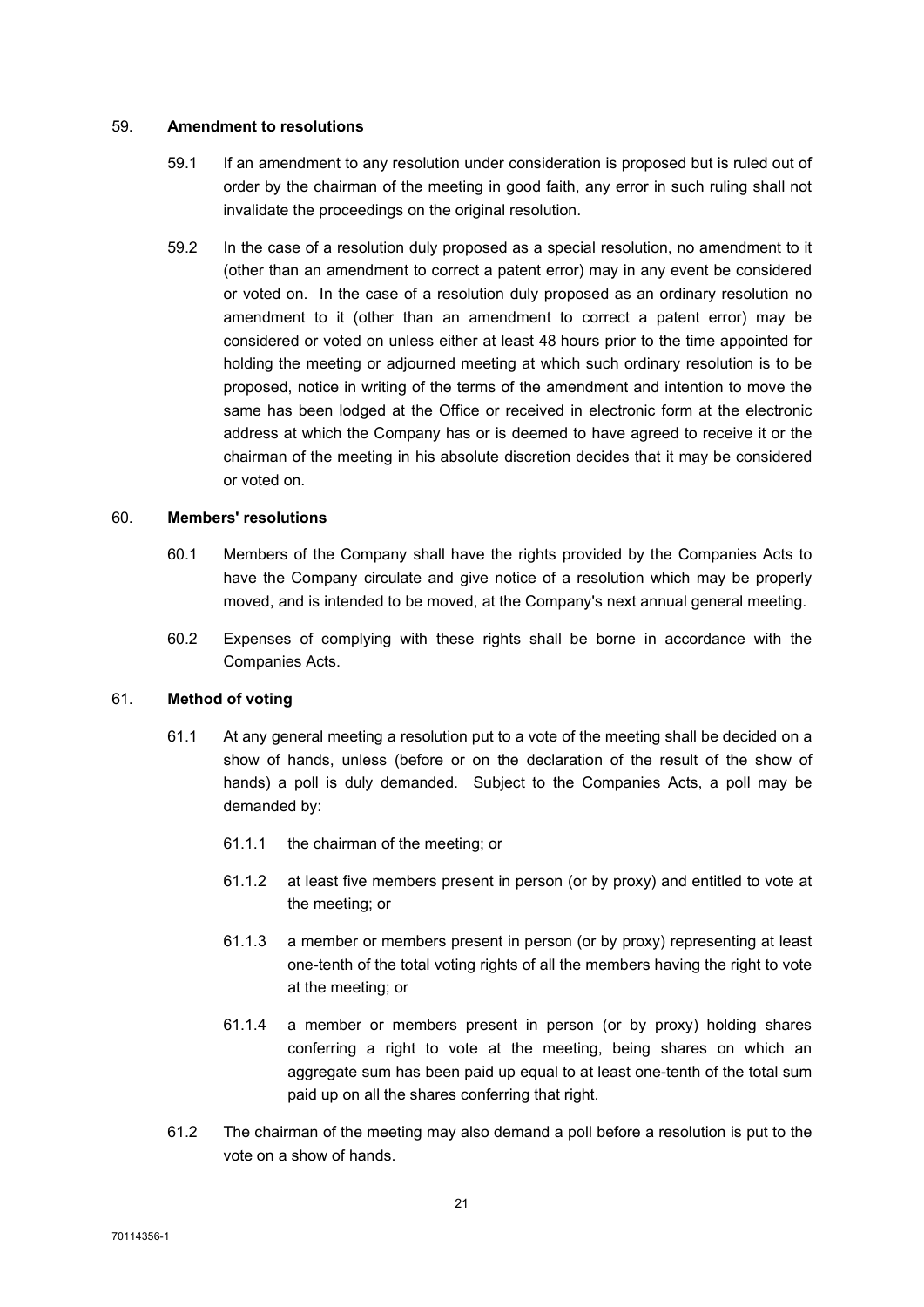- 61.3 At general meetings, resolutions shall be put to the vote by the chairman of the meeting and there shall be no requirement for the resolution to be proposed or seconded by any person.
- 61.4 Unless a poll is duly demanded and the demand is not withdrawn, a declaration by the chairman of the meeting that a resolution has on a show of hands been carried, or carried unanimously or by a particular majority, or lost, or not carried by a particular majority, and an entry to that effect in the book containing the minutes of proceedings of the Company, shall be conclusive evidence of the fact, without proof of the number or proportion of the votes recorded in favour of or against such resolution.

## 62. Objection to error in voting

No objection shall be raised to the qualification of any voter or to the counting of, or failure to count, any vote, except at the meeting or adjourned meeting at which the vote objected to is given or tendered or at which the error occurs. Any objection or error shall be referred to the chairman of the meeting and shall only vitiate the decision of the meeting on any resolution if the chairman decides that the same is of sufficient magnitude to vitiate the resolution or may otherwise have affected the decision of the meeting. The decision of the chairman of the meeting on such matters shall be final and conclusive.

#### 63. Procedure on a poll

- 63.1 Any poll duly demanded on the election of a chairman or on any question of adjournment shall be taken immediately. A poll duly demanded on any other matter shall be taken in such manner (including the use of ballot or voting papers or tickets) and at such time and place, not more than 30 days from the date of the meeting or adjourned meeting at which the poll was demanded, as the chairman shall direct. The chairman may appoint scrutineers who need not be members. It is not necessary to give notice of a poll not taken immediately if the time and place at which it is to be taken are announced at the meeting at which it is demanded. In any other case, at least seven clear days' notice shall be given specifying the time, date and place at the which the poll shall be taken. The result of the poll shall be deemed to be the resolution of the meeting at which the poll was demanded.
- 63.2 The demand for a poll (other than on the election of a chairman or any question of adjournment) shall not prevent the continuance of the meeting for the transaction of any business other than the question on which a poll has been demanded.
- 63.3 The demand for a poll may, before the poll is taken, be withdrawn, but only with the consent of the chairman of the meeting. A demand so withdrawn validates the result of a show of hands declared before the demand was made. If a poll is demanded before the declaration of the result of a show of hands and the demand is duly withdrawn, the meeting shall continue as if the demand had not been made.
- 63.4 On a poll votes may be given in person or by proxy. A member entitled to more than one vote need not, if he votes, use all his votes or cast all the votes he uses in the same way.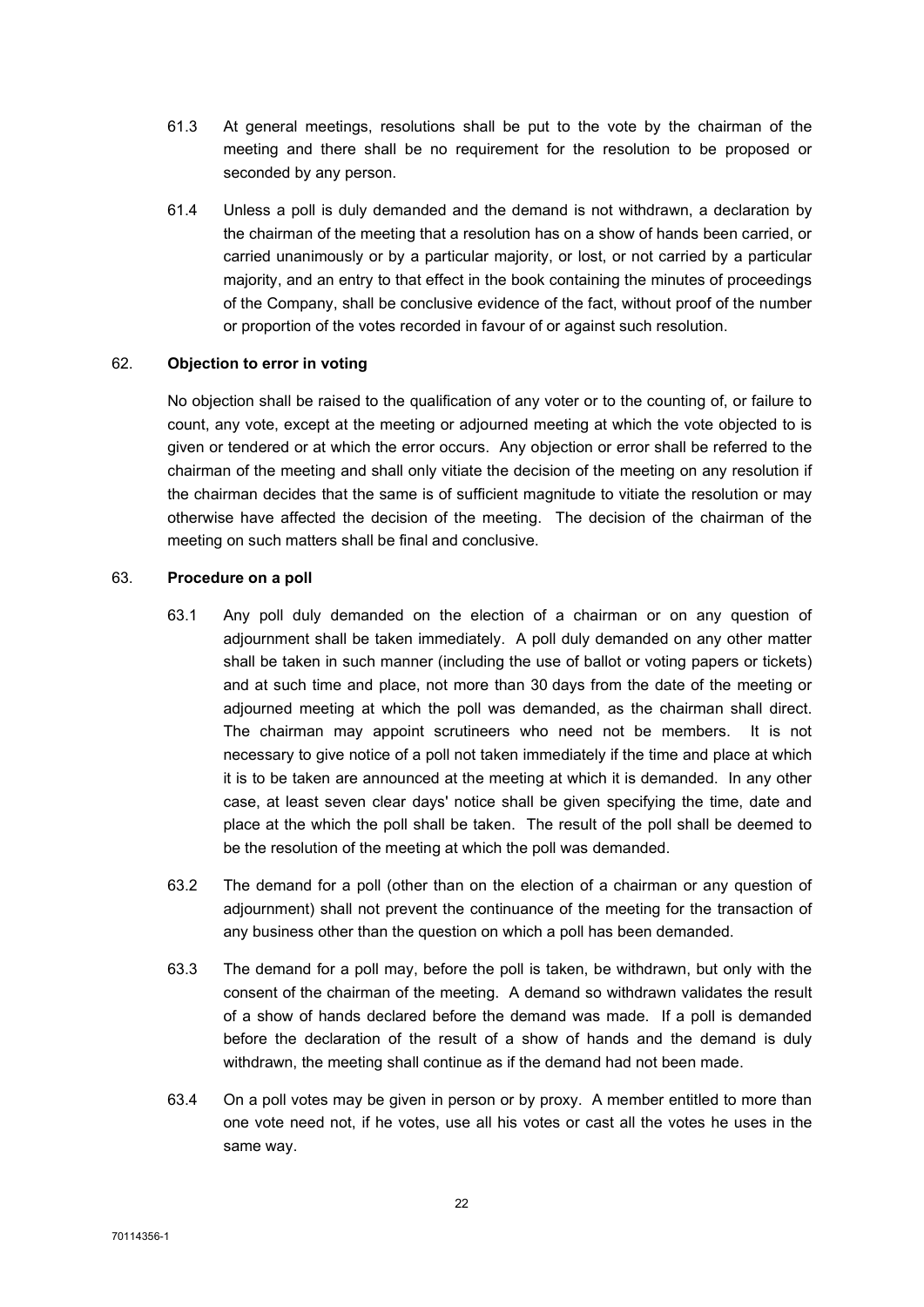#### 64. Votes of members

- 64.1 Subject to Article 64.2, the Companies Acts, to any special terms as to voting on which any shares may have been issued or may for the time being be held and to any suspension or abrogation of voting rights under these Articles, at any general meeting every member who is present in person (or by proxy) shall on a show of hands have one vote and every member present in person (or by proxy) shall on a poll have one vote for each share of which he is the holder.
- 64.2 On a show of hands, a duly appointed proxy has one vote for and one vote against a resolution if the proxy has been appointed by more than one member entitled to vote on the resolution and the proxy has been instructed:
	- 64.2.1 by one or more of those members to vote for the resolution and by one or more other of those members to vote against it; or
	- 64.2.2 by one or more of those members to vote either for or against the resolution and by one or more other of those members to use his/her discretion as to how to vote.
- 64.3 If two or more persons are joint holders of a share, then in voting on any question the vote of the senior who tenders a vote, whether in person or by proxy, shall be accepted to the exclusion of the votes of the other joint holders. For this purpose seniority shall be determined by the order in which the names of the holders stand in the Register.
- 64.4 Where in England or elsewhere a receiver or other person (by whatever name called) has been appointed by any court claiming jurisdiction in that behalf to exercise powers with respect to the property or affairs of any member on the ground (however formulated) of mental disorder, the Board may in its absolute discretion, upon or subject to production of such evidence of the appointment as the Board may require, permit such receiver or other person on behalf of such member to vote in person, on a show of hands or on a poll, by proxy on behalf of such member at any general meeting or to exercise any other right conferred by membership in relation to meetings of the Company. Evidence to the satisfaction of the Board of the authority of the person claiming to exercise the right to vote shall be deposited at the Office, or at such other place as is specified in accordance with these Articles for the deposit of instruments of proxy, at least 48 hours before the time appointed for holding the meeting or adjourned meeting at which the right to vote is to be exercised and, in default, the right to vote shall not be exercisable.
- 64.5 In the case of equality of votes whether on a show of hands or on a poll, the chairman of the meeting at which the show of hands takes place or at which the poll is demanded shall not be entitled to a casting vote.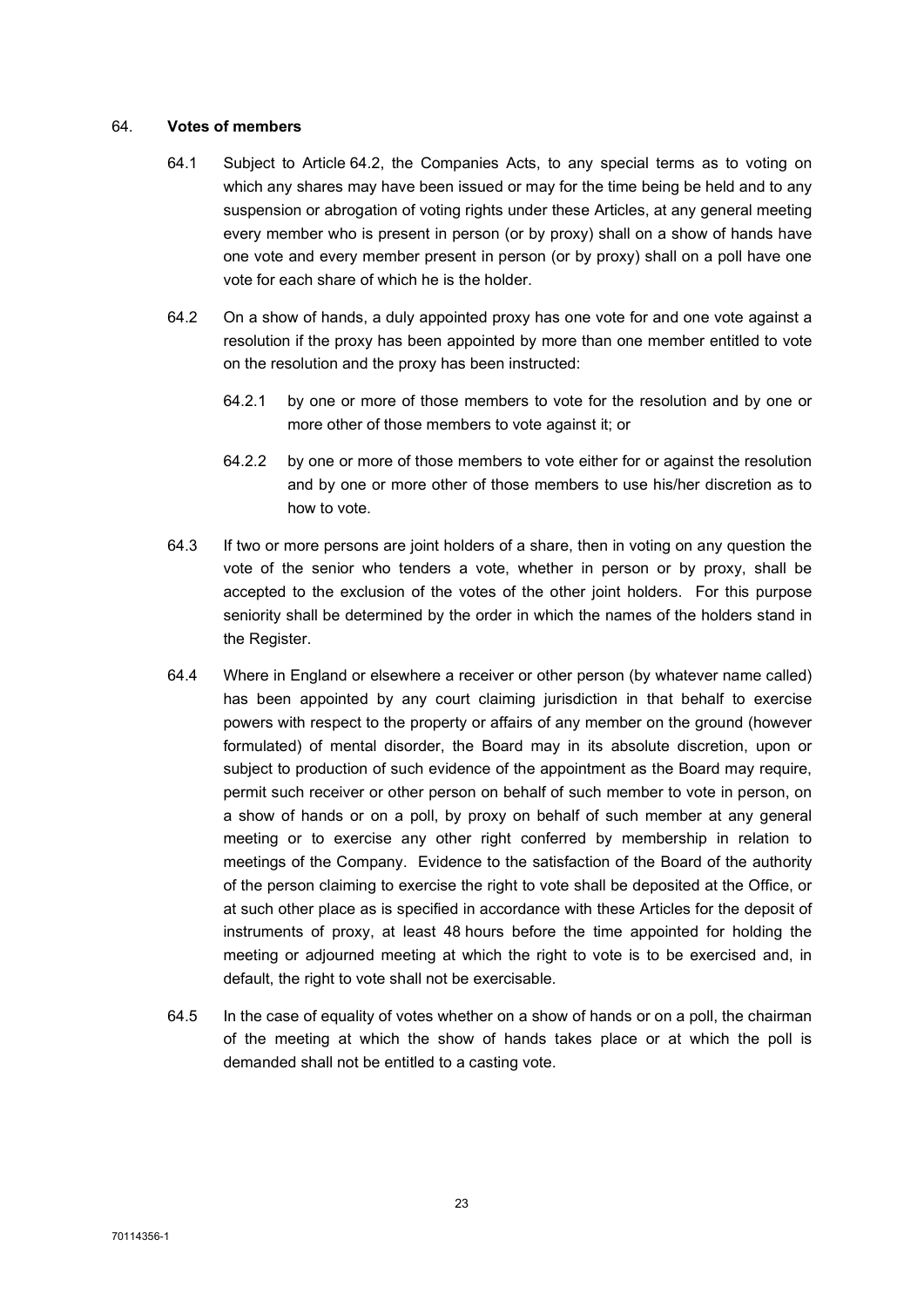#### 65. No right to vote where sums overdue on shares

No member may vote at a general meeting (or any separate meeting of the holders of any class of shares), either in person or by proxy, or to exercise any other right or privilege as a member in respect of a share held by him unless:

- 65.1 all calls or other sums presently due and payable by him in respect of that share whether alone or jointly with any other person together with interest and expenses (if any) have been paid to the Company; or
- 65.2 the Board determines otherwise.

## 66. Voting by Proxy

- 66.1 Subject to Article 66.2, an instrument appointing a proxy shall be in writing in any usual form (or in another form approved by the Board) executed under the hand of the appointor or his duly constituted attorney or, if the appointor is a corporation, under its seal or signed by a duly authorised officer or attorney or other person authorised to sign.
- 66.2 Subject to the Companies Acts, the Board may accept the appointment of a proxy received by electronic means on such terms and subject to such conditions as it considers fit. The appointment of a proxy received by electronic means shall not be subject to the requirements of Article 66.1.
- 66.3 For the purposes of Articles 66.1 and 66.2, the Board may require such reasonable evidence it considers necessary to determine:
	- 66.3.1 the identity of the member and the proxy; and
	- 66.3.2 where the proxy is appointed by a person acting on behalf of the member, the authority of that person to make the appointment.
- 66.4 A member may appoint another person as his proxy to exercise all or any of his rights to attend and to speak and to vote (both on a show of hands and on a poll) on a resolution or amendment of a resolution, or on other business arising, at a meeting or meetings of the Company. Unless the contrary is stated in it, the appointment of a proxy shall be deemed to confer authority to exercise all such rights, as the proxy thinks fit.
- 66.5 A proxy need not be a member.
- 66.6 A member may appoint more than one proxy in relation to a meeting, provided that each proxy is appointed to exercise the rights attached to different shares held by the member. When two or more valid but differing appointments of proxy are delivered or received for the same share for use at the same meeting, the one which is last validly delivered or received (regardless of its date or the date of its execution) shall be treated as replacing and revoking the other or others as regards that share. If the Company is unable to determine which appointment was last validly delivered or received, none of them shall be treated as valid in respect of that share.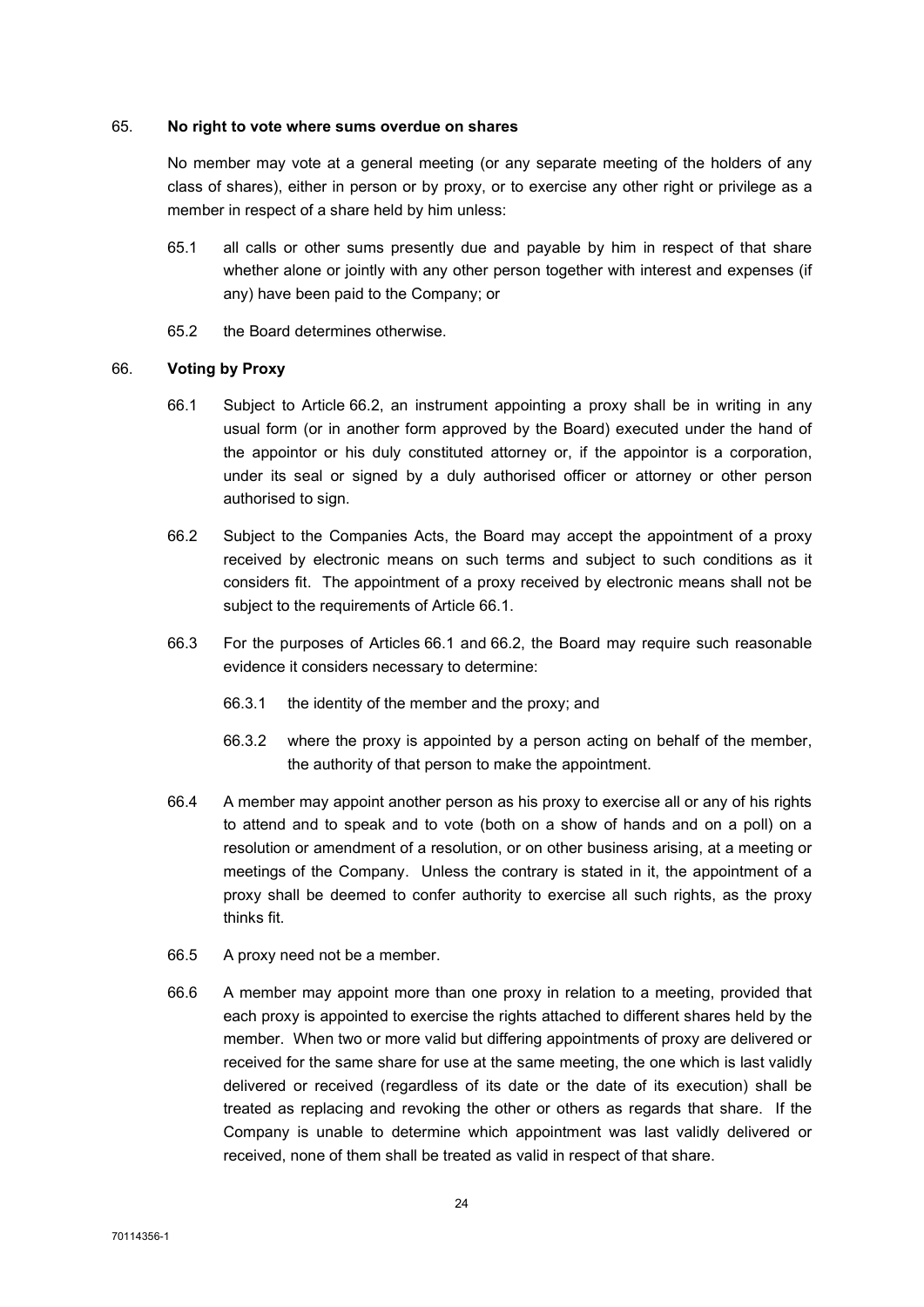- 66.7 Delivery or receipt of an appointment of proxy does not prevent a member attending and voting in person at the meeting or an adjournment of the meeting or on a poll.
- 66.8 The appointment of a proxy shall (unless the contrary is stated in it) be valid for an adjournment of the meeting as well as for the meeting or meetings to which it relates. The appointment of a proxy shall be valid for 12 months from the date of execution or, in the case of an appointment of proxy delivered by electronic means, for 12 months from the date of delivery unless otherwise specified by the Board.
- 66.9 Subject to the Companies Acts, the Company may send a form of appointment of proxy to all or none of the persons entitled to receive notice of and to vote at a meeting. If sent, the form shall provide for three-way voting on all resolutions (other than procedural resolutions) set out in the notice of meeting.

# 67. Receipt of proxy

- 67.1 An instrument appointing a proxy and any reasonable evidence required by the Board in accordance with Article 66.3 shall:
	- 67.1.1 subject to Articles 67.1.3 and 67.1.3, in the case of an instrument of proxy in hard copy form, delivered to the office, or another place in the United Kingdom specified in the notice convening the meeting or in the form of appointment of proxy or other accompanying document sent by the Company in relation to the meeting (a "proxy notification address") not less than 48 hours before the time for holding the meeting or adjourned meeting at which the person named in the form of appointment of proxy proposes to vote;
	- 67.1.2 subject to Articles 67.1.3 and 67.1.2.4, in the case of an appointment of a proxy sent by electronic means, where the Company has given an electronic address (a "proxy notification electronic address"):
		- 67.1.2.1 in the notice calling the meeting;
		- 67.1.2.2 in an instrument of proxy sent out by the Company in relation to the meeting;
		- 67.1.2.3 in an invitation to appoint a proxy issued by the Company in relation to the meeting; or
		- 67.1.2.4 on a website maintained by or on behalf of the Company on which any information relating to the meeting is required by the Act to be kept,

it shall be received at such proxy notification electronic address not less than 48 hours before the time for holding the meeting or adjourned meeting at which the person named in the form of appointment of proxy proposes to vote

67.1.3 in the case of a poll taken more than 48 hours after it is demanded, delivered or received at a proxy notification address or a proxy notification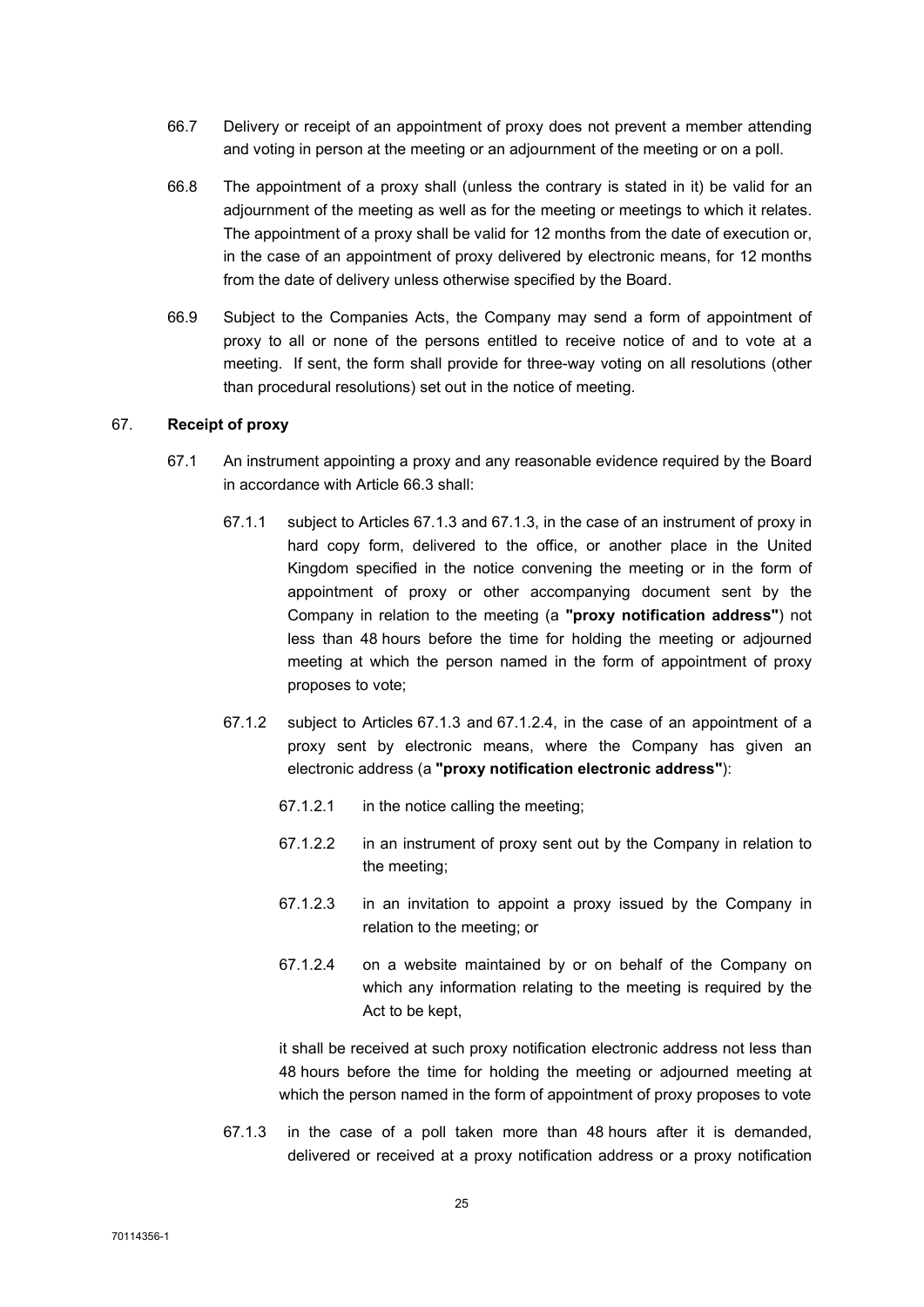electronic address and not less than 24 hours before the time appointed for the holding of the adjourned meeting or the taking of the poll; or

- 67.1.4 in the case of a poll which is not taken at the meeting at which it is demanded but is taken 48 hours or less after it is demanded, or in the case of an adjourned meeting to be held 48 hours or less after the time fixed for holding the original meeting, received:
	- 67.1.4.1 at a proxy notification address or a proxy notification electronic address in accordance with Articles 67.1.1 or 67.1.2;
	- 67.1.4.2 by the chairman of the meeting or the secretary or any director at the meeting at which the poll is demanded or, as the case may be, at the original meeting; or
	- 67.1.4.3 at a proxy notification address or a proxy notification electronic address by such time as the chairman of the meeting may direct at the meeting at which the poll is demanded.

In calculating the periods in this Article, no account shall be taken of any part of a day that is not a working day.

- 67.2 The Board may decide, either generally or in any particular case, to treat a proxy appointment as valid notwithstanding that the appointment or any of the information required under Article 66.3 has not been received in accordance with the requirements of this article.
- 67.3 Subject to Article 67.2, if the proxy appointment and any of the information required under Article 66.3 is not received in the manner set out in Article 67.1, the appointee shall not be entitled to vote in respect of the shares in question.
- 67.4 Without limiting the foregoing, in relation to any uncertificated shares, the Board may from time to time:
	- 67.4.1 permit appointments of a proxy by means of a communication sent in electronic form in the form of an uncertificated proxy instruction; and
	- 67.4.2 permit supplements to, or amendments or revocations of, any such uncertificated proxy instruction by the same means.

The Board may in addition prescribe the method of determining the time at which any such uncertificated proxy instruction is to be treated as received by the Company or a participant acting on its behalf. The Board may treat any such uncertificated proxy instruction which purports to be or is expressed to be sent on behalf of a holder of a share as sufficient evidence of the authority of the person sending that instruction to send it on behalf of that holder.

### 68. Revocation of proxy

A vote given or poll demanded by a proxy shall be valid in the event of the death or mental disorder of the principal or the revocation of the instrument of proxy, or of the authority under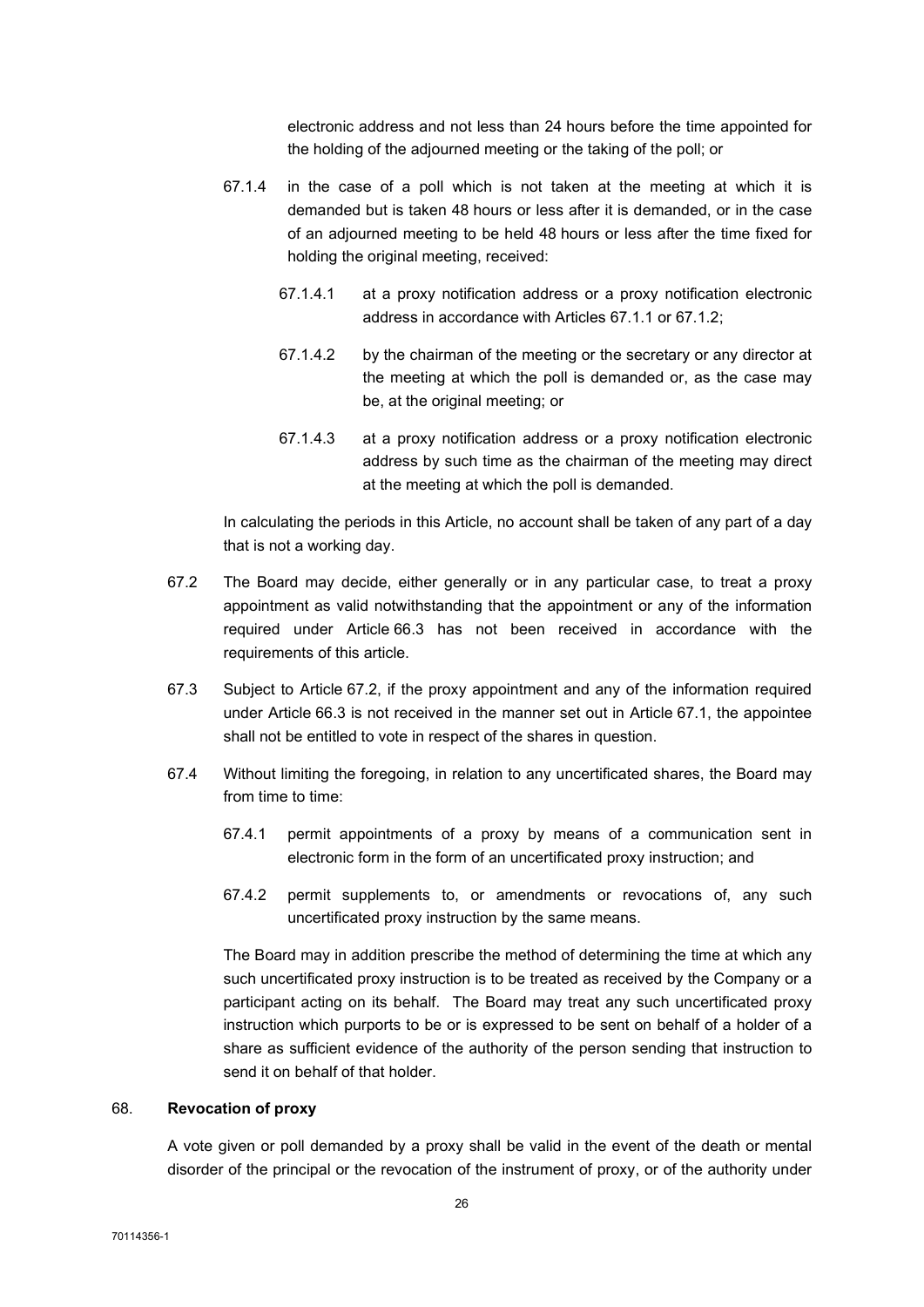which the instrument of proxy was executed, or the transfer of the share for which the instrument of proxy is given, unless notice in writing of such death, mental disorder, revocation or transfer shall have been received by the Company at the Office, or at such other place as has been appointed for the deposit of instruments of proxy, no later than the last time at which an appointment of a proxy should have been received in order for it to be valid for use at the meeting or on the holding of the poll at which the vote was given or the poll taken.

### 69. Corporate representatives

- 69.1 A corporation (whether or not a company within the meaning of the Act) which is a member may, by resolution of its directors or other governing body, authorise such person as it thinks fit to act as its representative (or, as the case may be, representatives) at any meeting of the Company or at any separate meeting of the holders of any class of shares.
- 69.2 Any person so authorised shall be entitled to exercise the same powers on behalf of the corporation (in respect of that part of the corporation's holdings to which the authority relates) as the corporation could exercise if it were an individual member.
- 69.3 The corporation shall for the purposes of these Articles be deemed to be present in person and at any such meeting if a person so authorised is present at it, and all references to attendance and voting in person shall be construed accordingly.
- 69.4 A Director, the Secretary or some person authorised for the purpose by the Secretary may require the representative to produce a certified copy of the resolution so authorising him or such other evidence of his authority reasonably satisfactory to them before permitting him to exercise his powers.
- 69.5 A vote given or a poll demanded by a corporate representative shall be valid notwithstanding that he is no longer authorised to represent the member unless notice of the revocation of appointment was delivered in writing to the Company at such place or address and by such time as is specified in Article 68 for the revocation of the appointment of a proxy.

# 70. Failure to disclose interests in shares

- 70.1 If a member, or any other person appearing to be interested in shares held by that member, has been issued with a notice under section 793 of the Act ("section 793 notice") and has failed in relation to any shares ("default shares", which expression includes any shares issued after the date of such notice in right of those shares) to give the Company the information required by the section 793 notice within the prescribed period from the service of the notice, the following sanctions shall apply unless the Board determines otherwise:
	- 70.1.1 the member shall not be entitled in respect of the default shares to be present or to vote (either in person or by representative or proxy) at any general meeting or at any separate meeting of the holders of any class of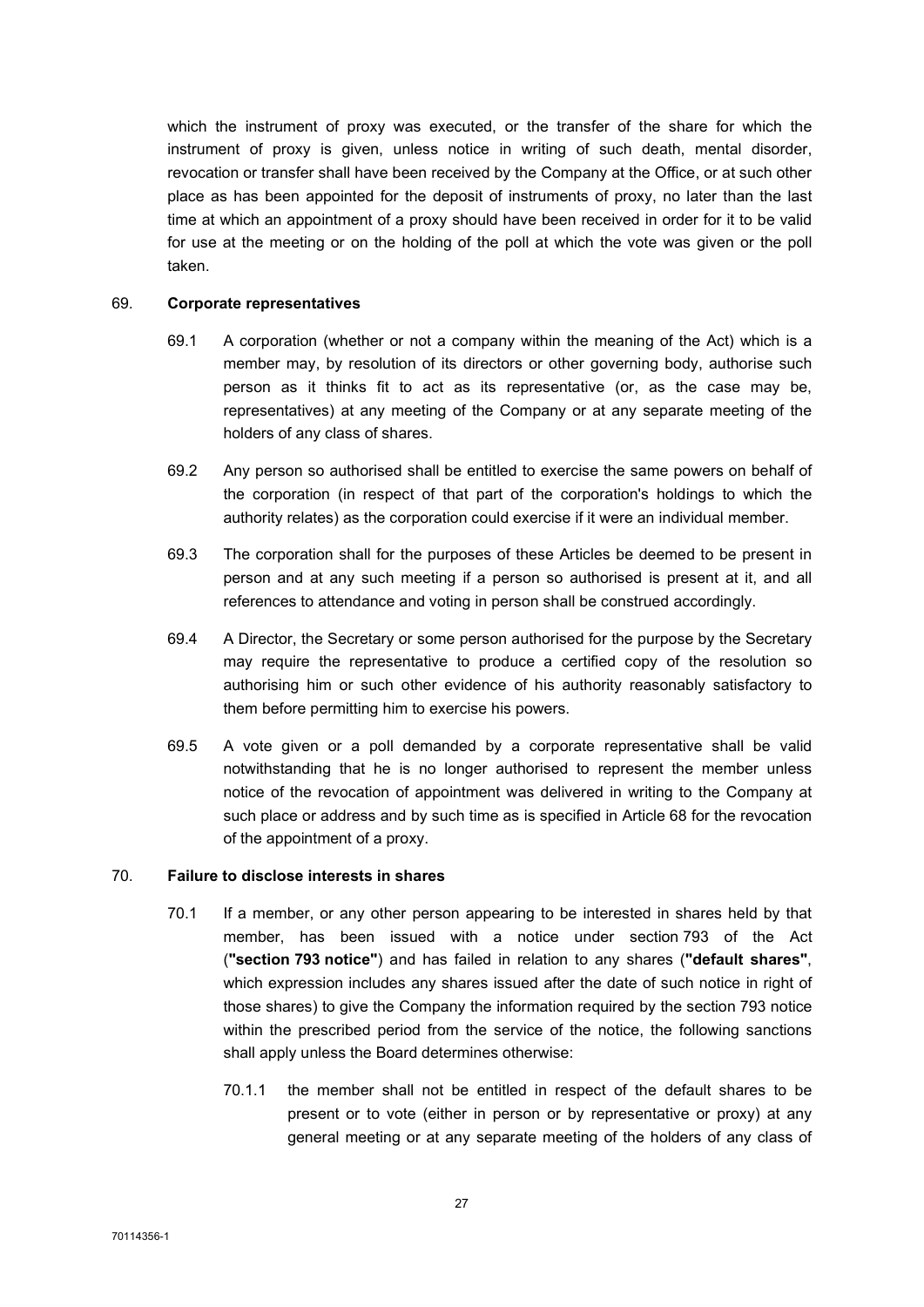shares or on any poll or to exercise any other right conferred by membership in relation to any such meeting or poll; and

- 70.1.2 where the default shares represent at least 0.25% in nominal value of the issued shares of their class (calculated exclusive of any shares held as treasury shares):
	- 70.1.2.1 any dividend or other money payable for such shares shall be withheld by the Company, which shall not have any obligation to pay interest on it, and the member shall not be entitled to elect, pursuant to Article 127, to receive shares instead of that dividend; and
	- 70.1.2.2 no transfer, other than an excepted transfer, of any shares held by the member shall be registered unless the member himself is not in default of supplying the required information and the member proves to the satisfaction of the Board that no person in default of supplying such information is interested in any of the shares that are the subject of the transfer.
- 70.1.3 For the purposes of ensuring Article 70.1.2.2 can apply to all shares held by the member, the Company may in accordance with the uncertificated securities rules, issue a written notification to the Operator requiring conversion into certificated form of any share held by the member in uncertificated form.
- 70.2 Where the sanctions under Article 70.1 apply in relation to any shares, they shall cease to have effect (and any dividends withheld under Article 70.1.2 shall become payable):
	- 70.2.1 if the shares are transferred by means of an excepted transfer but only in respect of the shares transferred; or
	- 70.2.2 at the end of the period of seven days (or such shorter period as the Board may determine) following receipt by the Company of the information required by the section 793 notice and the Board being fully satisfied that such information is full and complete.
- 70.3 Where, on the basis of information obtained from a member in respect of any share held by him, the Company issues a section 793 notice to any other person, it shall at the same time send a copy of the notice to the member, but the accidental omission to do so, or the non-receipt by the member of the copy, shall not invalidate or otherwise affect the application of Article 70.1.
- 70.4 For the purposes of this Article:

"excepted transfer" in relation to any shares held by a member:

 (a) a transfer by way of or pursuant to acceptance of a takeover offer for the Company (within the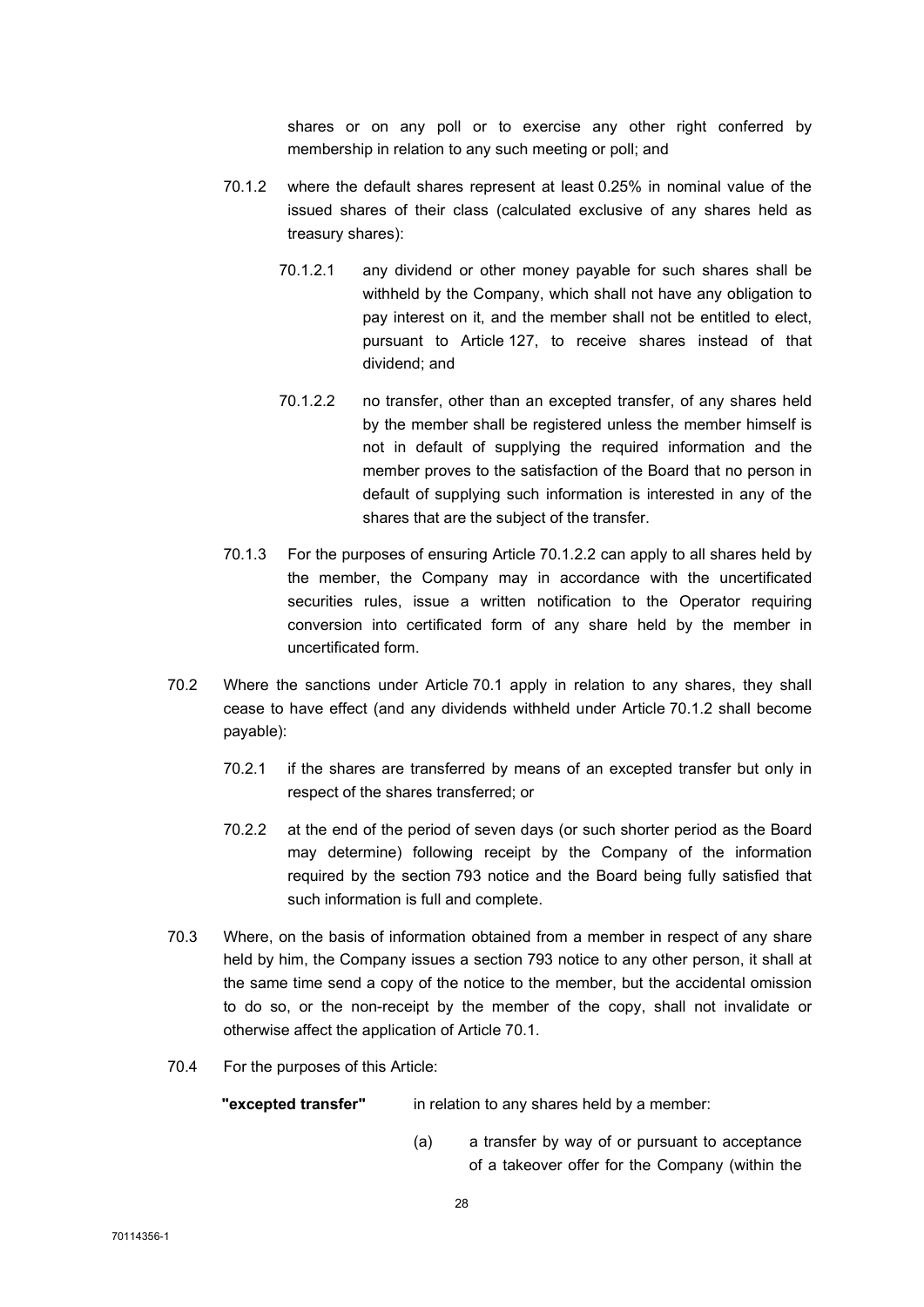meaning of section 974 of the Act);

- (b) a transfer in consequence of a sale made through a recognised investment exchange (as defined in section 285 of the FSMA) or any other stock exchange outside the United Kingdom on which the Company's shares are normally traded; or
- (c) a transfer which is shown to the satisfaction of the Board to be made in consequence of a sale of the whole of the beneficial interest in the shares to a person who is unconnected with the member and with any other person appearing to be interested in the shares.
- "interested" shall be construed as it is for the purpose of section 793 of the Act;

"prescribed period" 14 days;

- 70.4.1 reference to a person having failed to give the Company the information required by a notice, or being in default as regards supplying such information, includes reference:
	- 70.4.1.1 to his having failed or refused to give all of any part of it; and
	- 70.4.1.2 to his having given information which he knows to be false in a material particular or having recklessly given information which is false in a material particular;
- 70.4.2 a person, other than the member holding a share, shall be treated as appearing to be interested in that share if the member has informed the Company that the person is, or may be, so interested, or if the Company (after taking account of any information obtained from the member or, pursuant to a section 793 notice, from anyone else) knows or has reasonable cause to believe that the person is, or may be, so interested;
- 70.5 Nothing contained in this Article shall be taken to limit the powers of the Company under section 794 of the Act.

#### 71. Power of sale of shares of untraced members

- 71.1 The Company shall be entitled to sell at the best price reasonably obtainable any share of a member, or any share to which a person is entitled by transmission, if and provided that:
	- 71.1.1 during the period of 12 years before the date of sending of the notice referred to in Article 71.1.2 no cheque, order or warrant in respect of such share sent by the Company through the post in a pre-paid envelope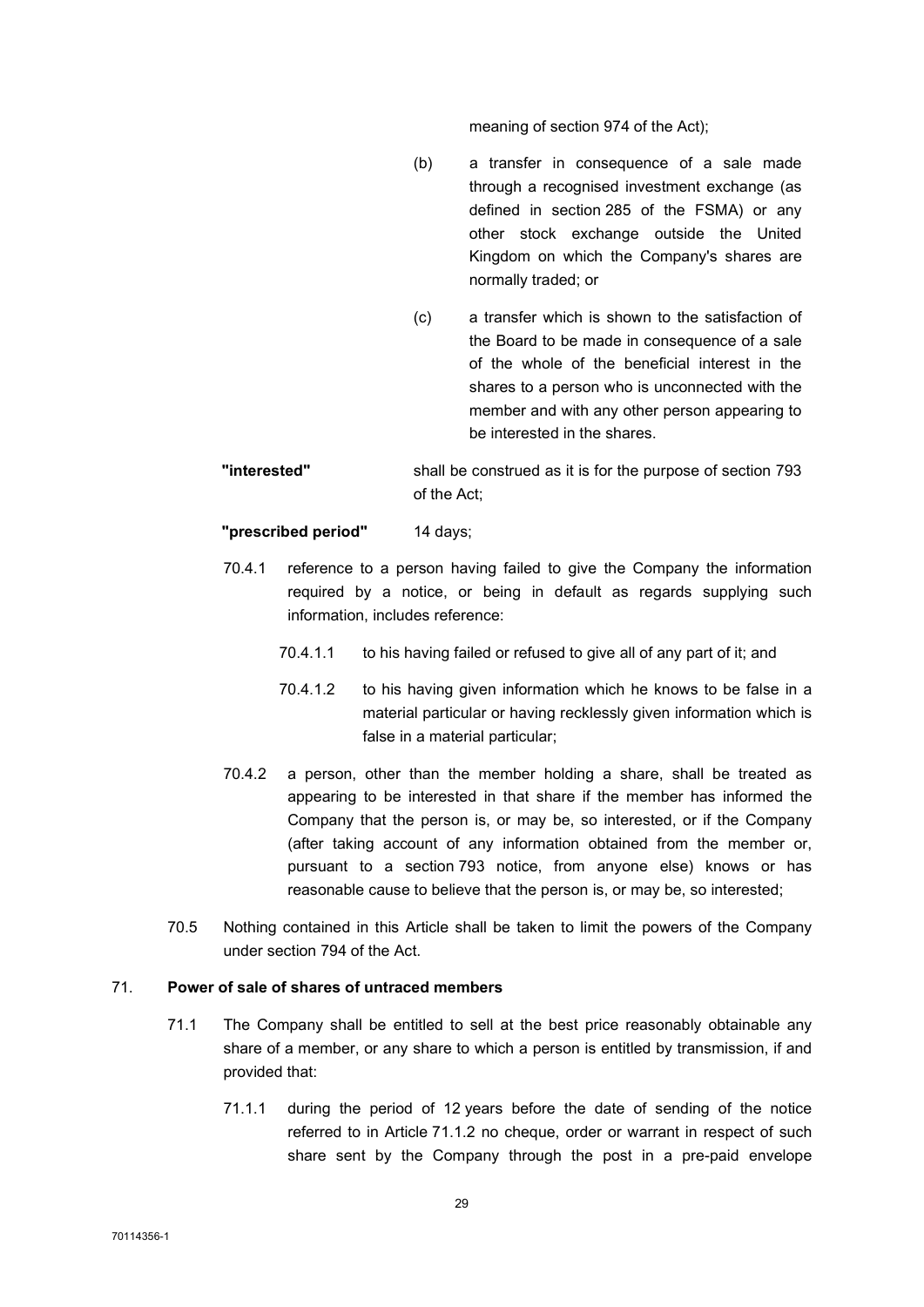addressed to the member or to the person entitled by transmission to the share, at his address on the Register or other last known address given by the member or person to which cheques, orders or warrants in respect of such share are to be sent has been cashed and the Company has received no communications in respect of such share from such member or person entitled, provided that during such period of 12 years the Company has paid at least three cash dividends (whether interim or final) and no such dividend has been claimed by the person entitled to it;

- 71.1.2 on or after expiry of the said period of 12 years, the Company has given notice of its intention to sell such share by sending a notice to the member or person entitled by transmission to the share at his address on the Register or other last known address given by the member or person entitled by transmission to the share and before sending such a notice to the member or other person entitled by transmission, the Company must have used reasonable efforts to trace the member or other person entitled, engaging, if considered appropriate, a professional asset reunification company or other tracing agent and/or giving notice of its intention to sell the share by advertisement in a national newspaper and in a newspaper circulating in the area of the address of the member or person entitled by transmission to the share shown in the Register;
- 71.1.3 during the further period of three months following the date of such notice and prior to the exercise of the power of sale the Company has not received any communication in respect of such share from the member or person entitled by transmission; and
- 71.1.4 the Company has given notice to the London Stock Exchange of its intention to make such sale, if shares of the class concerned are listed on AIM or dealt in on the London Stock Exchange.
- 71.2 To give effect to any sale of shares under this Article, the Board may authorise some person to transfer the shares in question and may enter the name of the transferee in respect of the transferred shares in the Register even if no share certificate has been lodged for such
- 71.3 shares and may issue a new certificate to the transferee. An instrument of transfer executed by that person shall be as effective as if it had been executed by the holder of, or the person entitled by transmission to, the shares. The buyer shall not be bound to see to the application of the purchase monies, nor shall his title to the shares be affected by any irregularity or invalidity in the proceedings in reference to the sale. If the shares are in uncertificated form, in accordance with the uncertificated securities rules, the Board may issue a written notification to the Operator requiring the conversion of the share to certificated form.
- 71.4 If during the period of 12 years referred to in Article 71.1, or during any period ending on the date when all the requirements of Articles 71.1.1 to 71.1.4 have been satisfied, any additional shares have been issued in respect of those held at the beginning of,

70114356-1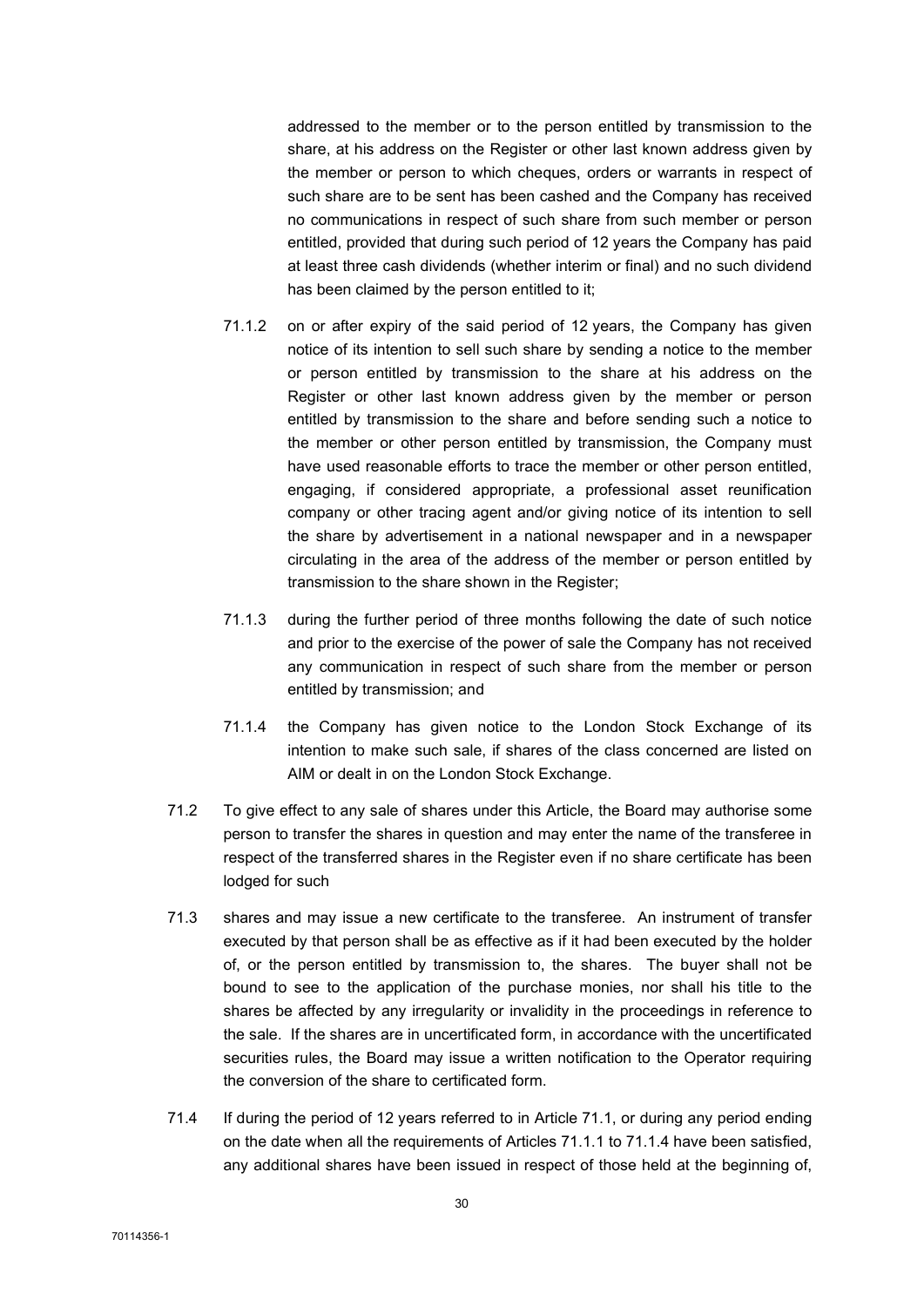or previously so issued during, any such period and all the requirements of Articles 71.1.2 to 71.1.4 have been satisfied in regard to such additional shares, the Company shall also be entitled to sell the additional shares.

#### 72. Application of proceeds of sale of shares of untraced members

The Company shall account to the member or other person entitled to the share for the net proceeds of a sale under Article 71 by carrying all monies relating to such sale to a separate account. The Company shall be deemed to be a debtor to, and not a trustee for, such member or other person in respect of such monies. Monies carried to such separate account may either be employed in the business of the Company or invested in such investments as the Board may think fit. No interest shall be payable to such member or other person in respect of such monies and the Company does not have to account for any money earned on them.

## 73. Number of directors

Unless otherwise determined by the Company by ordinary resolution, the number of Directors (other than any alternate Directors) shall be at least two but shall not be subject to any maximum number.

## 74. Power of company to appoint directors

Subject to these Articles and the Companies Acts, the Company may by ordinary resolution appoint a person who is willing to act to be a Director, either to fill a vacancy or as an addition to the existing Board but the total number of Directors shall not exceed any maximum number fixed in accordance with these Articles.

## 75. Power of board to appoint directors

Subject to these Articles, the Board shall have power at any time to appoint any person who is willing to act as a Director, either to fill a vacancy or as an addition to the existing Board but the total number of Directors shall not exceed any maximum number fixed in accordance with these Articles.

# 76. Eligibility of new directors

- 76.1 No person, other than a retiring Director (by rotation or otherwise), shall be appointed or re-appointed a Director at any general meeting unless:
	- 76.1.1 he is recommended by the Board; or
	- 76.1.2 at least seven but not more than 42 clear days before the date appointed for the meeting the Company has received notice from a member (other than the person proposed) entitled to vote at the meeting of his intention to propose a resolution for the appointment or re-appointment of that person, stating the particulars which would, if he were so appointed or re-appointed. be required to be included in the Company's register of directors and a notice executed by that person of his willingness to be appointed or reappointed, is lodged at the Office.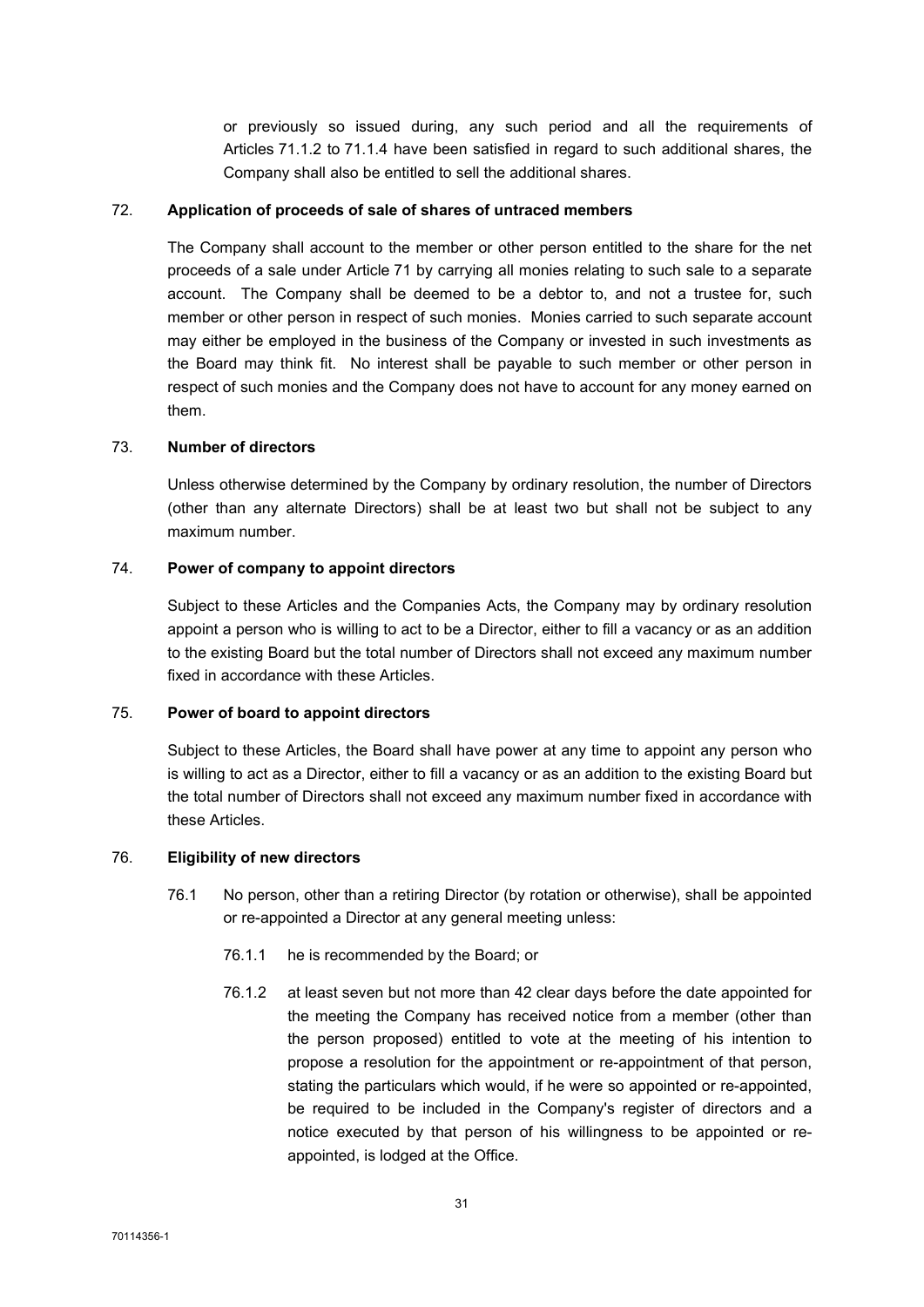76.2 A Director need not be a member of the Company.

## 77. Retirement of directors

At each annual general meeting of the Company any Director then in office:

- 77.1 Who has been appointed by the Board since the previous annual general meeting in accordance with Article 75; or
- 77.2 For whom it is the third annual general meeting following the annual general meeting at which he was elected or last re-elected,

shall retire from office but shall be eligible for re-appointment.

## 78. Deemed re-appointment

- 78.1 A Director who retires at an annual general meeting shall (unless he is removed from office or his office is vacated in accordance with these Articles) retain office until the close of the meeting at which he retires or (if earlier) when a resolution is passed at that meeting not to fill the vacancy or to elect another person in his place or the resolution to re-appoint him is put to the meeting and lost.
- 78.2 If the Company, at any meeting at which a Director retires in accordance with these Articles does not fill the office vacated by such Director, the retiring Director, if willing to act, shall be deemed to be re-appointed unless at that meeting a resolution is passed not to fill the vacancy or elect another person in his place or unless the resolution to re-appoint him is put to the meeting and lost.

# 79. Procedure if insufficient directors appointed

- 79.1 If:
	- 79.1.1 at the annual general meeting in any year any resolution or resolutions for the appointment or re-appointment of the persons eligible for appointment or re-appointment as Directors are put to the meeting and lost; and
	- 79.1.2 at the end of that meeting the number of Directors is fewer than any minimum number of Directors required under Article 73.

All retiring Directors who stood for re-appointment at that meeting ("Retiring Directors") shall be deemed to have been re-appointed as Directors and shall remain in office but the Retiring Directors may only act for the purpose of filling vacancies, convening general meetings of the Company and performing such duties as are essential to maintain the Company as a going concern, and not for any other purpose.

79.2 The Retiring Directors shall convene a general meeting as soon as reasonably practicable following the meeting referred to in Article 79.1 and they shall retire from office at that meeting. If at the end of any meeting convened under this Article the number of Directors is fewer than any minimum number of Directors required under Article 73, the provisions of this Article shall also apply to that meeting.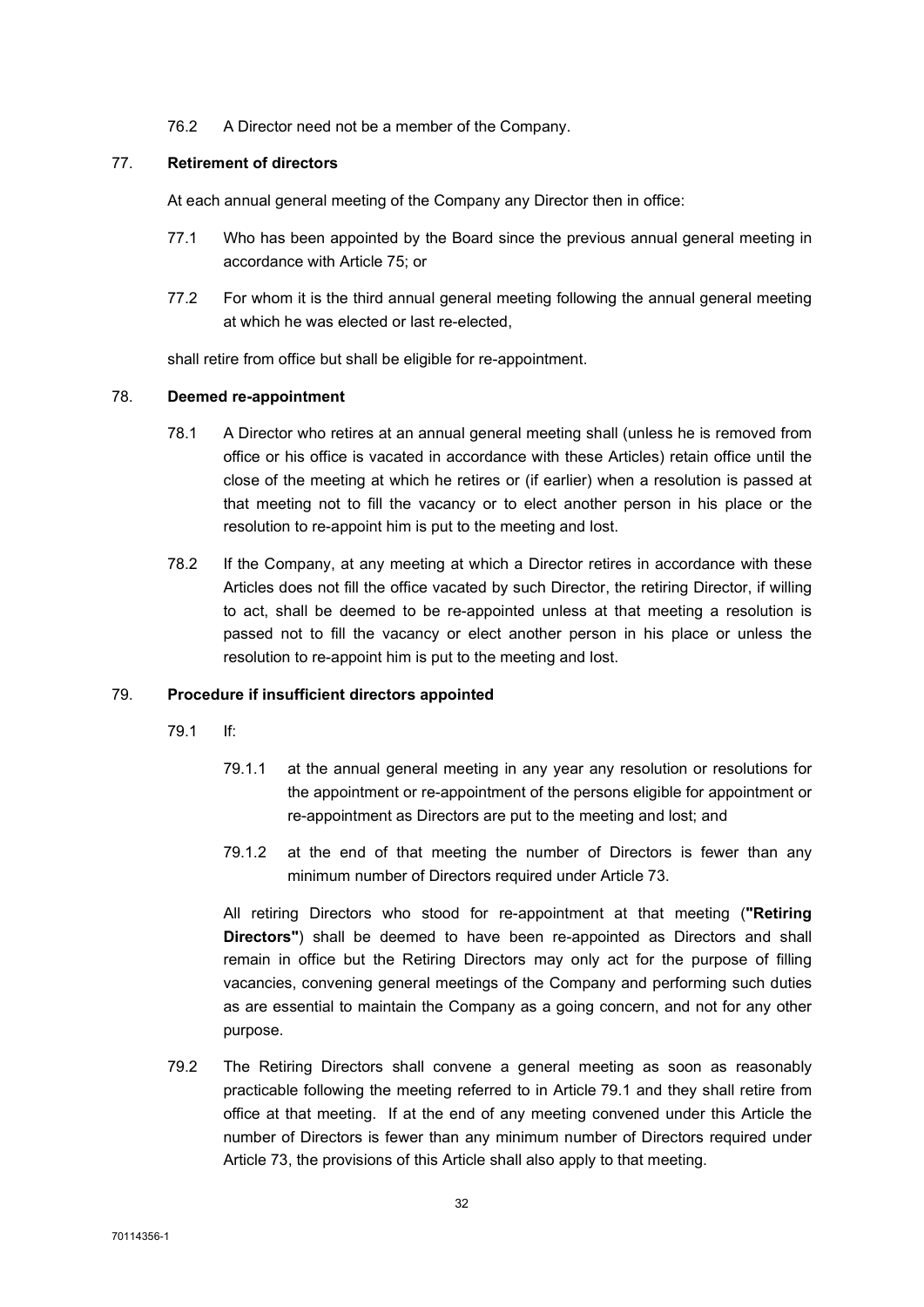## 80. Removal of directors

In addition to any power of removal conferred by the Companies Acts, the Company may by special resolution, or by ordinary resolution of which special notice has been given in accordance with section 312 of the Act, remove a director before the expiry of his period of office (without prejudice to a claim for damages for breach of contract or otherwise) and may (subject to these articles) by ordinary resolution appoint another person who is willing to act to be a director in his place.

## 81. Vacation of office by director

- 81.1 Without prejudice to the provisions for retirement (by rotation or otherwise) contained in these Articles, the office of a Director shall be vacated if:
	- 81.1.1 he resigns by notice in writing delivered to the Secretary at the Office or at an address specified by the Company for the purposes of communication by electronic means or tendered at a Board meeting;
	- 81.1.2 he offers to resign by notice in writing delivered to the Secretary at the Office or at an address specified by the Company for the purposes of communication by electronic means or tendered at a Board meeting and the Board resolves to accept such offer;
	- 81.1.3 he is requested to resign by all of the other Directors by notice in writing addressed to him at his address as shown in the register of Directors (without prejudice to any claim for damages which he may have for breach of any contract between him and the Company);
	- 81.1.4 he ceases to be a Director by virtue of any provision of the Companies Acts, is removed from office pursuant to these Articles or the Act or becomes prohibited by law from being a Director;
	- 81.1.5 he becomes bankrupt or makes an arrangement or composition with his creditors generally;
	- 81.1.6 a registered medical practitioner who is treating that person gives a written opinion to the Company stating that person has become physically or mentally incapable of acting as a director and may remain so for more than three months, or he is or has been suffering from mental or physical ill health and the Board resolves that his office be vacated; or
	- 81.1.7 he is absent (whether or not his alternate Director appointed by him attends), without the permission of the Board, from Board meetings for six consecutive months and a notice is served on him personally, or at his residential address provided to the Company under section 165 of the Act signed by all the other Directors stating that he shall cease to be a Director with immediate effect (and such notice may consist of several copies each signed by one or more Directors).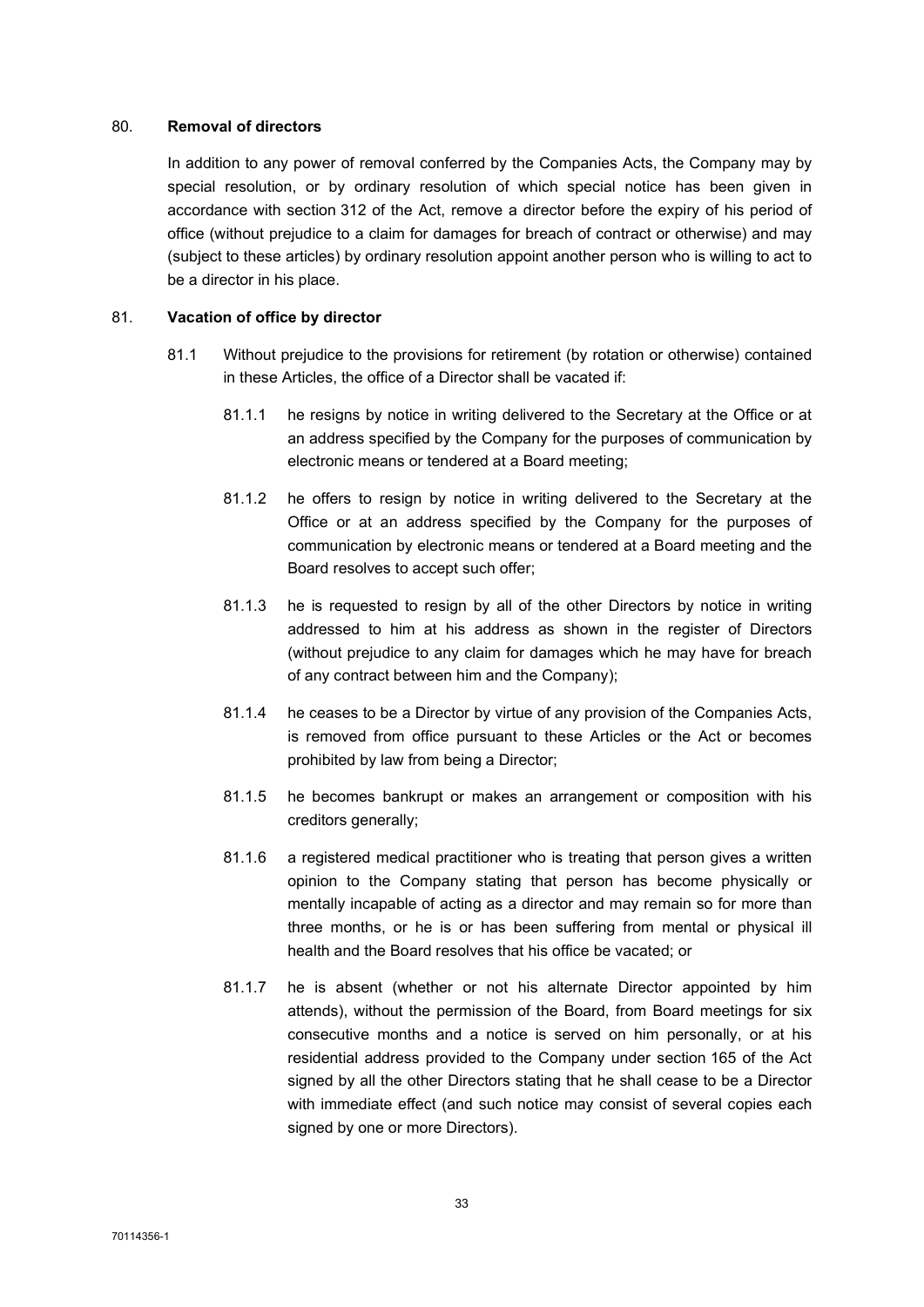81.2 If the office of a Director is vacated for any reason, he shall cease to be a member of any committee or sub-committee of the Board.

#### 82. Resolution as to vacancy conclusive

A resolution of the Board declaring a Director to have vacated office under the terms of Article 81 shall be conclusive as to the fact and ground of vacation stated in the resolution.

## 83. Appointment of alternate directors

- 83.1 Each Director may appoint any person (including another Director) to be his alternate and may at his discretion remove an alternate Director so appointed. Any appointment or removal of an alternate Director must be by written notice delivered to the Office or at an address specified by the Company for the purposes of communication by electronic means or tendered at a Board meeting or in any other manner approved by the Board. The appointment requires the approval of the Board unless it has been previously approved or the appointee is another Director.
- 83.2 An alternate Director must provide the particulars, and sign any form for public filing required by the Companies Acts relating to his appointment.

## 84. Alternate directors' participation in board meetings

- 84.1 Every alternate Director is (subject to his giving to the Company an address within the United Kingdom at which notices may be served on him (and, if applicable, an address in relation to which electronic communications may be received by him)) entitled to receive notice of all meetings of the Board and all committees of the Board of which his appointor is a member and, in his appointor's absence, to attend and vote at such meetings and to exercise all the powers, rights, duties and authorities of his appointor. Each person acting as an alternate Director shall have a separate vote at Board meetings for each Director for whom he acts as alternate Director in addition to his own vote if he is also a Director, but he shall count as only one for the purpose of determining whether a quorum is present.
- 84.2 Signature by an alternate Director of any resolution in writing of the Board or a committee of the Board will, unless the notice of his appointment provides otherwise, be as effective as signature by his appointor.

#### 85. Alternate director responsible for own acts

Each person acting as an alternate Director will be an officer of the Company, will alone be responsible to the Company for his own acts and defaults and will not be deemed to be the agent of the Director appointing him.

## 86. Interests of alternate director

An alternate Director is entitled to contract and be interested in and benefit from contracts or arrangements with the Company, to be repaid expenses and to be indemnified to the same extent as if he were a Director. However, he is not entitled to receive from the Company any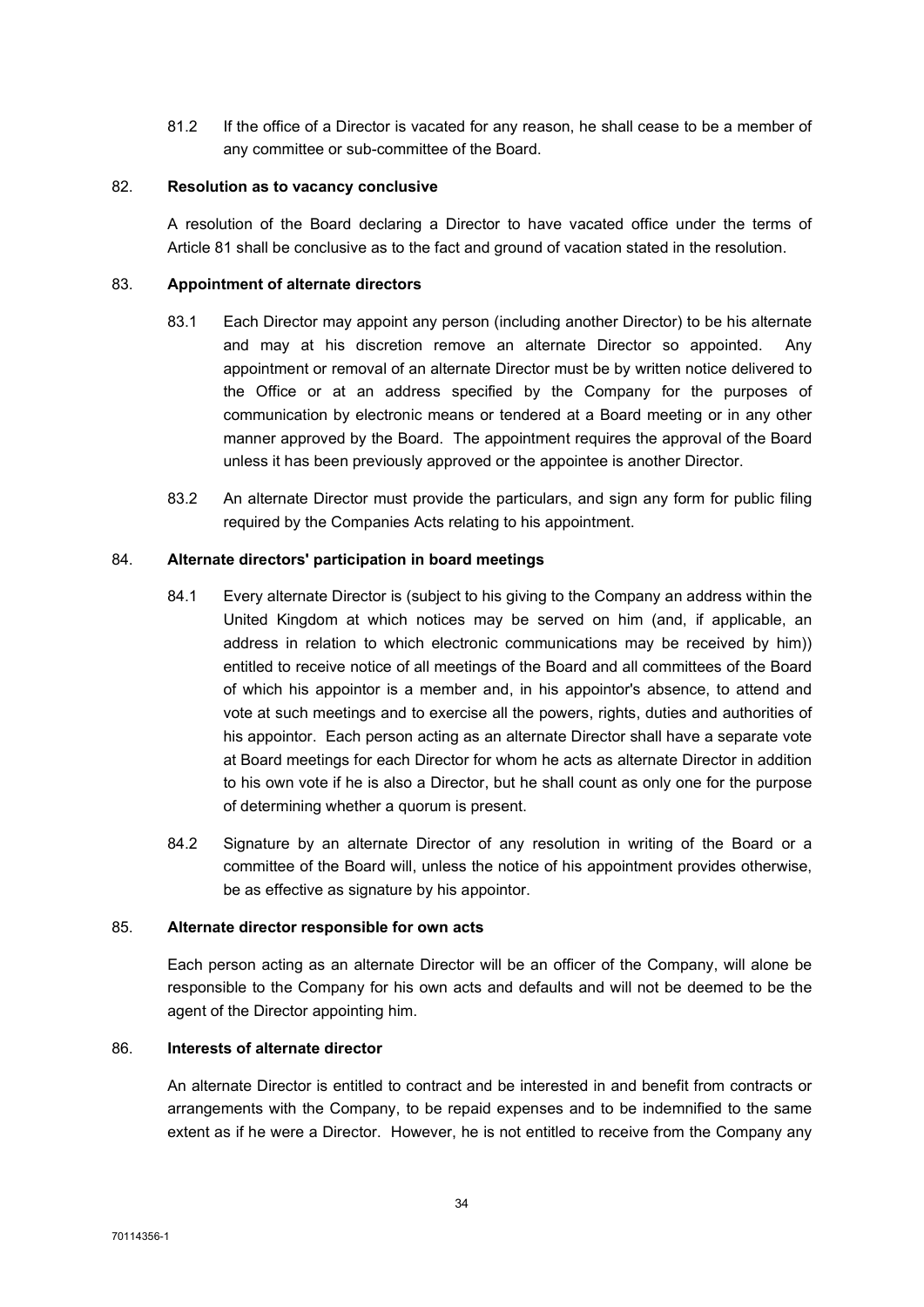fees for his services as alternate, except such part (if any) of the fee payable to his appointor as such appointor may by written notice to the Company direct.

## 87. Revocation of alternate director

- 87.1 An alternate Director will cease to be an alternate Director:
	- 87.1.1 if his appointor revokes his appointment;
	- 87.1.2 if he resigns his office by notice in writing to the Company;
	- 87.1.3 if his appointor ceases for any reason to be a Director, provided that if any Director retires but is re-appointed or deemed to be re-appointed at the same meeting, any valid appointment of an alternate Director which was in force immediately before his retirement shall remain in force; or
	- 87.1.4 if any event happens in relation to him which, if he were a Director otherwise appointed, would cause him to vacate his office.

# 88. Directors' fees

Each of the Directors may be paid a fee at such rate as may from time to time be determined by the Board. However, the aggregate of all fees payable to the Directors (other than amounts payable under any other provision of these Articles) must not exceed £200,000 a year or such higher amount as may from time to time be decided by ordinary resolution of the Company. Any fees payable under this Article shall be distinct from any salary, remuneration or other amounts payable to a Director under any other provisions of these Articles and shall accrue from day to day.

#### 89. Expenses

Each Director may be paid his reasonable travelling, hotel and other expenses properly incurred by him in or about the performance of his duties as Director, including any expenses incurred in attending meetings of the Board or any committee of the Board or general meetings or separate meetings of the holders of any class of shares or debentures of the Company. Subject to the Act, the Directors shall have the power to make arrangements to provide a Director with funds to meet expenditure incurred or to be incurred by him for the purposes of the Company or for the purpose of enabling him to perform his duties as an officer of the Company or to enable him to avoid incurring any such expenditure.

#### 90. Additional remuneration

If by arrangement with the Board any Director shall perform or render any special duties or services outside his ordinary duties as a Director and not in his capacity as a holder of employment or executive office, he may be paid such reasonable additional remuneration (whether by way of salary, commission, participation in profits or otherwise) as the Board may determine.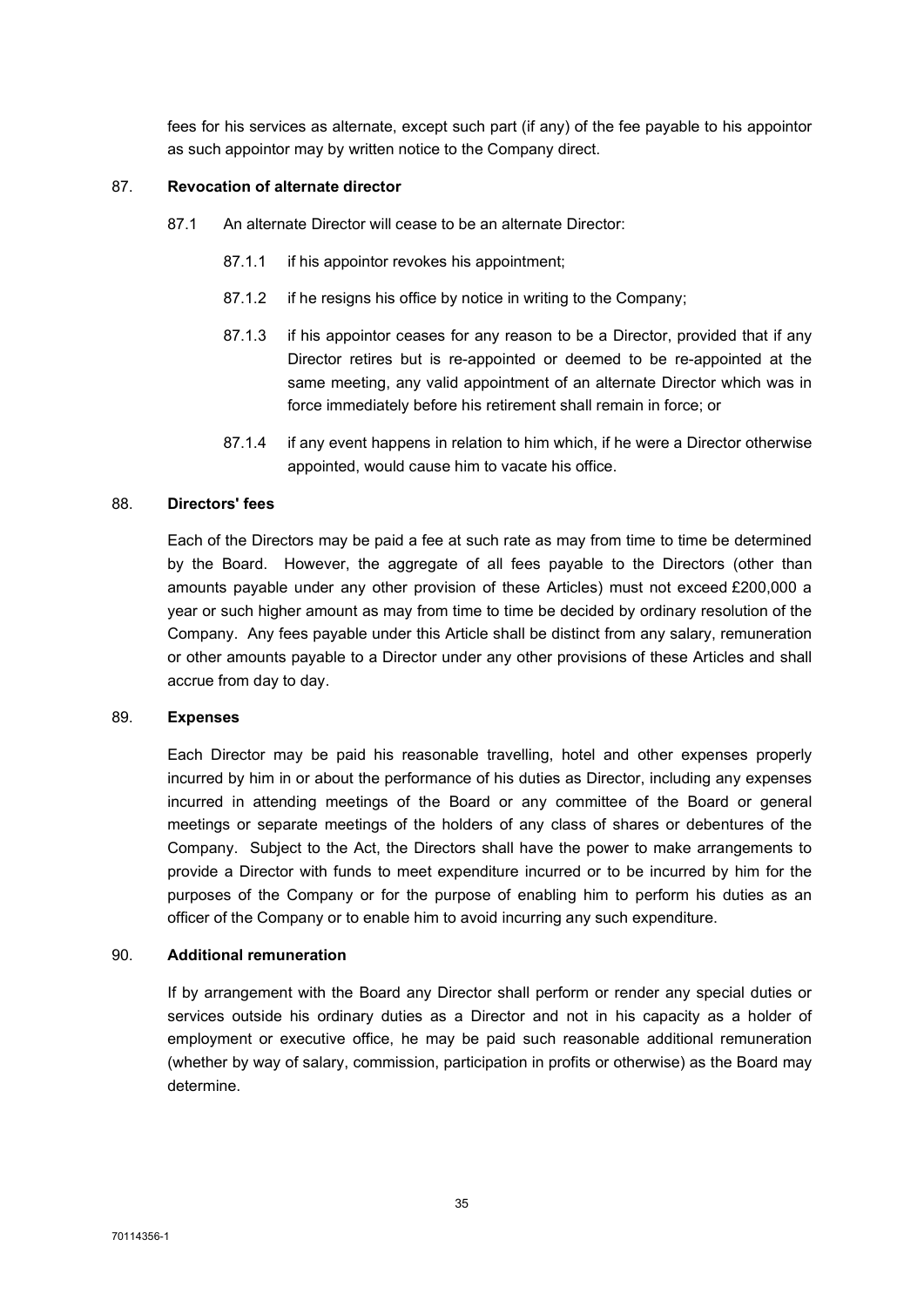#### 91. Remuneration of executive directors

The salary or remuneration of any Director appointed to hold any employment or executive office in accordance with these Articles may be either a fixed sum of money, or may altogether or in part be governed by business done or profits made or otherwise determined by the Board, and may be in addition to or instead of any fee payable to him for his services as Director under these Articles.

# 92. Pensions and other benefits

- 92.1 The Board may exercise all the powers of the Company to provide pensions or other retirement or superannuation benefits and to provide death or disability benefits or other allowances or gratuities (whether by insurance or otherwise) for any person who is or has at any time been a Director or employee of:
	- 92.1.1 the Company;
	- 92.1.2 any company which is or was a holding company or a subsidiary undertaking of the Company;
	- 92.1.3 any company which is or was allied to or associated with the Company or a subsidiary undertaking or holding company of the Company; or
	- 92.1.4 a predecessor in business of the Company or of any holding company or subsidiary undertaking of the Company.

and, in each case, for any member of his family (including a spouse or former spouse) and any person who is or was dependent on him.

92.2 The Board may establish, maintain, subscribe and contribute to any scheme, institution, association, club, trust or fund and pay premiums and, subject to the Companies Acts, lend money or make payments to, guarantee or give an indemnity in respect of, or give any financial or other assistance in connection with any of the matters set out in Article 92.1 above. The Board may procure any of such matters to be done by the Company either alone or in conjunction with any other person. Any Director or former Director shall be entitled to receive and retain for his own benefit any pension or other benefit provided under this Article and shall not have to account for it to the Company. The receipt of any such benefit will not disqualify any person from being or becoming a Director of the Company.

# 93. Powers of the board

- 93.1 Subject to the Companies Acts, these Articles and to any directions given by special resolution of the Company, the business of the Company will be managed by the Board, which may exercise all the powers of the Company, whether relating to the management of the business or not.
- 93.2 No alteration of these Articles and no such direction given by the Company shall invalidate any prior act of the Board which would have been valid if such alteration had not been made or such direction had not been given. Provisions contained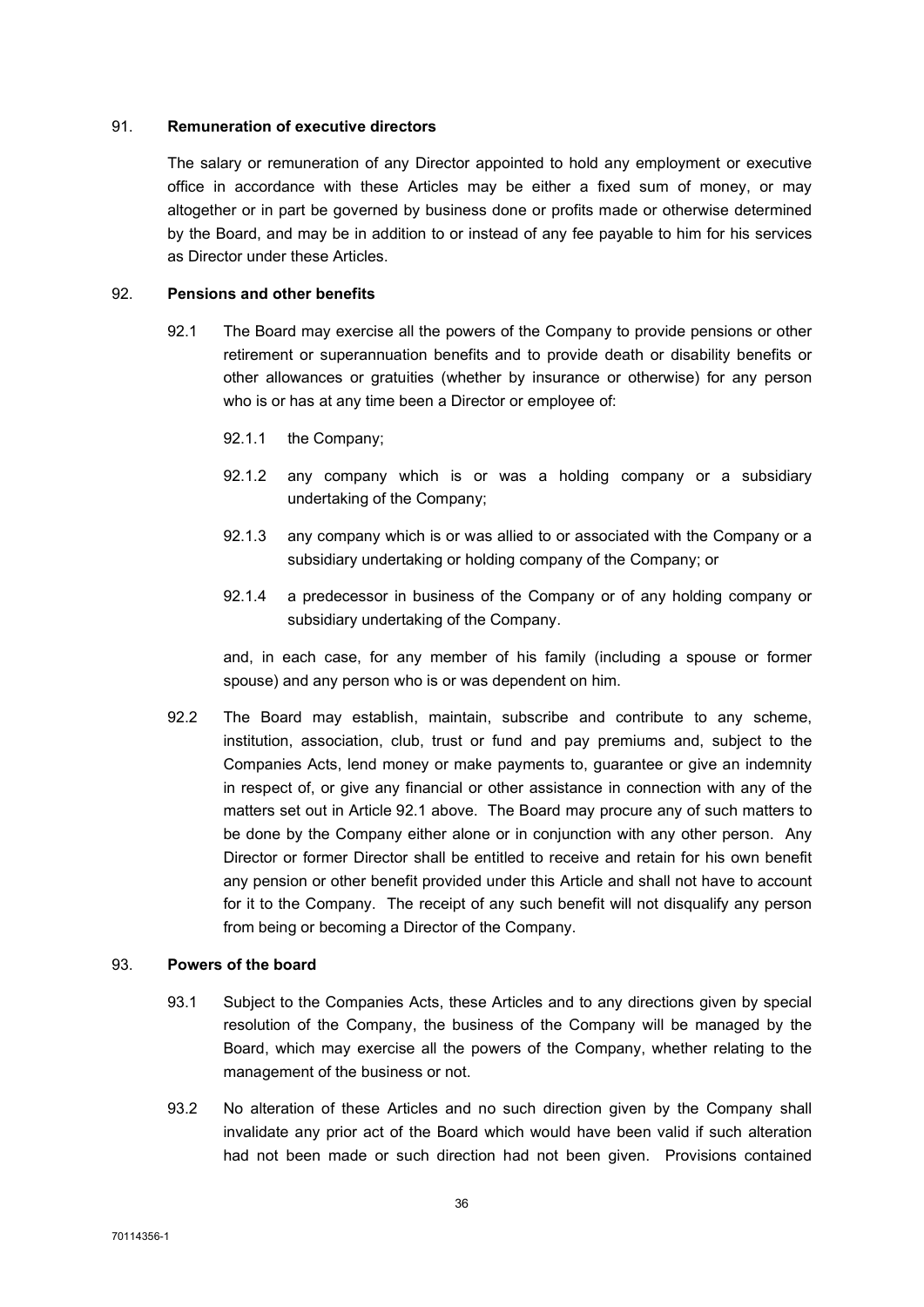elsewhere in these Articles as to any specific power of the Board shall not be deemed to limit the general powers given by this Article.

## 94. Powers of directors if less than minimum number

If the number of Directors is less than the minimum prescribed in Article 73 or decided by the Company by ordinary resolution, the remaining Director or Directors may act only for the purposes of appointing an additional Director or Directors to make up that minimum or convening a general meeting of the Company for the purpose of making such appointment. If no Director or Directors is or are able or willing to act, two members may convene a general meeting for the purpose of appointing Directors. An additional Director appointed in this way holds office (subject to these Articles) only until the dissolution of the next annual general meeting after his appointment unless he is reappointed during the annual general meeting.

## 95. Powers of executive directors

The Board or any committee authorised by the Board may:

- 95.1 delegate or entrust to and confer on any Director holding executive office (including a Chief Executive or Managing Director) such of its powers, authorities and discretions (with power to sub-delegate) for such time, on such terms and subject to such conditions as it thinks fit; and
- 95.2 revoke, withdraw, alter or vary all or any of such powers.

#### 96. Delegation to committees

- 96.1 The Board may delegate any of its powers, authorities and discretions (with power to sub-delegate) for such time on such terms and subject to such conditions as it thinks fit to any committee consisting of one or more Directors and (if thought fit) one or more other persons provided that:
	- 96.1.1 a majority of the members of a committee shall be Directors; and
	- 96.1.2 no resolution of a committee shall be effective unless a majority of those present when it is passed are Directors or alternate Directors.
- 96.2 The Board may confer such powers either collaterally with, or to the exclusion of and in substitution for, all or any of the powers of the Board in that respect and may revoke, withdraw, alter or vary any such powers and discharge any such committee in whole or in part. Insofar as any power, authority or discretion is so delegated, any reference in these Articles to the exercise by the Board of such power, authority or discretion shall be construed as if it were a reference to the exercise of such power, authority or discretion by such committee.

## 97. Local management

97.1 The Board may establish any local or divisional boards or agencies for managing any of the affairs of the Company in any specified locality, either in the United Kingdom or elsewhere, and appoint any persons to be members of such local or divisional board, or any managers or agents, and may fix their remuneration.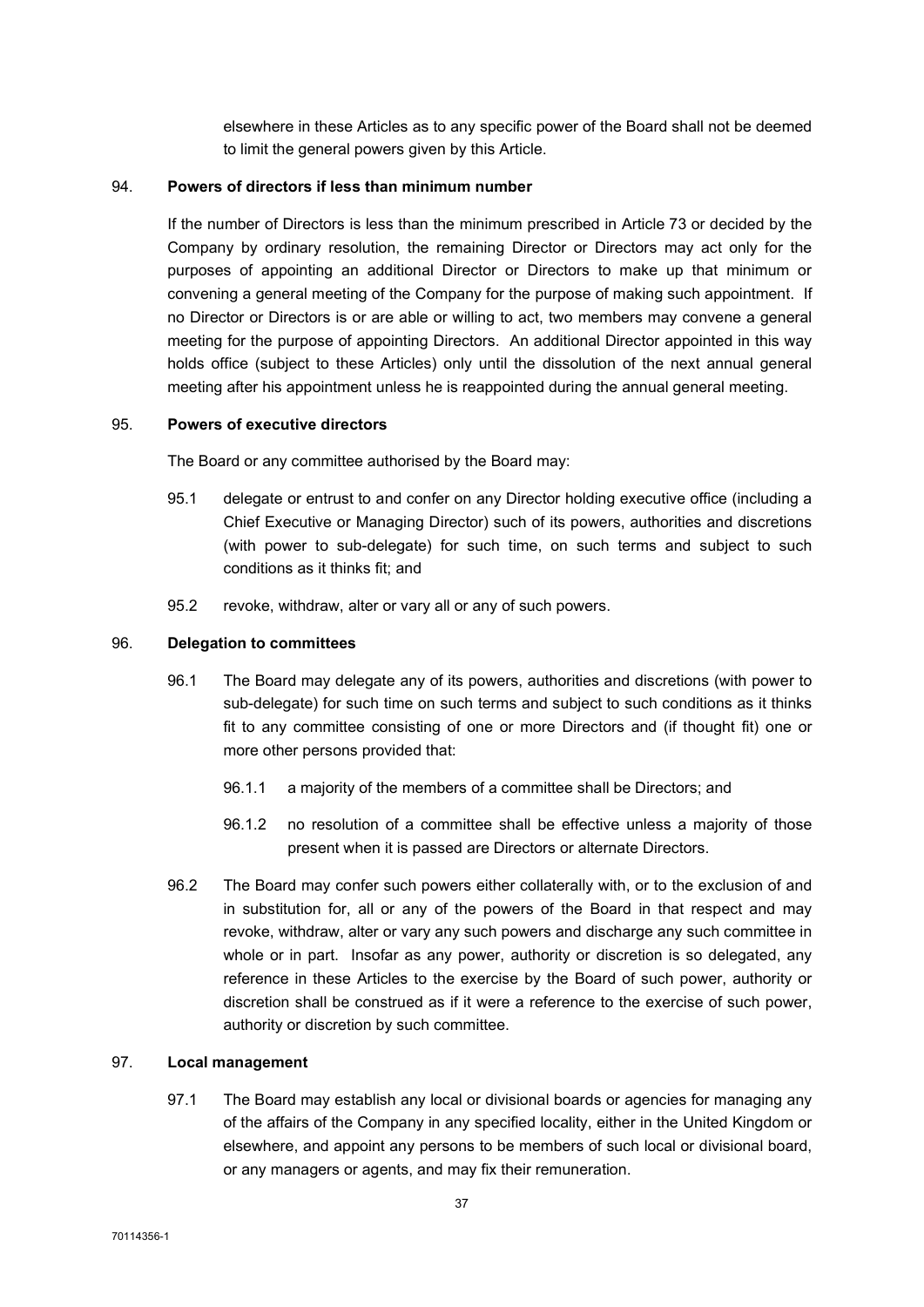- 97.2 The Board may delegate to any local or divisional board, manager or agent so appointed any of its powers, authorities and discretions (with power to sub-delegate) and may authorise the members of any such local or divisional board, or any of them, to fill any vacancies and to act notwithstanding vacancies. Any such appointment or delegation under this Article may be made, on such terms conditions as the Board may think fit. The Board may confer such powers either collaterally with, or to the exclusion of and in substitution for, all or any of the powers of the Board in that respect and may revoke, withdraw, alter or vary all or any of such powers.
- 97.3 Subject to any terms and conditions expressly imposed by the Board, the proceedings of any local or divisional board or agency with two or more members shall be governed by such of these Articles as regulate the proceedings of the Board, so far as they are capable of applying.

# 98. Power of attorney

The Board may, by power of attorney or otherwise, appoint any person or persons to be the agent or attorney of the Company and may delegate to any such person or persons any of its powers, authorities and discretions (with power to sub-delegate), in each case for such purposes and for such time, on such terms (including as to remuneration) and conditions as it thinks fit. The Board may confer such powers either collaterally with, or to the exclusion of and in substitution for, all or any of the powers of the Board in that respect and may revoke, withdraw, alter or vary any of such powers.

## 99. Exercise of voting power

The Board may exercise or cause to be exercised the voting power conferred by the shares in any other company held or owned by the Company, or any power of appointment to be exercised by the Company, in such manner as it thinks fit (including the exercise of the voting power or power of appointment in favour of the appointment of any Director as a director or other officer or employee of such company or in favour of the payment of remuneration to the directors, officers or employees of such company).

#### 100. Provision for employees on cessation of business

The Board may, by resolution, sanction the exercise of the power to make provision for the benefit of persons employed or formerly employed by the Company or any of its subsidiary undertakings, in connection with the cessation or the transfer to any person of the whole or part of the undertaking of the Company or that subsidiary undertaking, but any such resolution shall not be sufficient for payments to or for the benefit of directors, former directors or shadow directors.

# 101. Overseas registers

Subject to the Companies Acts, the Company may keep an overseas, local or other register and the Board may make and vary such regulations as it thinks fit respecting the keeping of any such register.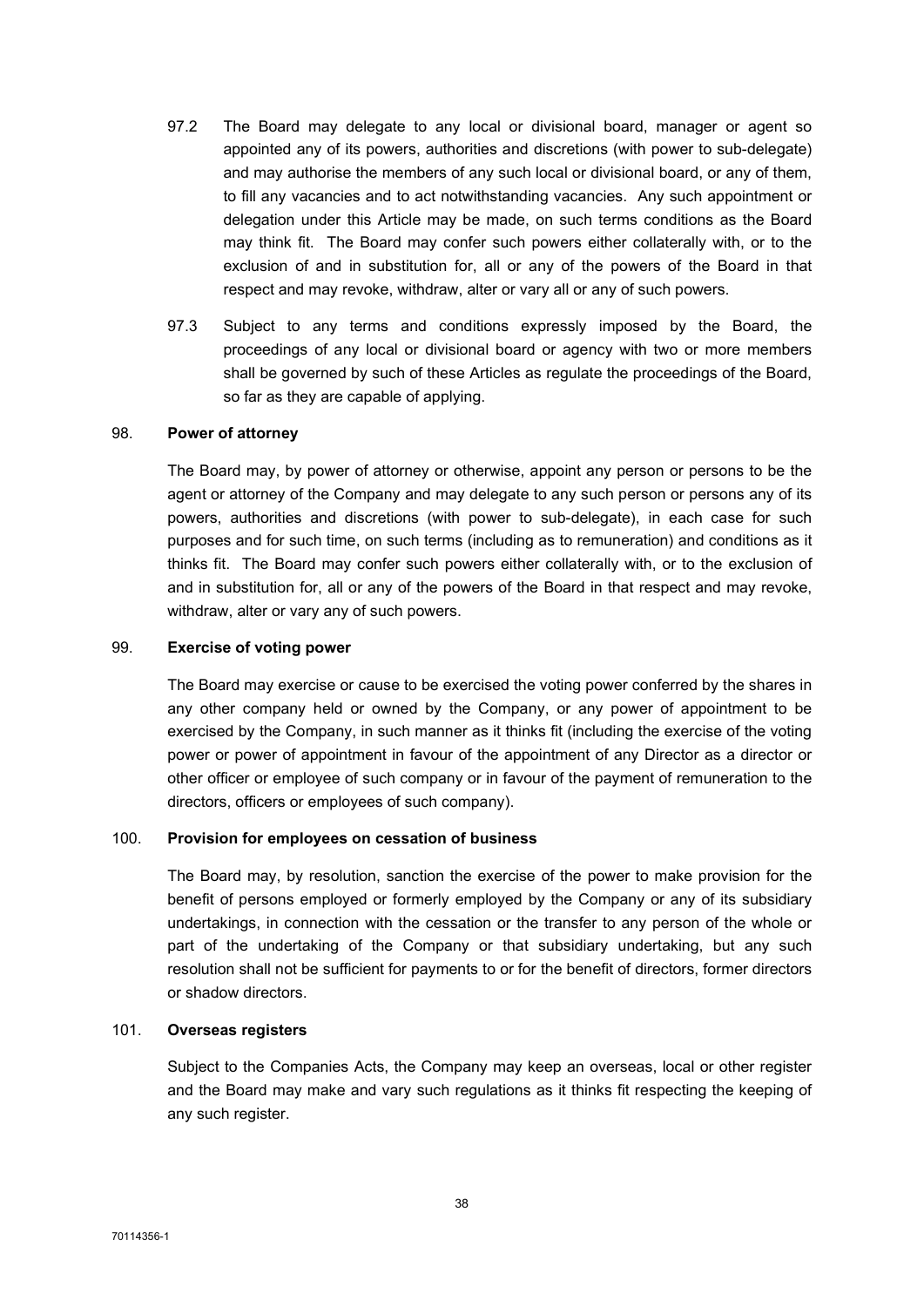#### 102. Borrowing powers

- 102.1 Subject to these Articles and the Companies Acts, the Board may exercise all the powers of the Company to:
	- 102.1.1 borrow money;
	- 102.1.2 indemnify and guarantee;
	- 102.1.3 mortgage or charge all or any part of the undertaking, property and assets (present and future) and uncalled capital of the Company;
	- 102.1.4 create and issue debentures and other securities; and
	- 102.1.5 give security either outright or as collateral security for any debt, liability or obligation of the Company or of any third party.
- 102.2 The Board shall restrict the borrowings of the Company and exercise all voting and other rights or powers of control exercisable by the Company in relation to its subsidiary undertakings (if any) so as to secure (as regards the subsidiary undertakings, so far as by such exercise they can secure) that the aggregate of the amounts borrowed by the Group and remaining outstanding at any time (excluding intra-Group borrowings) shall not without the previous sanction of an ordinary resolution of the Company exceed an amount equal to two times the Adjusted Capital and Reserves.
- 102.3 For the purpose of this Article:
	- "Adjusted Capital and Reserves" a sum equal to the aggregate, as shown by the relevant balance sheet, of the amount paid up or credited or deemed to be paid up on the issued or allotted share capital of the Company and the amount standing to the credit of the reserves (including, without limitation, the profit and loss account and any share premium account or capital redemption reserve) of the Company and its subsidiary undertakings included in the consolidation in the relevant balance sheet but after:
		- (a) making such adjustment as may be appropriate to reflect the profit or loss of the Company since the relevant balance sheet;
		- (b) excluding any amount set aside for taxation (including any deferred taxation) or any amounts attributable to outside shareholders in subsidiary undertakings of the Company;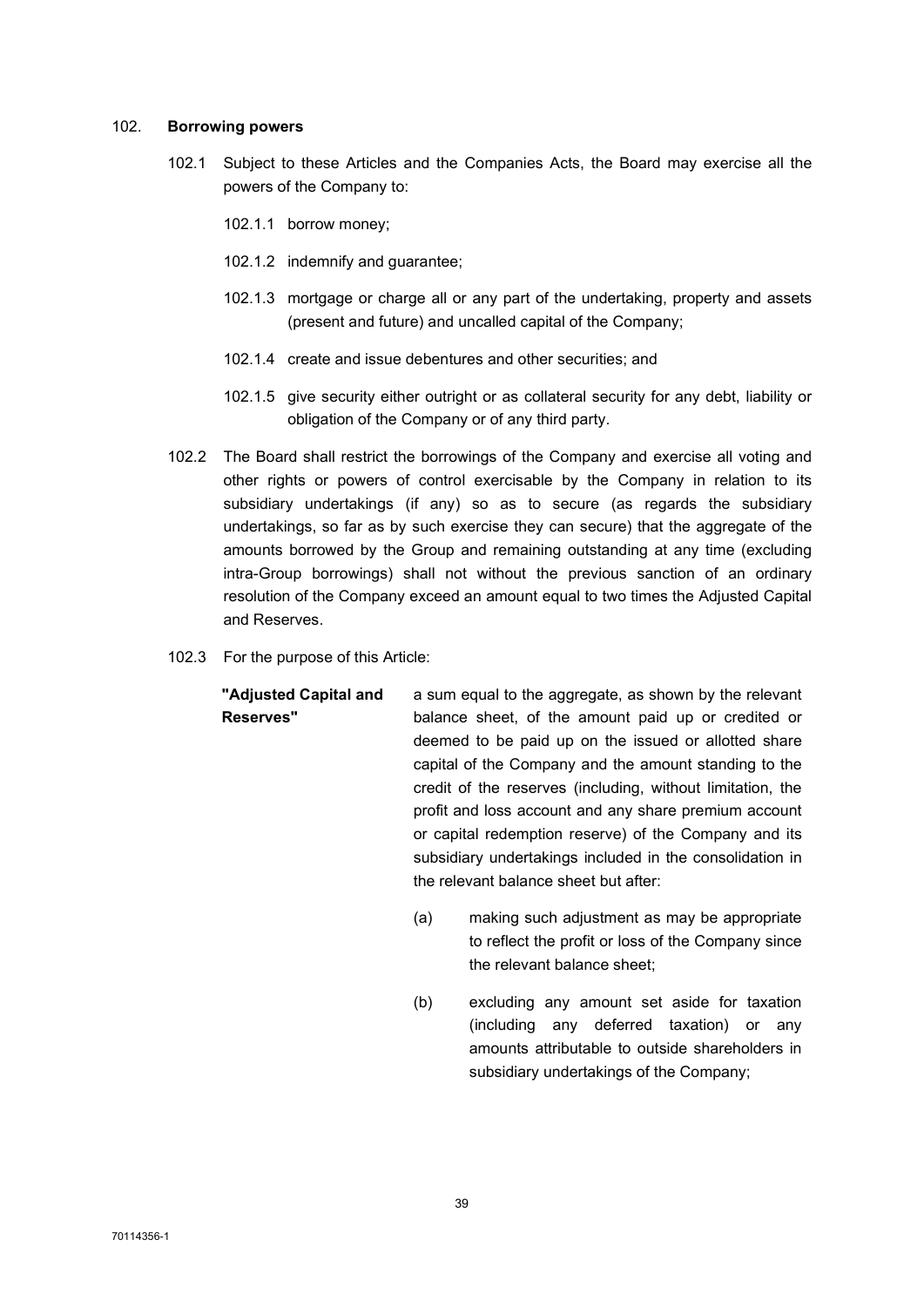- (c) making such adjustments as may be appropriate in respect of any variation in the amount of such paid up share capital and or any reserves (other than the profit and loss account) after the date of the relevant balance sheet. For this purpose, if any issue or proposed issue of shares by the Company for cash has been underwritten then such shares shall be deemed to have been issued and the amount (including any premium) of the subscription monies paid for them (other than money to be paid more than six months after the allotment date) shall to the extent so underwritten be deemed to have been paid up on the date when the issue of such shares was underwritten (or, if such underwriting was conditional, on the date when it became unconditional);
- (d) making such adjustments as may be appropriate in respect of any distribution declared, recommended, made or paid by the Company or its subsidiary undertakings (to the extent not attributable directly or indirectly to the Company) out of profits earned up to and including the date of the relevant balance sheet to the extent such distribution is not provided for in such balance sheet;
- (e) making such adjustments as may be appropriate in respect of any variation in the interests of the Company in its subsidiary undertakings (including a variation where an undertaking ceases to be a subsidiary undertaking) since the date of the relevant balance sheet; and
- "Group" the Company and its subsidiary undertakings for the time being; **"minority proportion"** a proportion equal to the proportion of the issued share capital of a partly-owned subsidiary undertaking which is not attributable to a member of the Group.

#### "relevant balance sheet" the most recent audited consolidated balance sheet of the Group at the relevant time;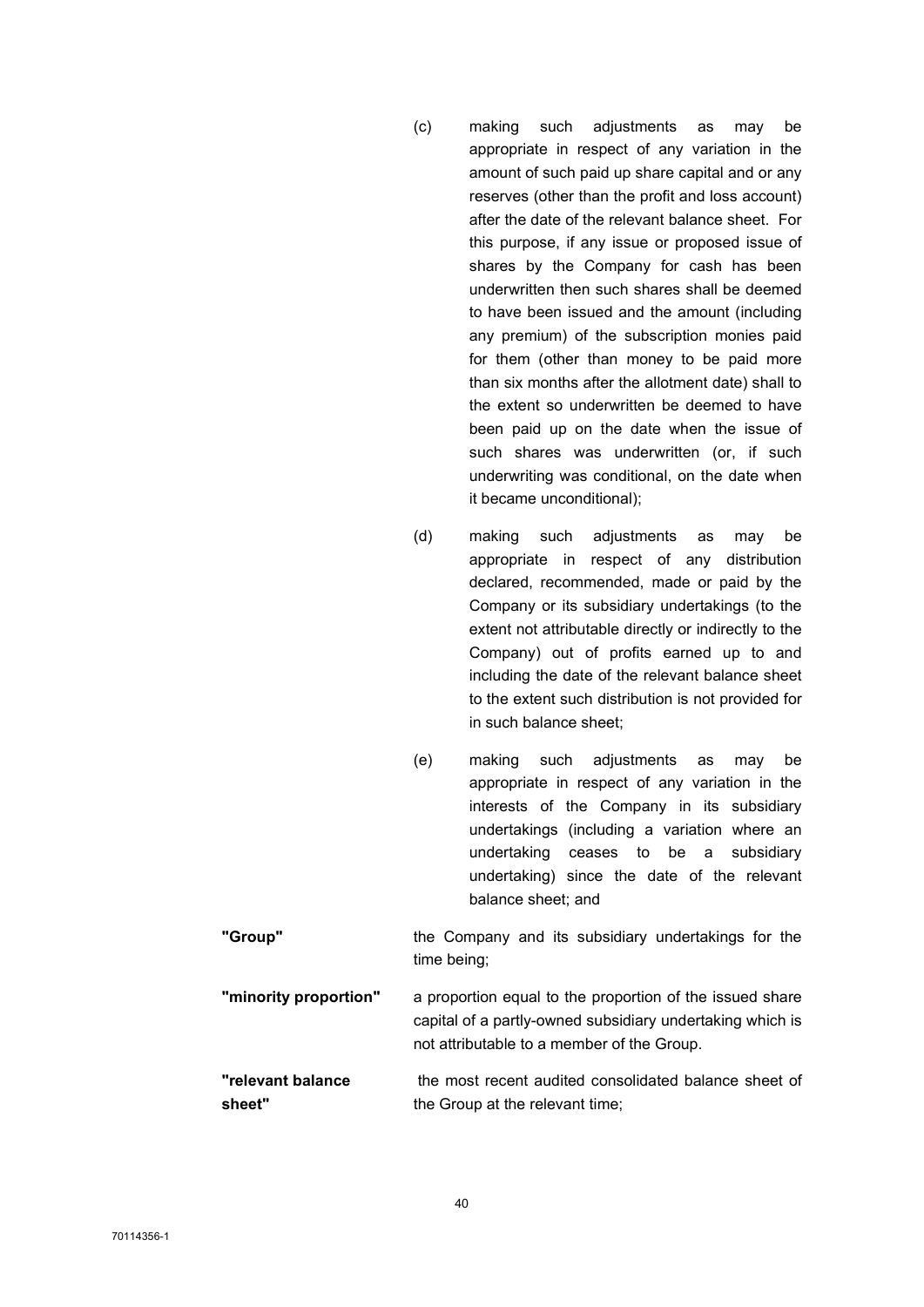- 102.4 Borrowings shall be deemed to include the following except in so far as otherwise taken into account:
	- 102.4.1 the nominal amount of any issued and paid up share capital (other than equity share capital) of any subsidiary undertaking of the Company owned otherwise than by a member of the Group;
	- 102.4.2 the nominal amount of any other issued and paid up share capital and the principal amount of any debentures or borrowed moneys which is not at the relevant time beneficially owned by a member of the Group, the redemption or repayment of which is the subject of a guarantee or indemnity by a member of the Group or which any member of the Group may be required to buy;
	- 102.4.3 the principal amount of any debenture (whether secured or unsecured) of a member of the Group beneficially owned otherwise than by a member of the Group;
	- 102.4.4 the outstanding amount raised by acceptances by any bank or accepting house under any acceptance credit opened by or on behalf of any member of the Group; and/or
	- 102.4.5 the minority proportion of moneys borrowed by a member of the Group and owing to a partly-owned subsidiary undertaking.
- 102.5 Borrowings shall not include and shall be deemed not to include:
	- 102.5.1 borrowings incurred by any member of the Group for the purpose of repaying within six months of the borrowing the whole or any part (with or without premium) of any borrowings of that or other member of the Group then outstanding, pending their application for such purpose within such period; and/or
	- 102.5.2 the minority proportion of moneys borrowed by a partly owned subsidiary undertaking and not owing to another member of the Group.
- 102.6 When the aggregate principal amount of borrowings required to be taken into account on any particular date is being ascertained, any particular borrowing then outstanding which is denominated or repayable in a currency other than sterling shall be notionally converted into sterling at the rate of exchange prevailing in London on the last business day before that date or, if it would result in a lower figure, at the rate of exchange prevailing in London on the last business day six months before that date. For these purposes the rate of exchange shall be taken to be the spot rate in London recommended by a London clearing bank, selected by the Board, as being the most appropriate rate for the purchase by the company of the currency in question for sterling on the day in question.
- 102.7 A certificate or report by the auditors of the Company as to the amount of any borrowings or to the effect that the limit imposed by this Article has not been or will not be exceeded at any particular time or times, shall be conclusive evidence of such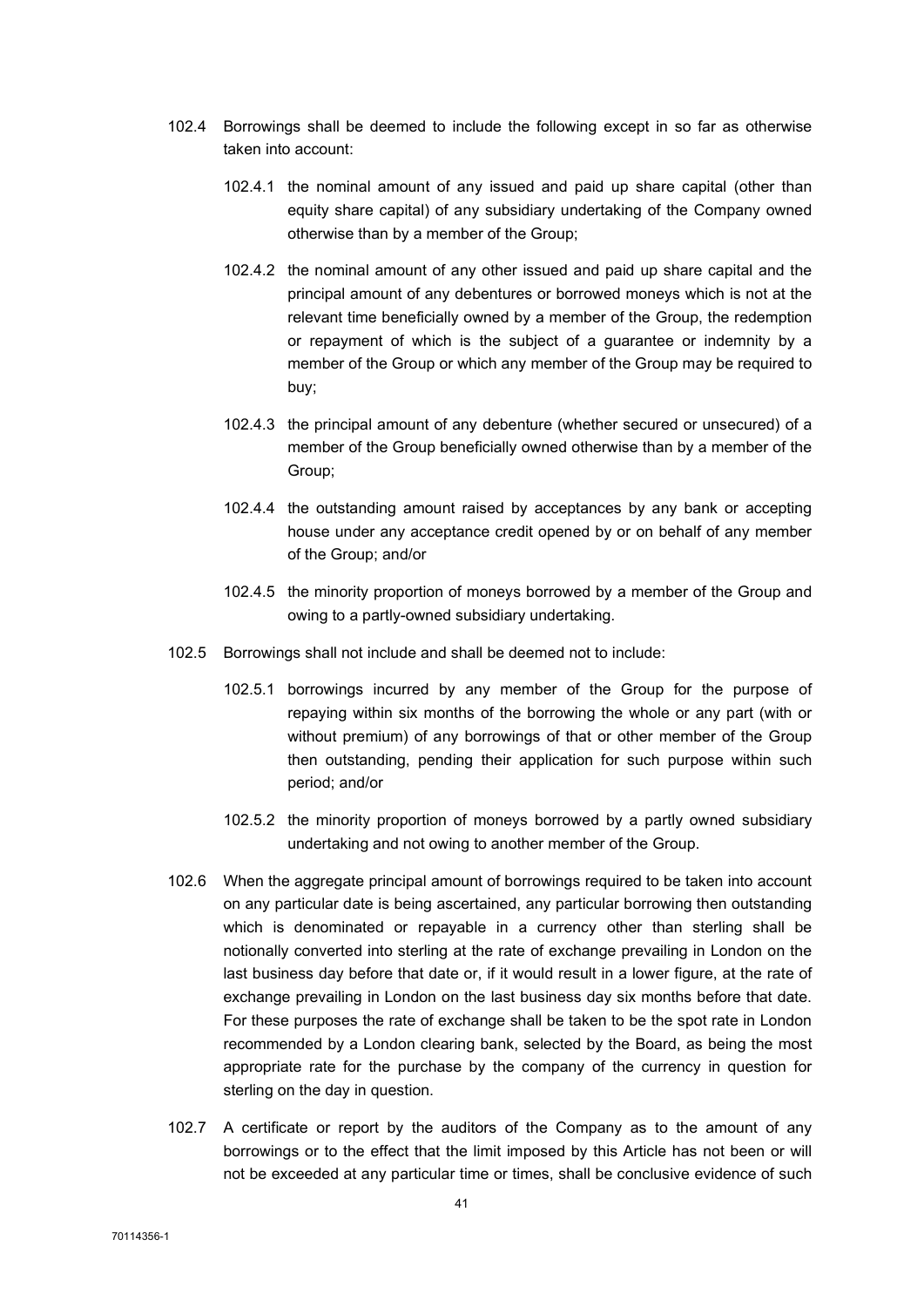amount or fact for the purposes of this Article. Nevertheless the Board may at any time rely on a bona fide estimate of the aggregate of the borrowings. If, in consequence, the limit on borrowings set out in this Article is inadvertently exceeded, the amount of borrowings equal to the excess may be disregarded for 90 days after the date on which by reason of a determination of the auditors of the Company or otherwise the Board becomes aware that such a situation has or may have arisen.

102.8 No person dealing with the Company or any of its subsidiary undertakings shall be concerned to see or enquire whether the said limit is observed and no debt incurred or security given in excess of such limit shall be invalid or ineffectual unless the lender or recipient of the security had, at the time the debt was incurred or security given, express notice that the said limit had been or would be exceeded.

#### 103. Board meetings

- 103.1 The Board can decide when and where to have meetings and how they will be conducted. They may also adjourn meetings.
- 103.2 A Board meeting can be called by any Director. The Secretary must call a Board meeting if asked to do so by a Director.

## 104. Notice of board meetings

- 104.1 Notice of a Board meeting shall be deemed to be duly given to a Director if it is given to him personally or by word of mouth or given in writing or by electronic means to him at his last known address or any other address given by him to the Company for that purpose.
- 104.2 A Director may waive the requirement that notice be given to him of any Board meeting, either prospectively or retrospectively and any retrospective waiver shall not affect the validity of the meeting or of any business conducted at the meeting.
- 104.3 It shall not be necessary to give notice of a Board meeting to a Director who is absent from the United Kingdom unless he has asked the Board in writing that notices of Board meetings shall during his absence be given to him at any address in the United Kingdom notified to the Company for this purpose, but he shall not, in such event, be entitled to a longer period of notice than if he had been present in the United Kingdom at that address.

#### 105. Quorum

- 105.1 The quorum necessary for the transaction of business may be determined by the Board and until otherwise determined shall be two persons, each being a Director or an alternate Director. A duly convened meeting of the Board at which a quorum is present shall be competent to exercise all or any of the authorities, powers, and discretions for the time being vested in or exercisable by the Board.
- 105.2 If a Director ceases to be a director at a Board meeting, he can continue to be present and to act as a director and be counted in the quorum until the end of the

70114356-1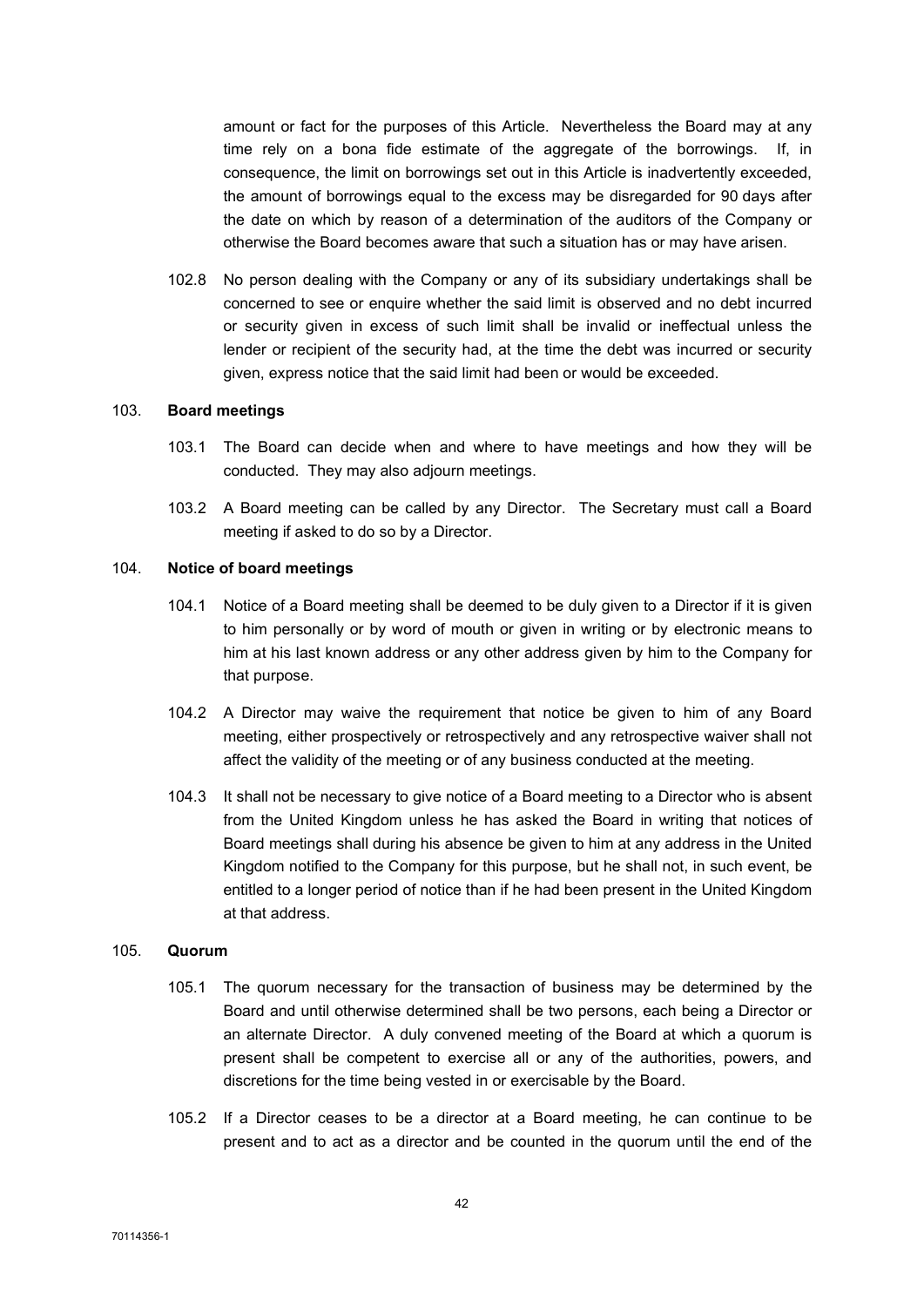meeting if no other Director objects and if otherwise a quorum of Directors would not be present.

#### 106. Chairman

- 106.1 The Board may appoint one or more of its body as chairman or joint chairman and one or more of its body as deputy chairman of its meetings and may determine the period for which he is or they are to hold office and may at any time remove him or them from office.
- 106.2 If no such chairman or deputy chairman is elected, or if at any meeting neither a chairman nor a deputy chairman is present within 10 minutes of the time appointed for holding the same, the Directors present shall choose one of their number to be chairman of such meeting. In the event two or more joint Chairmen or, in the absence of a chairman, two or more deputy chairman being present, the joint chairman or deputy chairman to act as chairman of the meeting shall be decided by those Directors present.

# 107. Voting

Questions arising at any Board meeting shall be determined by a majority of votes. In the case of an equality of votes the chairman of that meeting shall have a second or casting vote (unless he is not entitled to vote on the resolution in question).

# 108. Participation by telephone or other form of communication

- 108.1 Any Director or his alternate may validly participate in a meeting of the Board or a committee of the Board through the medium of conference telephone or any other form of communications equipment (whether in use when these Articles are adopted or developed subsequently), provided that all persons participating in the meeting are able to hear and speak to each other throughout such meeting.
- 108.2 A person so participating by telephone or other communication shall be deemed to be present in person at the meeting and shall be counted in a quorum and entitled to vote. Such a meeting shall be deemed to take place where the largest group of those participating is assembled or, if there is no group which is larger than any other group, where the chairman of the meeting then is.
- 108.3 A resolution passed at any meeting held in the above manner, and signed by the chairman of the meeting, shall be as valid and effectual as if it had been passed at a meeting of the Board (or committee, as the case may be) duly convened and held.

## 109. Resolution in writing

109.1 A resolution in writing signed or confirmed electronically by all the Directors for the time being entitled to receive notice of a Board meeting and to vote on the resolution and not being less than a quorum (or by all the members of a committee of the Board for the time being entitled to receive notice of such committee meeting and to vote on the resolution and not being less than a quorum of that committee), shall be as valid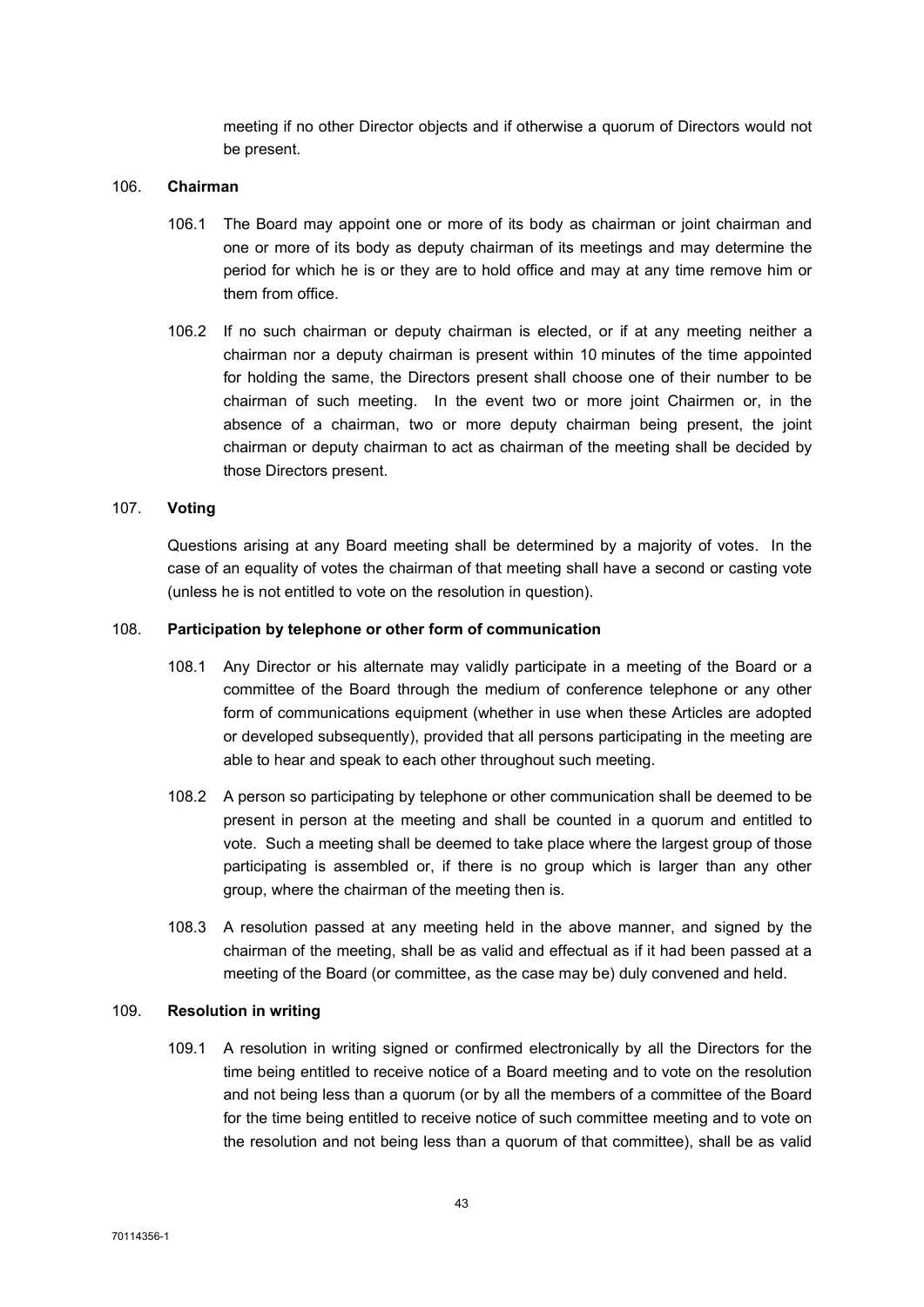and effective for all purposes as a resolution duly passed at a meeting of the Board (or committee, as the case may be).

109.2 Such a resolution may consist of several documents or electronic communications in the same form each signed or authenticated by one or more of the Directors or members of the relevant committee.

#### 110. Proceedings of committees

All committees of the Board shall, in the exercise of the powers delegated to them and in the transaction of business, conform with any mode of proceedings and regulations which the Board may prescribe and subject to this shall be governed by such of these Articles as regulate the proceedings of the Board as are capable of applying.

## 111. Minutes of proceedings

- 111.1 The Board shall keep minutes of all shareholder meetings, all Board meetings and meetings of committees of the Board. The minutes must include the names of the Directors present.
- 111.2 Any such minutes, if purporting to be signed by the chairman of the meeting at which the proceedings were held or by the chairman of the next meeting or the Secretary, shall be evidence of the matters stated in such minutes without any further proof.

## 112. Validity of proceedings

All acts done by a meeting of the Board, or of a committee of the Board, or by any person acting as a Director, alternate Director or member of a committee shall be valid even if it is discovered afterwards that there was some defect in the appointment of any person or persons acting, or that they or any of them were or was disqualified from holding office or not entitled to vote, or had in any way vacated their or his office.

# 113. Transactions or other arrangements with the company

- 113.1 Subject to the Companies Acts and provided he has declared the nature and extent of his interest in accordance with the requirements of the Companies Acts, a Director who is in any way, whether directly or indirectly, interested in an existing or proposed transaction or arrangement with the Company may:
	- 113.1.1 be a party to, or otherwise interested in, any transaction or arrangement with the Company or in which the Company is otherwise (directly or indirectly) interested;
	- 113.1.2 act by himself or through his firm in a professional capacity for the Company (otherwise than as auditor) and he or his firm shall be entitled to remuneration for professional services as if he were not a Director;
	- 113.1.3 be or become a director or other officer of, or employed by, or a party to a transaction or arrangement with, or otherwise interested in, any body corporate in which the Company is otherwise (directly or indirectly) interested; and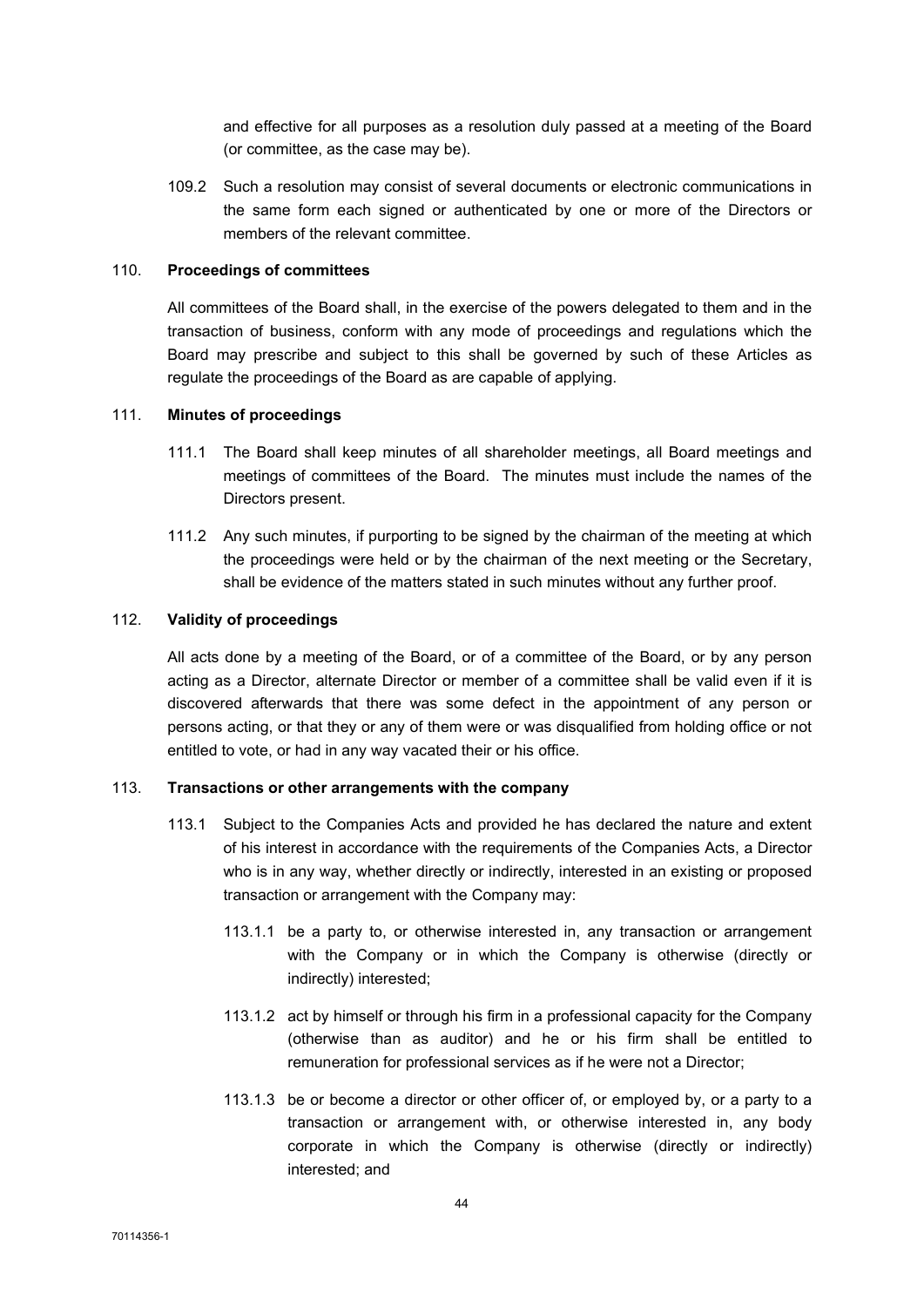- 113.1.4 hold any office or place of profit with the Company (except as auditor) in conjunction with his office of Director for such period and upon such terms, including as to remuneration as the Board may decide.
- 113.2 A Director shall not, save as he may otherwise agree, be accountable to the Company for any benefit which he derives from any such contract, transaction or arrangement or from any such office or employment or from any interest in any such body corporate and no such contract, transaction or arrangement shall be liable to be avoided on the grounds of any such interest or benefit nor shall the receipt of any such remuneration or other benefit constitute a breach of his duty under section 176 of the Act.

## 114. Authorisation of Directors' conflicts of interest

- 114.1 The Board may, in accordance with the requirements set out in this Article, authorise any matter or situation proposed to them by any Director which would, if not authorised, involve a Director (an "Interested Director") breaching his duty under the Act to avoid conflicts of interest.
- 114.2 A Director seeking authorisation in respect of a conflict of interest shall declare to the Board the nature and extent of his interest in a conflict of interest as soon as is reasonably practicable. The Director shall provide the Board with such details of the matter as are necessary for the Board to decide how to address the conflict of interest together with such additional information as may be requested by the Board.
- 114.3 Any authorisation under this article will be effective only if:
	- 114.3.1 the matter in question shall have been proposed by any Director for consideration in the same way that any other matter may be proposed to the Directors under the provisions of these Articles;
	- 114.3.2 any requirement as to the quorum for consideration of the relevant matter is met without counting the Interested Director and any other interested Director; and
	- 114.3.3 the matter is agreed to without the Interested Director voting or would be agreed to if the Interested Director's and any other interested Director's vote is not counted.
- 114.4 Any authorisation of a conflict of interest under this Article must be recorded in writing (but the authority shall be effective whether or not the terms are so recorded) and may (whether at the time of giving the authorisation or subsequently):
	- 114.4.1 extend to any actual or potential conflict of interest which may reasonably be expected to arise out of the matter or situation so authorised;
	- 114.4.2 provide that the Interested Director be excluded from the receipt of documents and information and the participation in discussions (whether at meetings of the Directors or otherwise) related to the conflict of interest;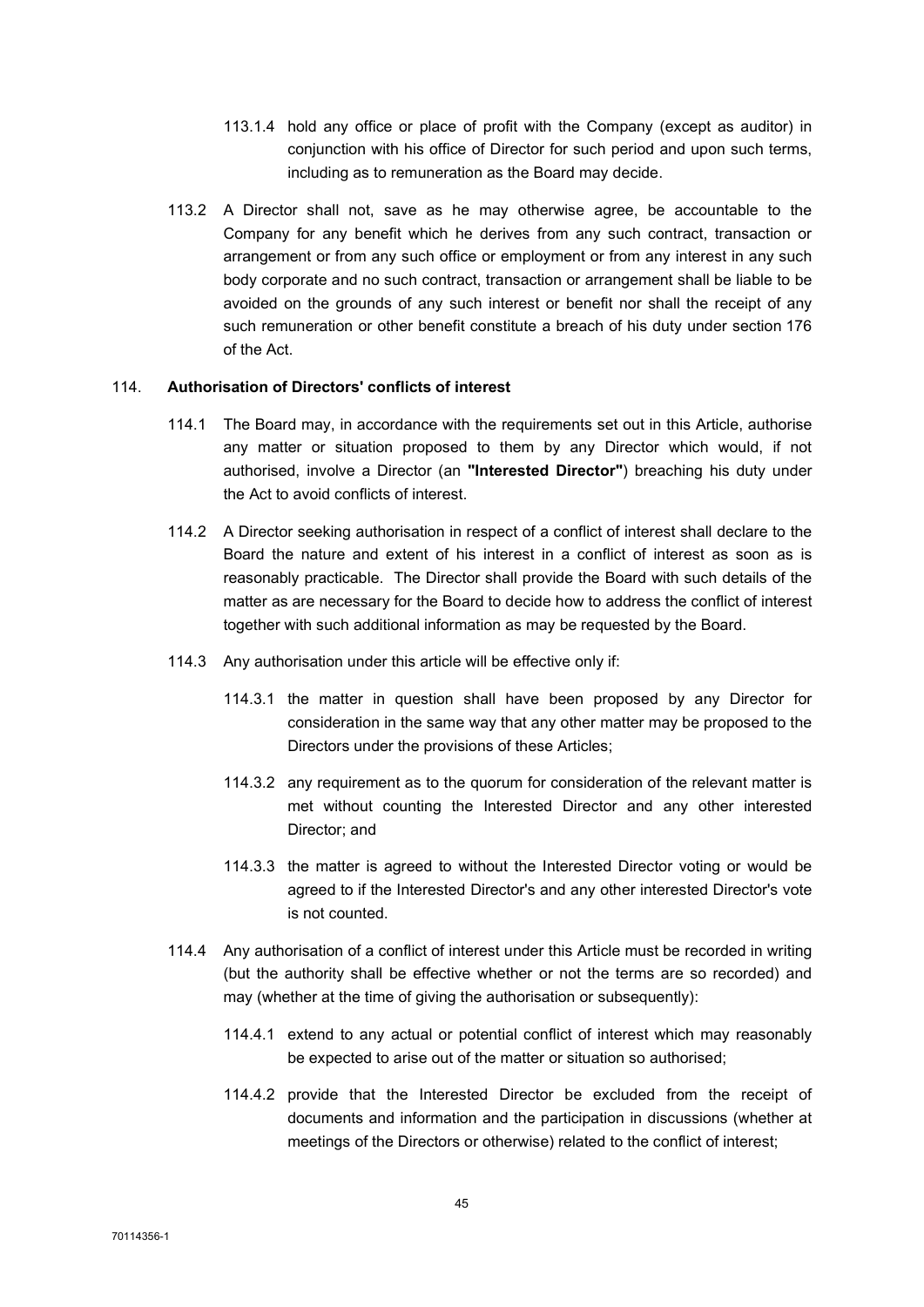- 114.4.3 impose upon the Interested Director such other terms for the purposes of dealing with the conflict of interest as the Directors think fit;
- 114.4.4 provide that, where the Interested Director obtains, or has obtained (through his involvement in the conflict of interest and otherwise than through his position as a Director) information that is confidential to a third party, he will not be obliged to disclose that information to the Company, or to use it in relation to the Company's affairs where to do so would amount to a breach of that confidence; and
- 114.4.5 permit the Interested Director to absent himself from the discussion of matters relating to the conflict of interest at any meeting of the Directors and be excused from reviewing papers prepared by, or for, the Directors to the extent they relate to such matters.
- 114.5 Where the Directors authorise a conflict of interest, the Interested Director will be obliged to conduct himself in accordance with any terms and conditions imposed by the Directors in relation to the conflict of interest.
- 114.6 The Directors may revoke or vary such authorisation at any time, but this will not affect anything done by the Interested Director, prior to such revocation or variation, in accordance with the terms of such authorisation.
- 114.7 A Director is not required, by reason of being a Director (or because of the fiduciary relationship established by reason of being a director), to account to the Company for any remuneration, profit or other benefit which he derives from or in connection with a relationship involving a conflict of interest which has been authorised by the directors or by the Company in general meeting (subject in each case to any terms, limits or conditions attaching to that authorisation) and no contract shall be liable to be avoided on such grounds.

# 115. Directors' permitted interests

- 115.1 A Director cannot vote or be counted in the quorum on any resolution relating to any transaction or arrangement with the Company in which he has an interest and which may reasonably be regarded as likely to give rise to a conflict of interest but can vote (and be counted in the quorum) on the following:
	- 115.1.1 giving him any security, guarantee or indemnity for any money or any liability which he, or any other person, has lent or obligations he or any other person has undertaken at the request, or for the benefit, of the Company or any of its subsidiary undertakings;
	- 115.1.2 giving any security, guarantee or indemnity to any other person for a debt or obligation which is owed by the Company or any of its subsidiary undertakings, to that other person if the Director has taken responsibility for some or all of that debt or obligation. The Director can take this responsibility by giving a guarantee, indemnity or security;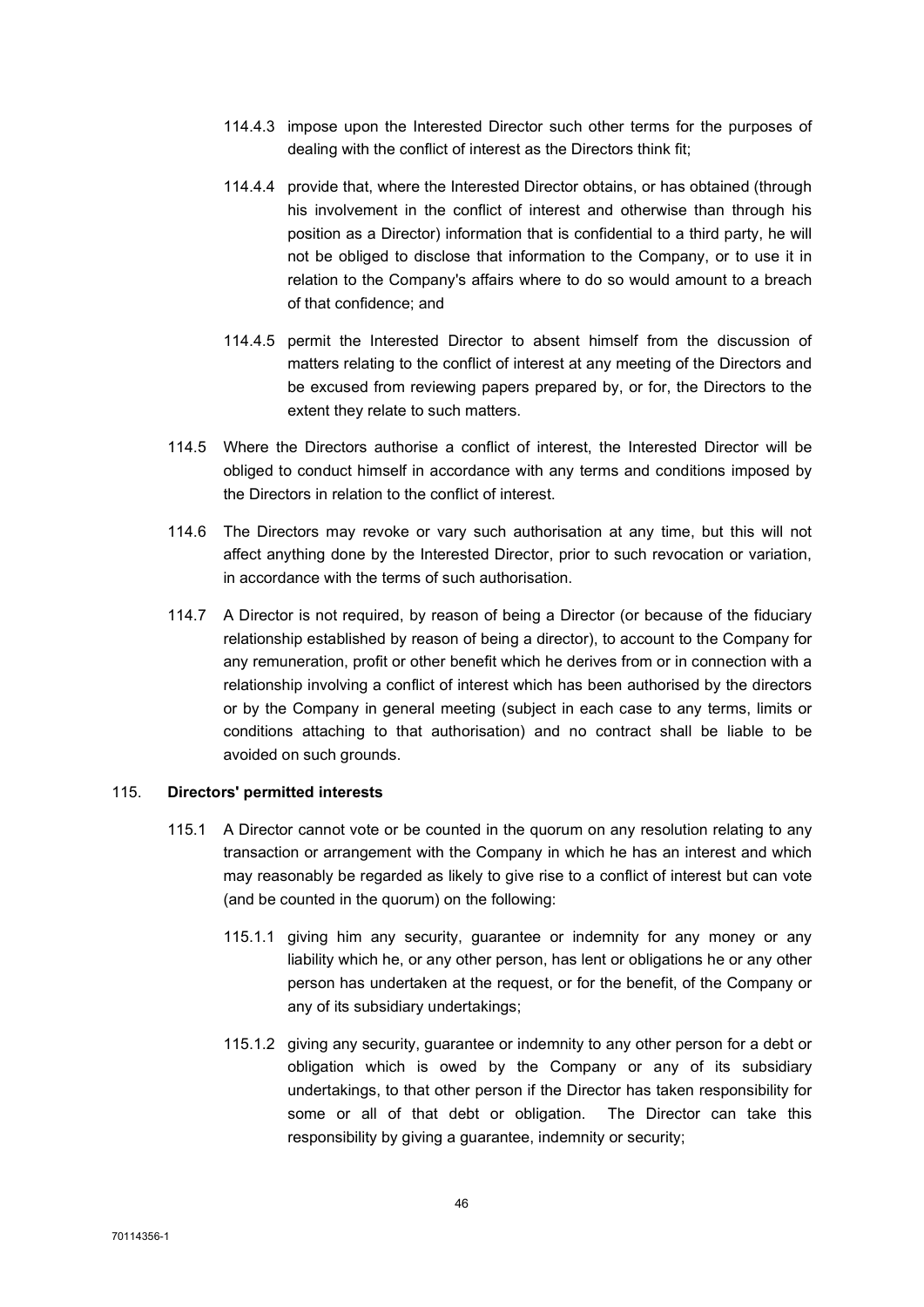- 115.1.3 a proposal or contract relating to an offer of any shares or debentures or other securities for subscription or purchase by the Company or any of its subsidiary undertakings, if the Director takes part because he is a holder of shares, debentures or other securities, or if he takes part in the underwriting or sub-underwriting of the offer;
- 115.1.4 any arrangement for the benefit of employees of the Company or any of its subsidiary undertakings which only gives him benefits which are also generally given to employees to whom the arrangement relates;
- 115.1.5 any arrangement involving any other company if the Director (together with any person connected with the Director) has an interest of any kind in that company (including an interest by holding any position in that company or by being a shareholder of that company). This does not apply if he knows that he has a Relevant Interest.
- 115.1.6 a contract relating to insurance which the Company can buy or renew for the benefit of the Directors or a group of people which includes Directors; and
- 115.1.7 a contract relating to a pension, superannuation or similar scheme or a retirement, death, disability benefits scheme or employees' share scheme which gives the Director benefits which are also generally given to the employees to whom the scheme relates.
- 115.2 A Director cannot vote or be counted in the quorum on a resolution relating to his own appointment or the settlement or variation of the terms of his appointment to an office or place of profit with the Company or any other company in which the Company has an interest.
- 115.3 Where the Directors are considering proposals about the appointment, or the settlement or variation of the terms or the termination of the appointment of two or more Directors to other offices or places of profit with the Company or any company in which the Company has an interest, a separate resolution may be put in relation to each Director and in that case each of the Directors concerned shall be entitled to vote and be counted in the quorum in respect of each resolution unless it concerns his own appointment or the settlement or variation of the terms or the termination of his own appointment or the appointment of another director to an office or place of profit with a company in which the Company has an interest and the Director seeking to vote or be counted in the quorum has a Relevant Interest in it.
- 115.4 A company shall be deemed to be one in which the Director has a "Relevant Interest" if and so long as (but only if and so long as) he is to his knowledge (either directly or indirectly) the holder of or beneficially interested in 1% or more of any class of the equity share capital of that company (calculated exclusive of any shares of that class in that company held as treasury shares) or of the voting rights available to members of that company. In relation to an alternate Director, an interest of his appointor shall be treated as an interest of the alternate Director without prejudice to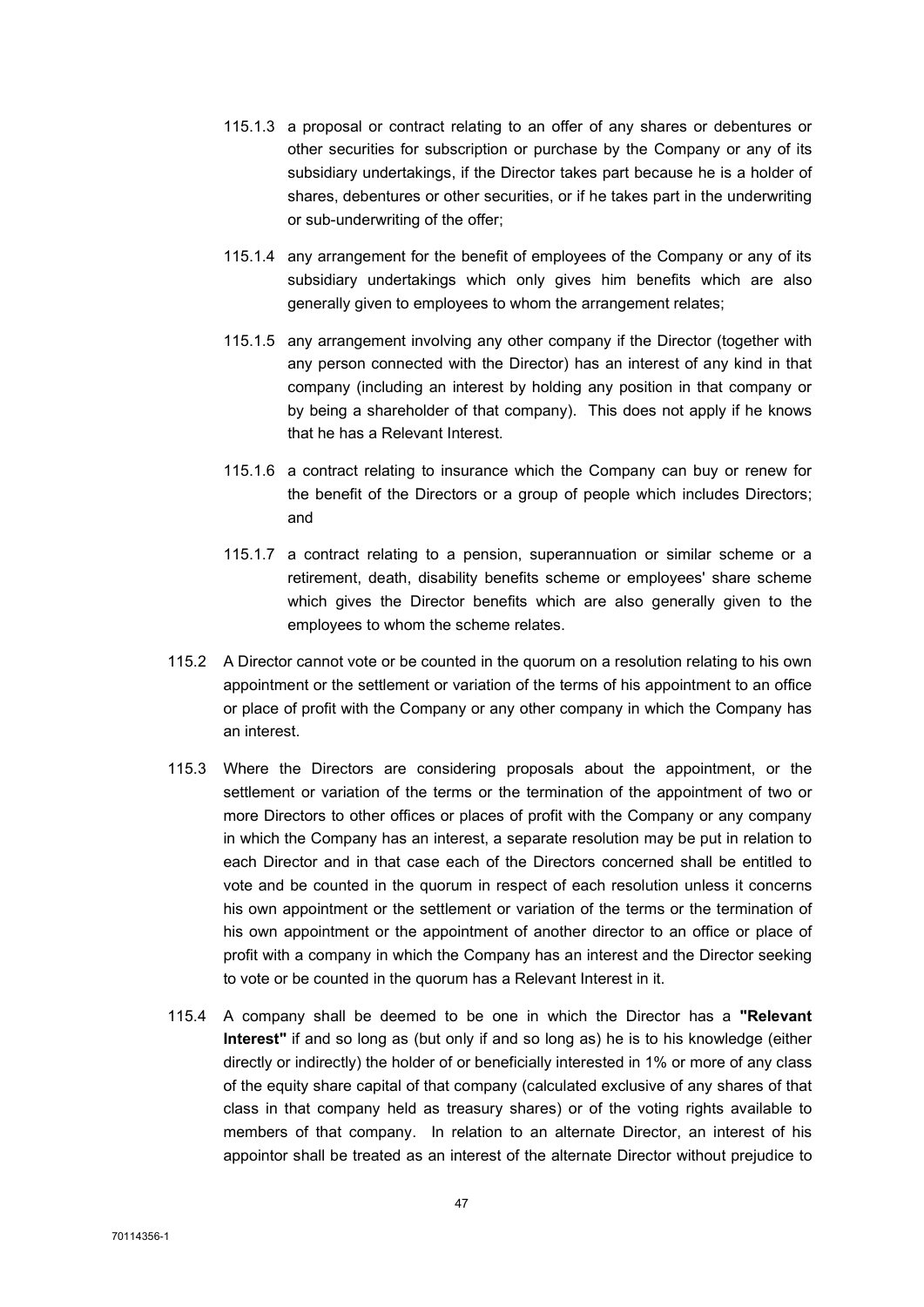any interest which the alternate Director has otherwise. Where a company in which a Director has Relevant Interest is interested in a contract, he also shall be deemed interested in that contract.

115.5 If a question arises at a Board meeting about whether a Director (other than the chairman of the meeting) has an interest which is likely to give rise to a conflict of interest, or whether he can vote or be counted in the quorum, and the Director does not agree to abstain from voting on the issue or not to be counted in the quorum, the question must be referred to the chairman of the meeting. The chairman's ruling about the relevant Director is final and conclusive, unless the nature and extent of the Director's interests have not been fairly disclosed to the Directors. If the question arises about the chairman of the meeting, the question must be directed to the Directors. The chairman cannot vote on the question but can be counted in the quorum. The Directors' resolution about the chairman is final and conclusive, unless the nature and extent of the chairman's interests have not been fairly disclosed to the Directors.

# 116. General

For the purposes of Articles 112 to 114 inclusive (which shall apply equally to alternate Directors):

- 116.1 An interest of a person who is connected (which word shall have the meaning given to it by section 252 of the Act) with a Director shall be treated as an interest of the Director.
- 116.2 A contract includes references to any proposed contract and to any transaction or arrangement or proposed transaction or arrangement whether or not consulting a contract.
- 116.3 A conflict of interest includes a conflict of interest and duty and a conflict of duties.
- 116.4 Subject to the Companies Acts, the Company may by ordinary resolution suspend or relax the provisions of Articles 112 to 114 to any extent or ratify any contract not properly authorised by reason of a contravention of any of the provisions of Articles 112 to 114.

## 117. Power to authenticate documents

Any Director, the Secretary or any person appointed by the Board for the purpose shall have power to authenticate any documents affecting the constitution of the Company and any resolution passed by the Company or the Board or any committee, and any books, records, documents and accounts relating to the business of the Company, and to certify copies or extracts as true copies or extracts. Where any books, records, documents or accounts are not at the Office, the local manager or other officer of the Company who has their custody shall be deemed to be a person appointed by the Board for this purpose. A document purporting to be a copy of a resolution, or an extract from the minutes of a meeting, of the Company or the Board or any committee which is so certified shall be conclusive evidence in favour of all persons dealing with the Company that such resolution has been duly passed or,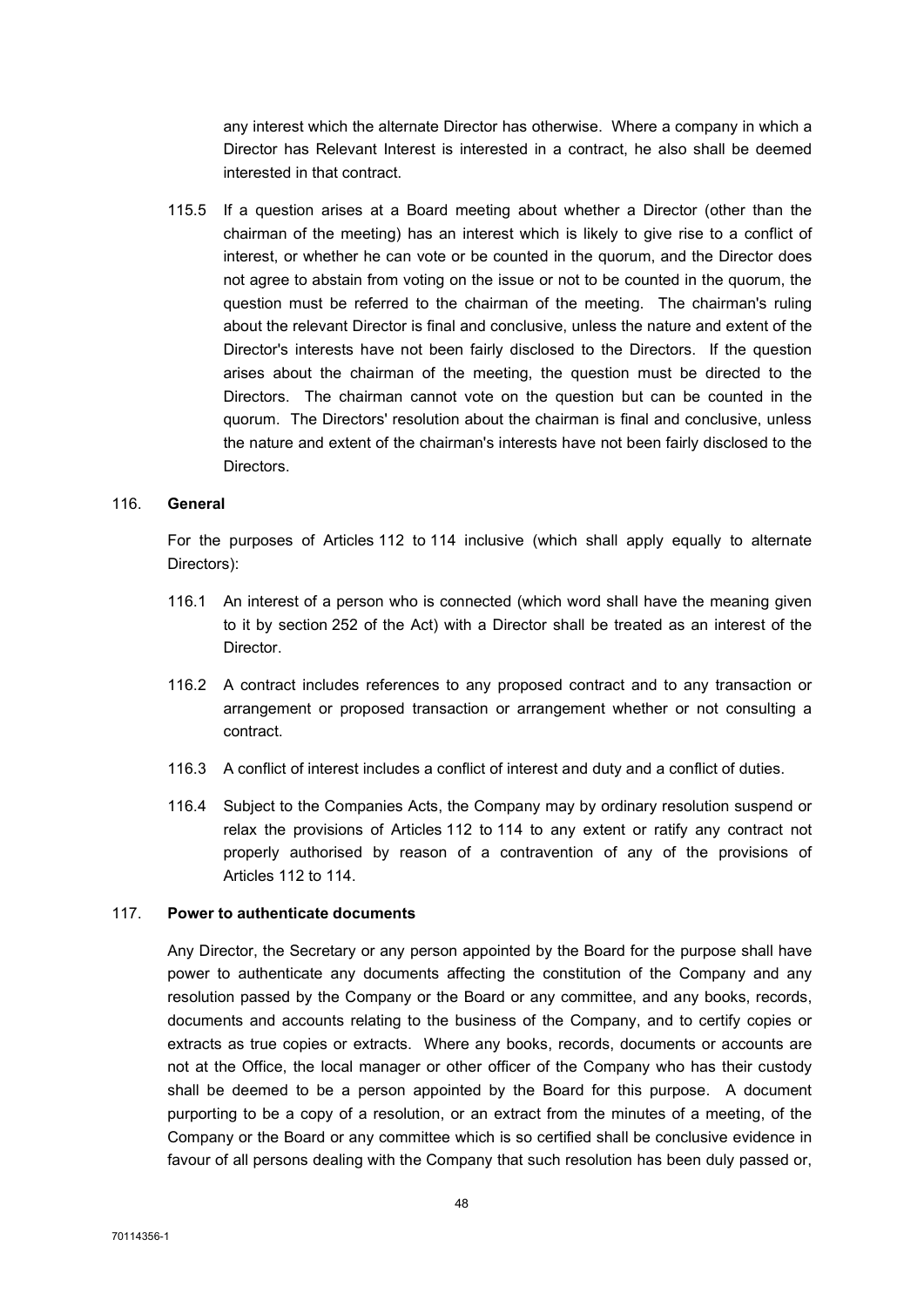as the case may be, that any minute so extracted is a true and accurate record of proceedings at a duly constituted meeting.

#### 118. Use of seals

- 118.1 The Board shall provide for the safe custody of the Seal. A Seal shall not be used without the authority of the Board or of a committee of the Board so authorised.
- 118.2 Subject as otherwise provided in these Articles, every document which is sealed using the Seal must be signed by at least one authorised person in the presence of a witness who attests the signature. An authorised person for this purpose is any Director, the Secretary or any other person authorised by the Directors for the purpose of signing documents to which the Seal is applied.
- 118.3 The Seal shall be used only for sealing securities issued by the Company and documents creating or evidencing securities so issued. Any such securities or documents sealed with the Seal shall not require to be signed unless the Board decides otherwise or the law otherwise requires.
- 118.4 The Board may decide who will sign an instrument to which a Seal is affixed (or in the case of a share certificate, on which the Seal may be printed) either generally or in relation to a particular instrument or type of instrument and may also determine either generally or in a particular case that a signature may be dispensed with or affixed by mechanical means.

## 119. Declaration of dividends

Subject to the Act and these Articles, the Company may by ordinary resolution declare dividends to be paid to members according to their respective rights and interests in the profits of the Company. However, no dividend shall exceed the amount recommended by the Board.

## 120. Interim dividends

Subject to the Act, the Board may declare and pay such interim dividends (including any dividend at a fixed rate) as appears to the Board to be justified by the profits of the Company available for distribution. If the Board acts in good faith, it shall not incur any liability to the holders of shares for any loss that they may suffer by the lawful payment of any interim dividend on any other class of shares ranking with or after those shares.

# 121. Calculation and currency of dividends

- 121.1 Except as provided otherwise by the rights attached to shares, all dividends:
	- 121.1.1 shall be declared and paid accordingly to the amounts paid up (otherwise than in advance of calls) on the shares on which the dividend is paid;
	- 121.1.2 shall be apportioned and paid proportionately to the amounts paid up on the shares during any portion or portions of the period in respect of which the dividend is paid, but if any share is issued on terms that it shall rank for dividend as from a particular date, it shall rank for dividend accordingly; and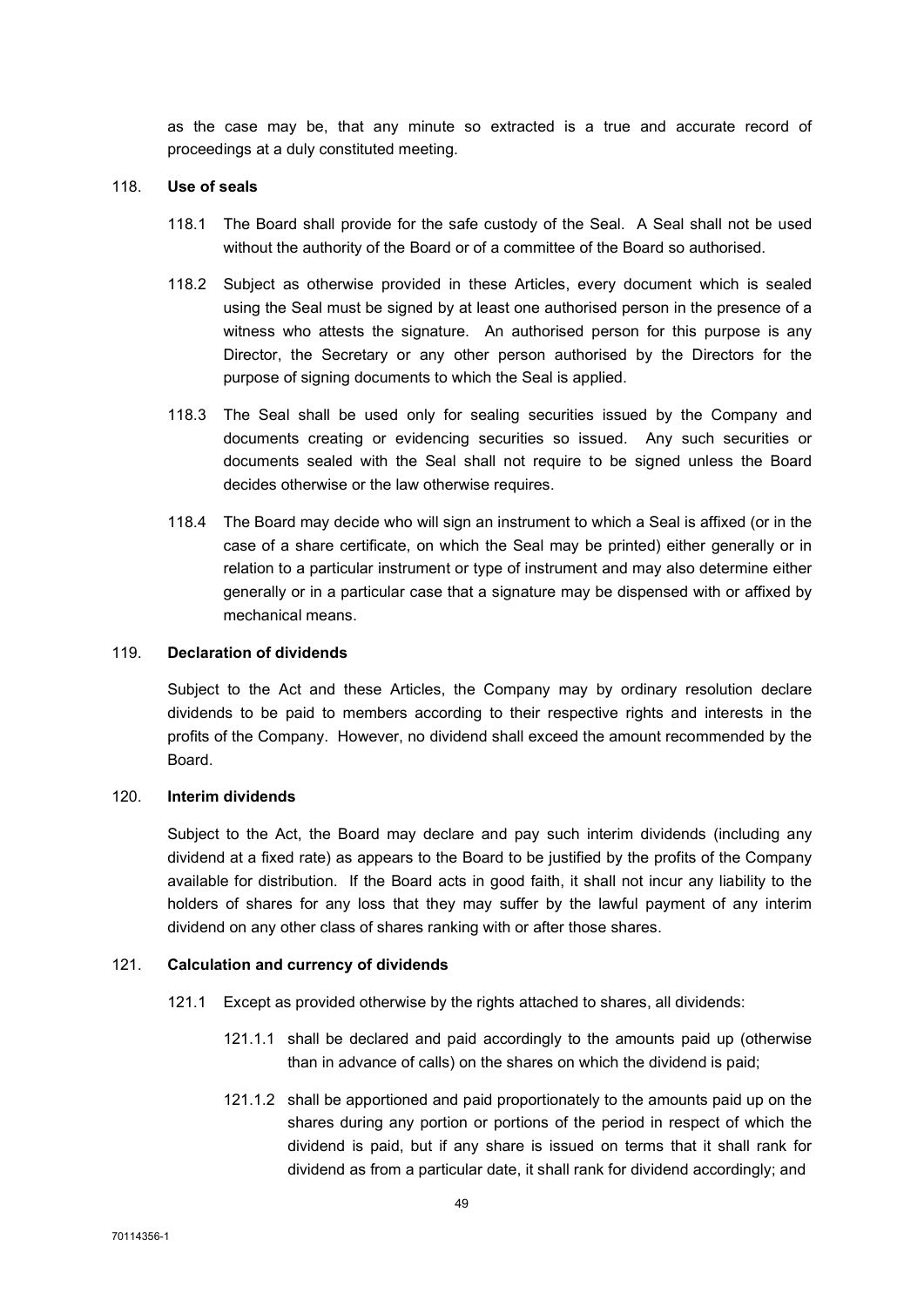121.1.3 may be declared or paid in any currency. The Board may decide the rate of exchange for any currency conversions that may be required and how any costs involved are to be met.

#### 122. Amounts due on shares can be deducted from dividends

The Board may deduct from any dividend or other money payable to any person on or in respect of a share all such sums as may be due from him to the Company on account of calls or otherwise in relation to the shares of the Company. Sums so deducted can be used to pay amounts owing to the Company in respect of the shares.

#### 123. Dividends not in cash

- 123.1 The Board may, by ordinary resolution of the Company direct, or in the case of an interim dividend may without the authority of an ordinary resolution direct, that payment of any dividend declared may be satisfied wholly or partly by the distribution of assets, and in particular of paid up shares or debentures of any other company, or in any one or more of such ways. Where any difficulty arises regarding such distribution, the Board may settle it as it thinks fit. In particular, the Board may:
	- 123.1.1 issue fractional certificates (or ignore fractions):
	- 123.1.2 fix the value for distribution of such assets or any part of them and determine that cash payments may be made to any members on the footing of the values so fixed, in order to adjust the rights of members; and
	- 123.1.3 vest any such assets in trustees on trust for the person entitled to the dividend.

### 124. No interest on dividends

Unless otherwise provided by the rights attached to the share, no dividend or other monies payable by the Company or in respect of a share shall bear interest as against the Company.

# 125. Method of payment

- 125.1 The Company may pay any dividend, interest or other sum payable in respect of a share in cash or by direct debit, bank transfer, cheque, dividend warrant, or money order or by any other method, including by electronic means, as the Board may consider appropriate. For uncertificated shares, any payment may be made by means of the relevant system (subject always to the facilities and requirements of the relevant system) and such payment may be made by the Company or any person on its behalf by sending an instruction to the operator of the relevant system to credit the cash memorandum account of the holder or joint holders of such shares or, if permitted by the Company, of such person as the holder or joint holders may in writing direct.
- 125.2 The Company may send such payment by post or other delivery service (or by such means offered by the Company as the member or person entitled to it may agree in writing) to the registered address of the member or person entitled to it (or, if two or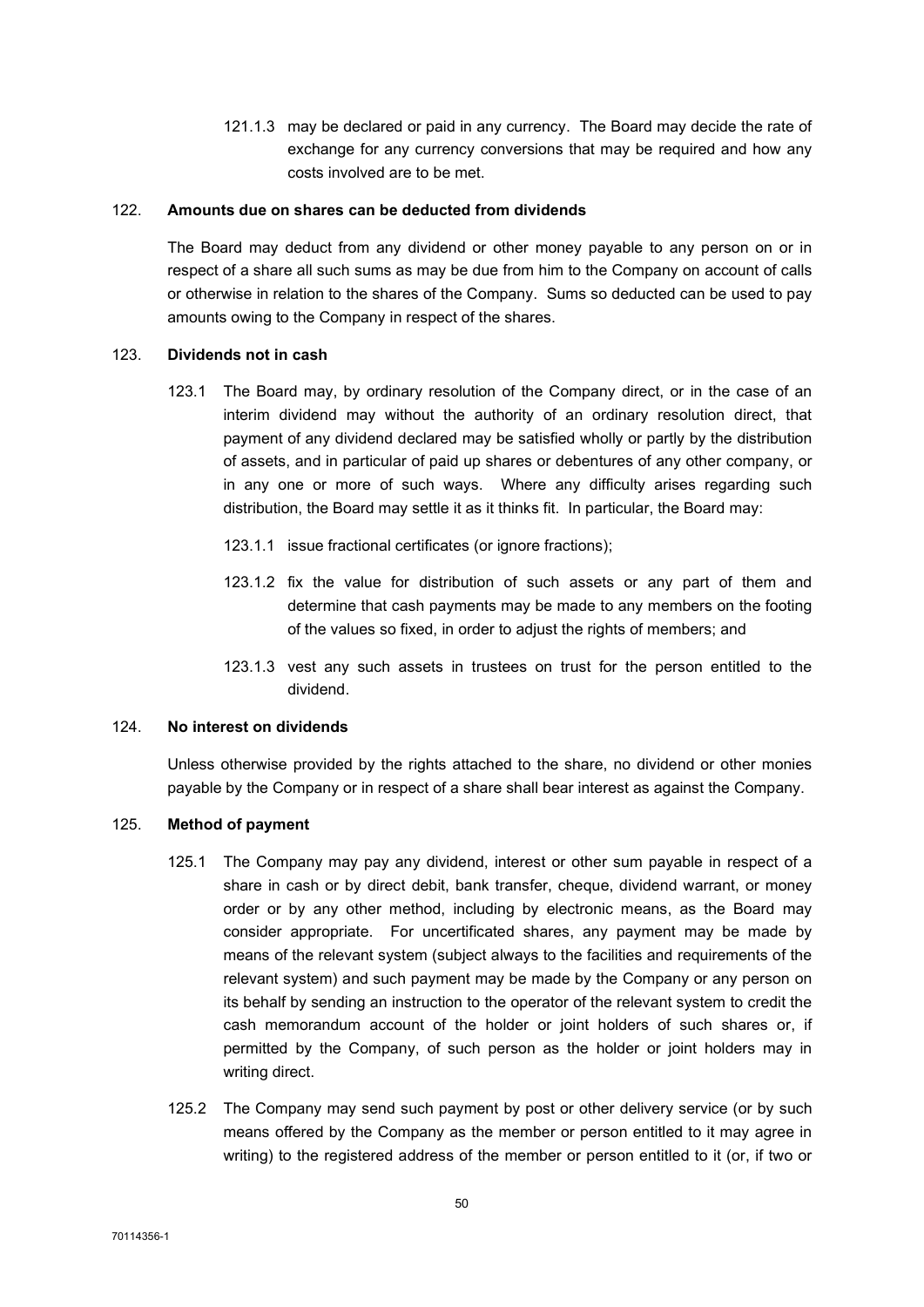more persons are holders of the share or are jointly entitled to it because of the death or bankruptcy of the member or otherwise by operation of law, to the registered address of such of those persons as is first named in the Register) or to such person and such address as such member or person may direct in writing.

- 125.3 Every cheque, warrant, order or other form of payment is sent at the risk of the person entitled to the money represented by it, shall be made payable to the person or persons entitled, or to such other person as the person or persons entitled may direct in writing. Payment of the cheque, warrant, order or other form of payment (including transmission of funds through a bank transfer or other funds transfer system or by such other electronic means as permitted by these Articles or in accordance with the facilities and requirements of the relevant system concerned) shall be good discharge to the Company. If any such cheque, warrant, order or other form of payment has or shall be alleged to have been lost, stolen or destroyed the Company shall not be responsible.
- 125.4 Any joint holder or other person jointly entitled to a share may give an effective receipt for any dividend or other monies payable in respect of such share.
- 125.5 If a holder (or joint holder) does not specify an address, or does not specify an account or such other details and in each case that information is necessary in order to make a payment of a dividend, interest or other sum by the means by which in accordance with this Article the Board have decided that a payment is to be made or by which the holder (or joint holder) has validly elected to receive payment or the payment cannot be made by the Company using the details provided by the holder (or joint holders), the dividend, interest or other sum shall be treated as unclaimed for the purposes of these Articles.
- 125.6 The Board may, at its discretion, make provisions to enable any member as the Board shall determine to receive duly declared dividends in a currency or currencies other than sterling. For the purposes of the calculation of the amount receivable in respect of any dividend, the rate of exchange to be used to determine the foreign currency equivalent of any sum payable as a dividend shall be such rate or rates and the payment shall be on such terms and conditions as the Board may in its absolute discretion determine.

## 126. Uncashed dividends

If cheques, warrants or orders for dividends or other sums payable in respect of a share sent by the Company to the person entitled to them are returned to the Company or left uncashed on two consecutive occasions or, following one occasion, reasonable enquires have failed to establish any new address to be used for the purpose, the Company does not have to send any dividends or other monies payable in respect of that share due to that person until he notifies the Company of an address to be used for the purpose.

#### 127. Unclaimed dividends

All dividends, interest or other sums payable and unclaimed for 12 months after having become payable may be invested or otherwise made use of by the Board for the benefit of the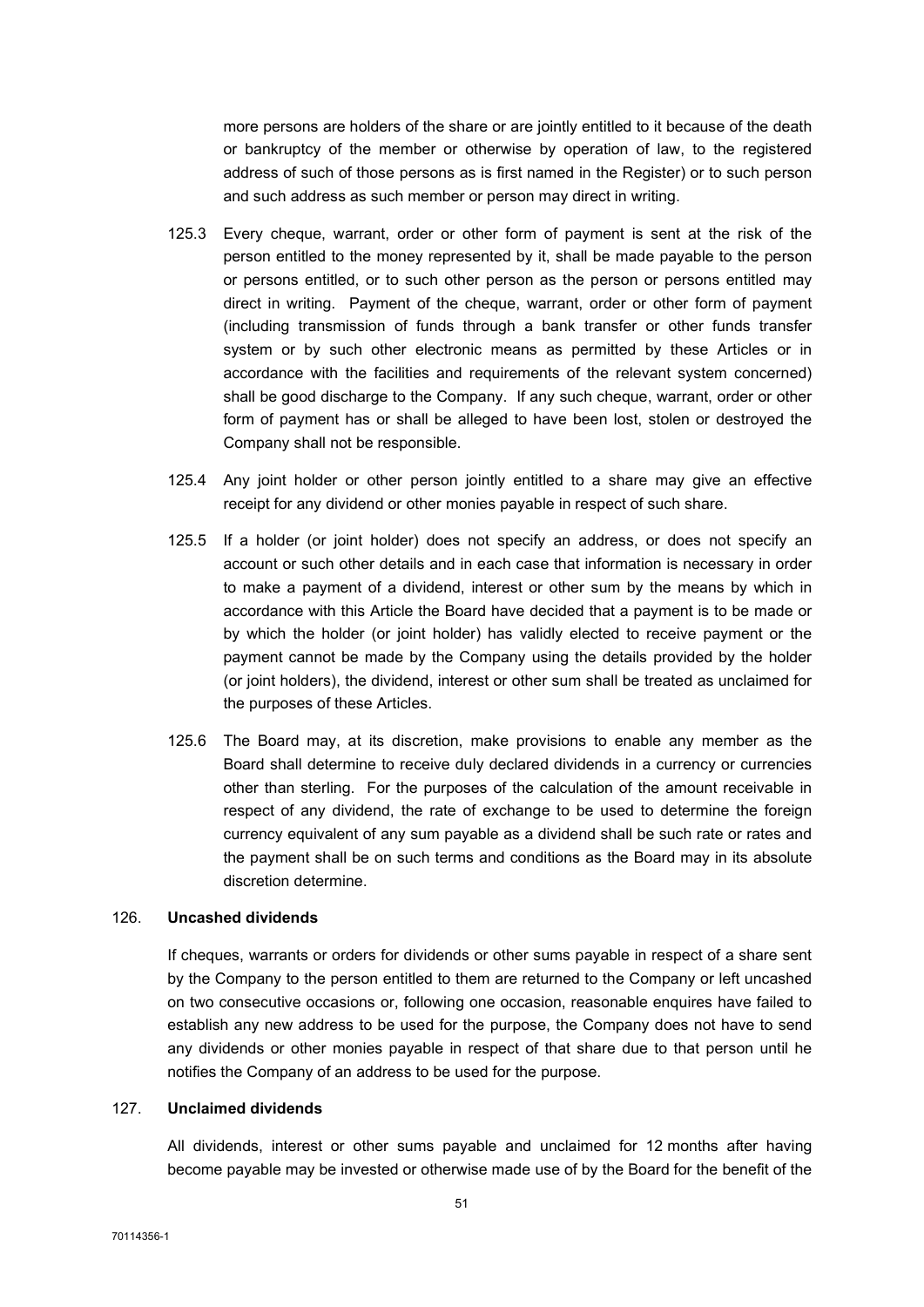Company until claimed. The Company shall not be a trustee in respect of such unclaimed dividends and will not be liable to pay interest on it. All dividends that remain unclaimed for 12 years after they were first declared or became due for payment shall (if the Board so resolves) be forfeited and shall cease to remain owing by the Company.

#### 128. Scrip dividends

- 128.1 Subject to the Act, the Board may, by ordinary resolution of the Company and subject to such terms and conditions as the Board may determine, offer to any holders of ordinary shares (excluding any member holding shares as treasury shares) the right to elect to receive ordinary shares, credited as fully paid, instead of cash in respect of the whole (or some part, to be determined by the Board) of any dividend specified by the ordinary resolution. The following provisions shall apply:
	- 128.1.1 the said resolution may specify a particular dividend, or may specify all or any dividends declared within a specified period or periods but such period may not end later than the third anniversary of the date of the meeting at which the ordinary resolution is passed;
	- 128.1.2 the entitlement of each holder of ordinary shares to new ordinary shares shall be such that the relevant value of the entitlement shall be as nearly as possible equal to (but not greater than) the cash amount (disregarding any tax credit) of the dividend that such holder would have received by way of dividend. For this purpose "relevant value" shall be calculated by reference to the average of the middle market quotations for the ordinary shares on the London Stock Exchange as derived from the AIM section of the Daily Official List (or any other publication of a recognised investment exchange showing quotations for the Company's ordinary shares), for the day on which the ordinary shares are first quoted "ex" the relevant dividend and the four subsequent dealing days, or in such other manner as the Board may determine on such basis as it considers to be fair and reasonable. A certificate or report by the Company's auditors as to the amount of the relevant value in respect of any dividend shall be conclusive evidence of that amount;
	- 128.1.3 no fractions of a share shall be allotted. The Board may make such provisions as it thinks fit for any fractional entitlements including provisions where, in whole or in part, the benefit accrues to the Company and/or under which fractional entitlements are accrued and/or retained and in each case accumulated on behalf of any member and such accruals or retentions are applied to the allotment by way of bonus to or cash subscription on behalf of any member of fully paid ordinary shares and/or provisions where cash payments may be made to members in respect of their fractional entitlements;
	- 128.1.4 the Board shall, after determining the basis of allotment, notify the holders of ordinary shares in writing of the right of election offered to them, and specify the procedure to be followed and place at which, and the latest time by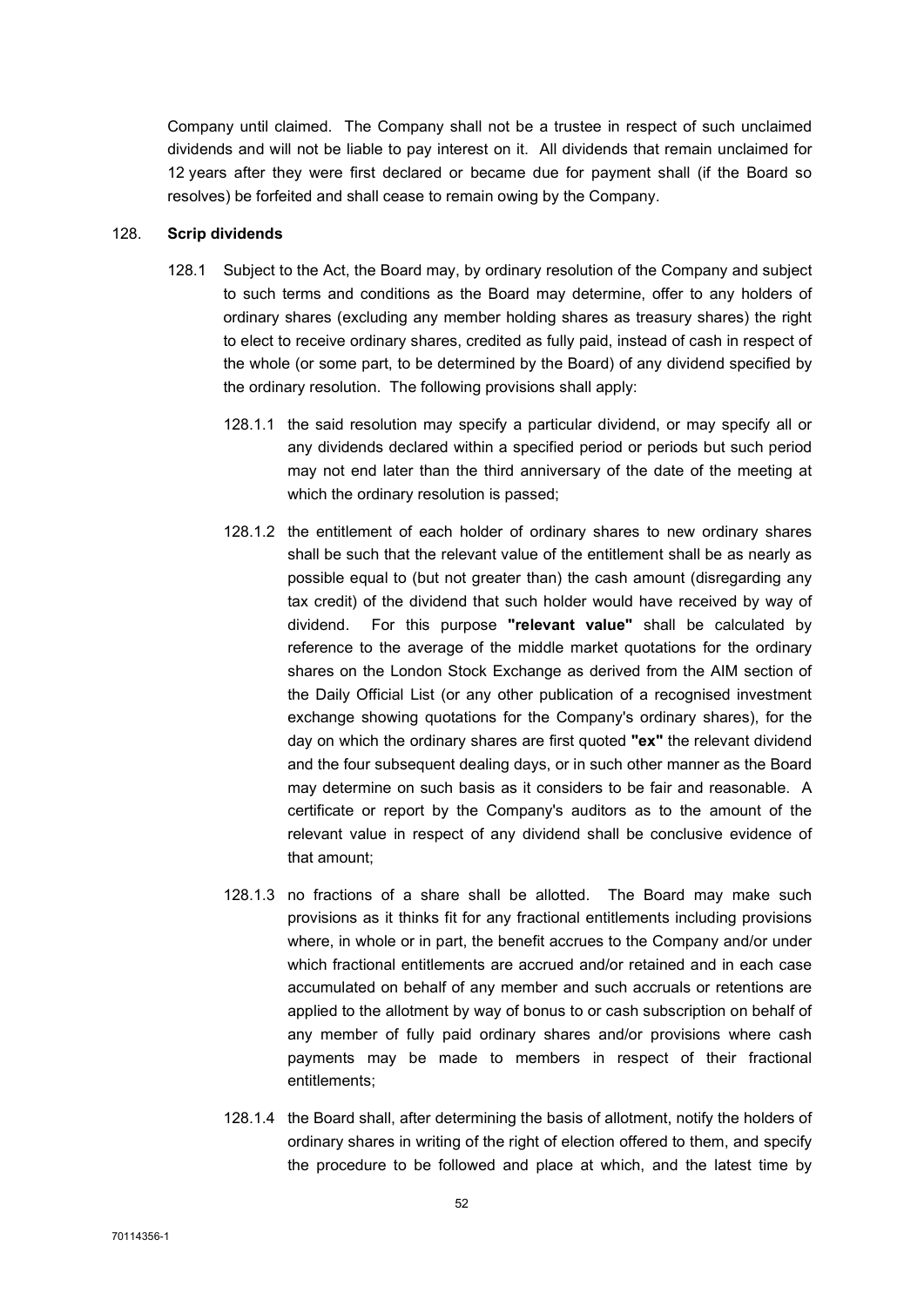which, elections must be lodged in order to be effective. No such notice need to be given to holders of ordinary shares who have previously given election mandates in accordance with this article and whose mandates have not been revoked. The accidental omission to give notice of any right of election to, or the non-receipt (even if the Company becomes aware of such non-receipt) of any such notice by, any holder of ordinary shares entitled to the same shall neither invalidate any offer of an election nor give rise to any claim, suit or action;

- 128.1.5 the Board shall not proceed with any election unless the company has sufficient reserves or funds that may be capitalised, and the Board has authority to allot sufficient shares, to give effect to it after the basis of the allotment is determined;
- 128.1.6 the Board may exclude from any offer or make other arrangements in relation to any holders of ordinary shares where the Board considers that the making of the offer to them or in respect of such shares would or might involve the contravention of the laws of any territory or that for any other reason the offer should not be made to them or in respect of such shares;
- 128.1.7 the Board may establish or vary a procedure for election mandates in respect of future rights of election and may determine that every duly effected election in respect of any ordinary shares shall be binding on every successor in title to the holder;
- 128.1.8 the dividend (or that part of the dividend in respect of which a right of election has been offered) shall not be payable on ordinary shares in respect of which an election has been duly made ("elected ordinary shares") and instead additional ordinary shares shall be allotted to the holders of the elected ordinary shares on the basis of allotment determined as stated above. For such purpose the Board may capitalise, out of any amount for the time being standing to the credit of any reserve or fund (including any share premium account or capital redemption reserve) or of any of the profits which could otherwise have been applied in paying dividends in cash as the Board may determine, a sum equal to the aggregate nominal amount of the additional ordinary shares to be allotted on such basis and apply it in paying up in full the appropriate number of unissued ordinary shares for allotment and distribution to the holders of the elected ordinary shares on such basis. The Board may do all acts and things considered necessary or expedient to give effect to any such capitalisation;
- 128.1.9 the Board may decide how any costs relating to the new shares available in place of a cash dividend will be met, including to deduct an amount from the entitlement of a holder of ordinary shares under this Article;
- 128.1.10 the additional ordinary shares so allotted shall rank pari passu in all respects with each other and with the fully paid ordinary shares in issue on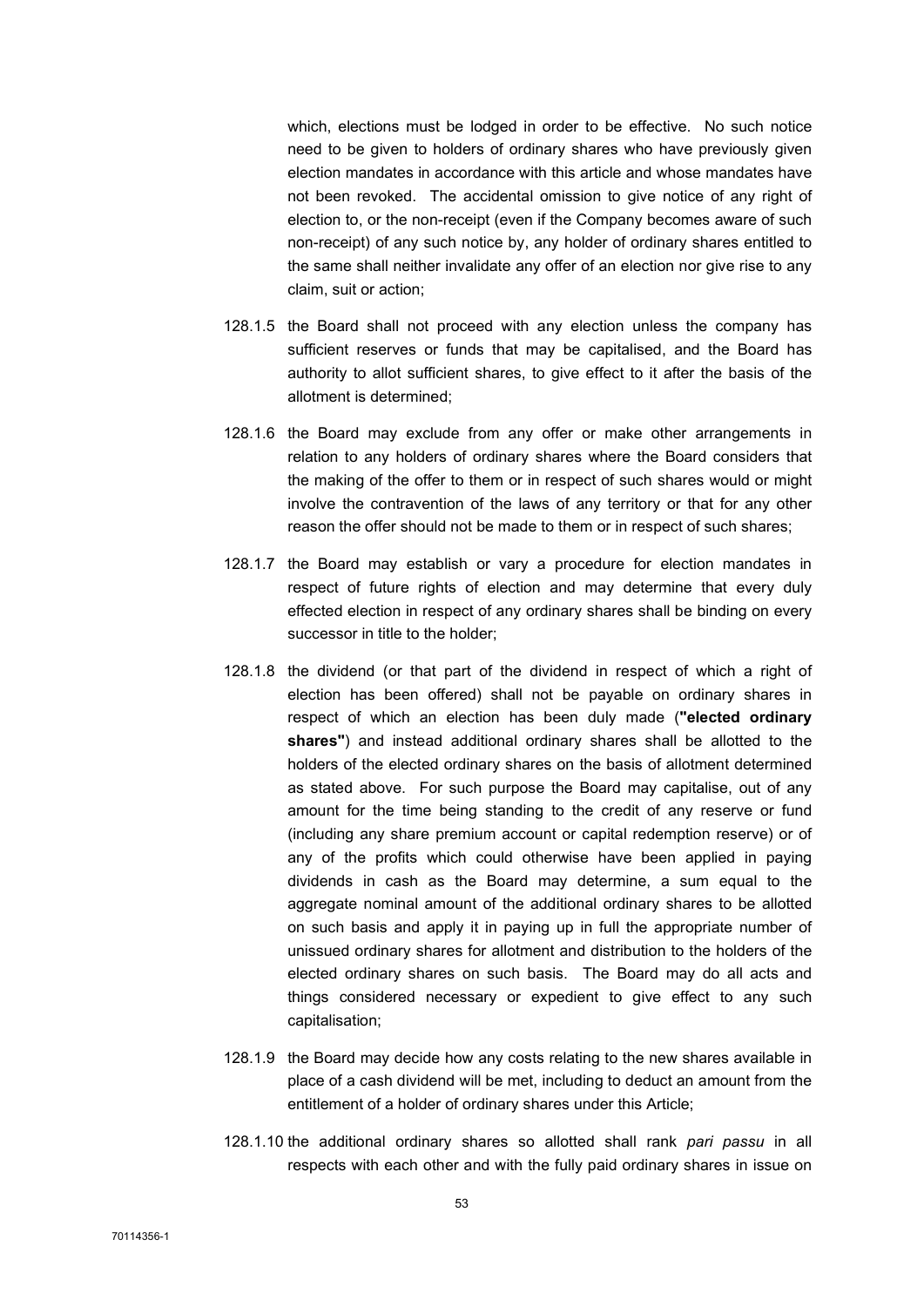the record date for the dividend in respect of which the right of election has been offered, except that they will not rank for any dividend or other distribution or other entitlement which has been declared, paid or made by reference to such record date; and

128.1.11 the Board may terminate, suspend, or amend any offer of the right to elect to receive ordinary shares in lieu of any cash dividend at any time and generally may implement any scrip dividend scheme on such terms and conditions as the Board may determine and take such other action as the Board may deem necessary or desirable in respect of any such scheme.

#### 129. Capitalisation of reserves

- 129.1 The Board may, with the authority of an ordinary resolution of the Company:
	- 129.1.1 subject as provided in this Article, resolve to capitalise any undivided profits of the Company not required for paying any preferential dividend (whether or not they are available for distribution) or any sum standing to the credit of any reserve or fund of the Company which is available for distribution or standing to the credit of the share premium account or capital redemption reserve or other undistributable reserve;
	- 129.1.2 appropriate the sum resolved to be capitalised to the members in proportion to the nominal amounts of the shares (whether or not fully paid) held by them respectively which would entitle them to participate in a distribution of that sum if the shares were fully paid and the sum were then distributable and were distributed by way of dividend and apply such sum on their behalf either in or towards paying up the amounts, if any, for the time being unpaid on any shares held by them respectively, or in paying up in full unissued shares or debentures of the Company of a nominal amount equal to that sum, and allot the shares or debentures credited as fully paid to those members or as they may direct, in those proportions, or partly in one way and partly in the other, provided that:
		- 129.1.2.1 the share premium account, the capital redemption reserve, any other undistributable reserve and any profits which are not available for distribution may, for the purposes of this Article, only be applied in paying up in full shares to be allotted to members credited as fully paid;
		- 129.1.2.2 the Company will also be entitled to participate in the relevant distribution in relation to any shares of the relevant class held by it as treasury shares and the proportionate entitlement of the relevant class of members to the distribution will be calculated accordingly; and
		- 129.1.2.3 in a case where any sum is applied in paying amounts for the time being unpaid on any shares of the Company or in paying up in full debentures of the Company, the amount of the net assets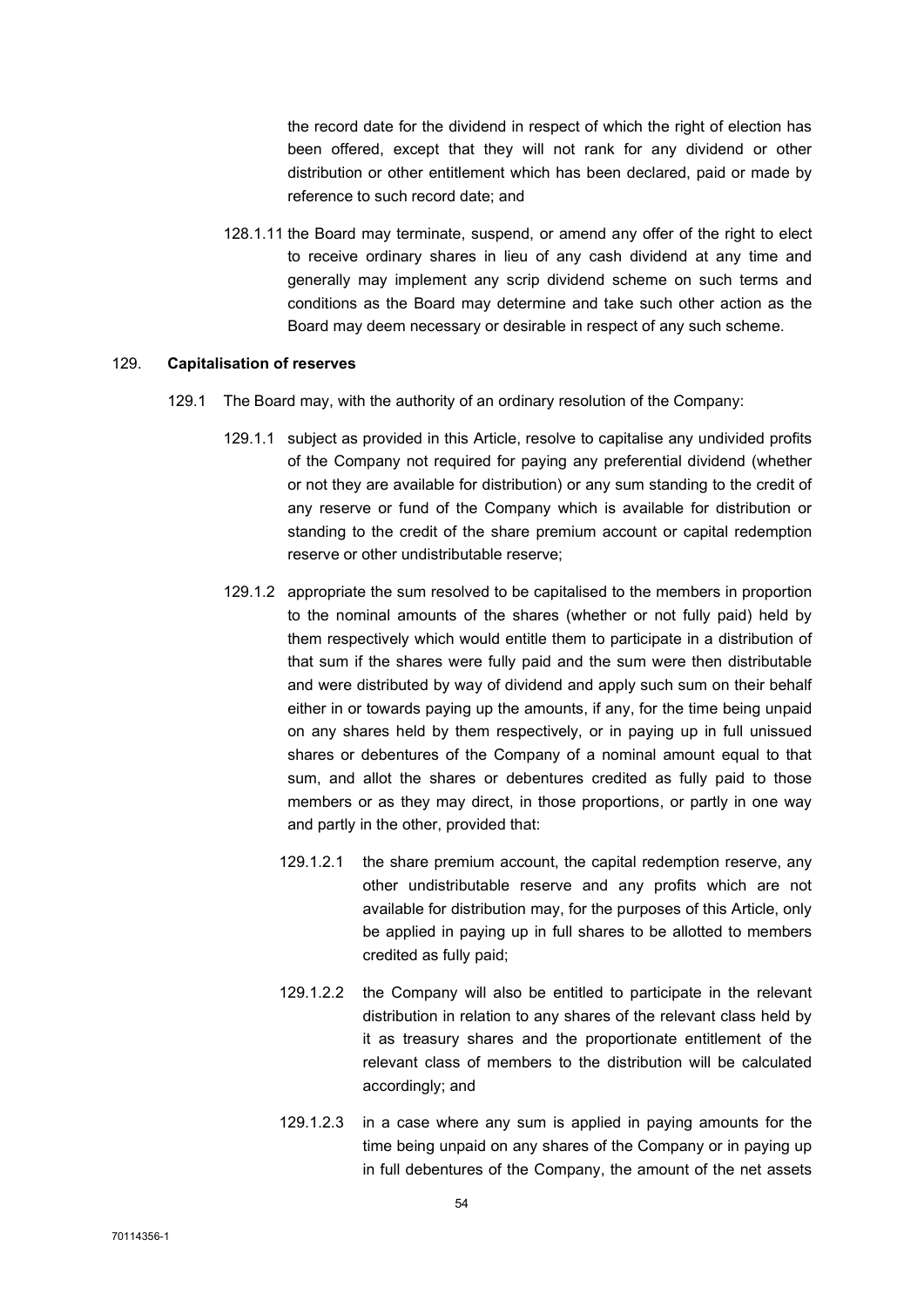of the Company at that time in not less than the aggregate of the called up share capital of the Company and its undistributable reserves as shown in the latest audited accounts of the Company or such other accounts as may be relevant and would not be reduced below that aggregate by the payment of it;

- 129.1.3 resolve that any shares so allotted to any member in respect of a holding by him of any partly paid shares shall, so long as such shares remain partly paid, rank for dividends only to the extent that such partly paid shares rank for dividends;
- 129.1.4 make such provision by the issue of fractional certificates (or by ignoring fractions or by accruing the benefit of it to the Company rather than to the members concerned) or by payment in cash or otherwise as it thinks fit in the case of shares or debentures becoming distributable in fractions;
- 129.1.5 authorise any person to enter on behalf of such members concerned into an agreement with the Company providing for either:
	- 129.1.5.1 the allotment to them respectively, credited as fully paid up, of any shares or debentures to which they may be entitled on such capitalisation; or
	- 129.1.5.2 the payment up by the Company on behalf of such members by the application of their respective proportions of the reserves or profits resolved to be capitalised, of the amounts or any part of the amounts remaining unpaid on their existing shares,

(any agreement made under such authority being effective and binding on all such members); and

129.1.6 generally do all acts and things required to give effect to such resolution.

## 130. Record dates

- 130.1 Notwithstanding any other provision of these Articles but without prejudice to the rights attached to any shares and subject always to the Act, the Company or the Board may by resolution specify any date ("record date") as the date at the close of business (or such other time as the Board may determine) on which persons registered as the holders of shares or other securities shall be entitled to receipt of any dividend, distribution, interest, allotment, issue, notice, information, document or circular. Such record date may be before, on or after the date on which the dividend, distribution, interest, allotment, issue, notice, information, document or circular is declared, made, paid, given, or served.
- 130.2 In the absence of a record date being fixed, entitlement to any dividend, distribution, interest, allotment, issue, notice, information, document or circular shall be determined by reference to the date on which the dividend is declared, the distribution allotment or issue is made or the notice, information, document or circular made, given or served.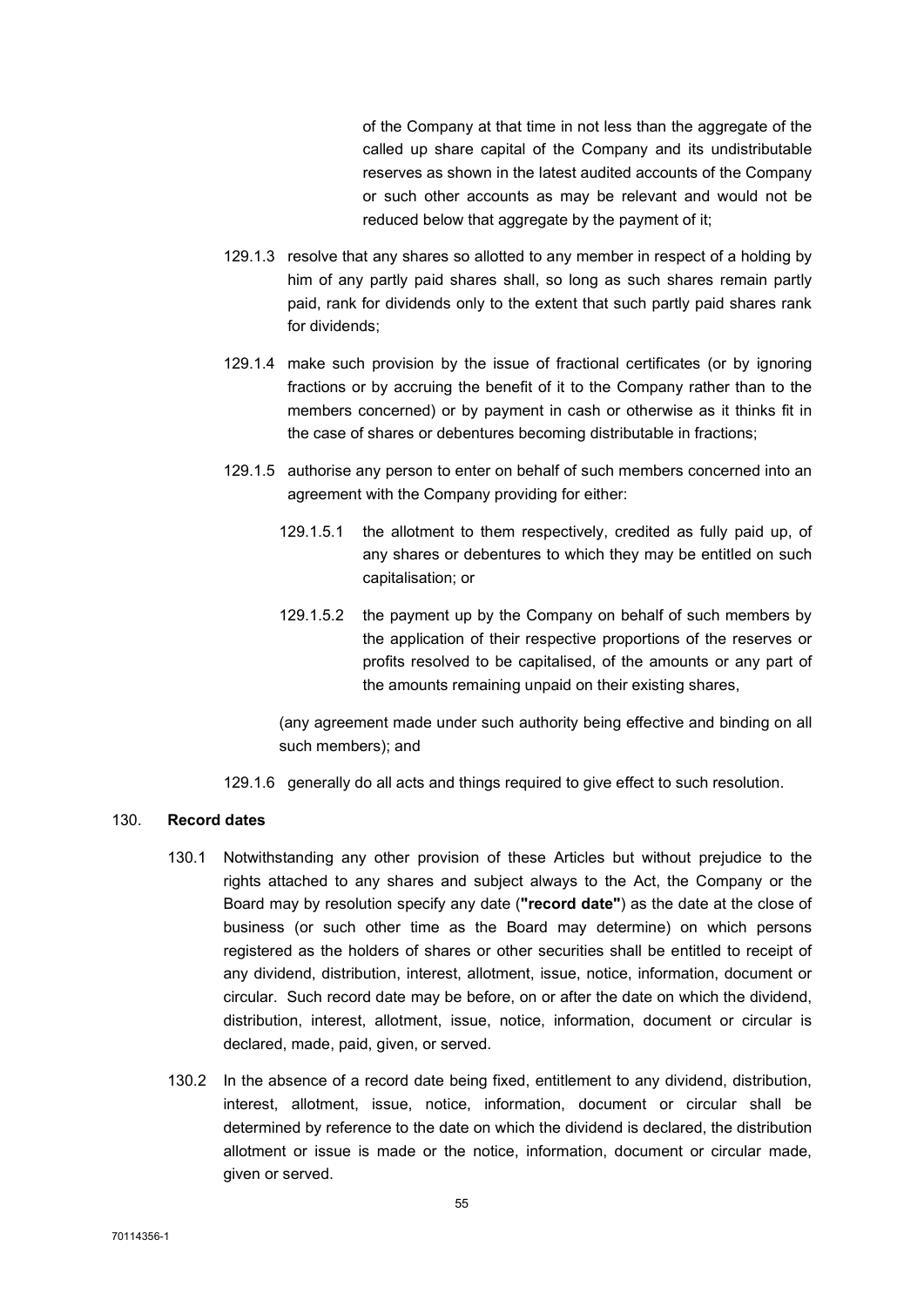#### 131. Inspection of records

No member (other than a Director) shall have any right to inspect any accounting record or other document of the Company unless he is authorised to do so by law, by order of a court of competent jurisdiction, by the Board or by ordinary resolution of the Company.

## 132. Account to be sent to members

- 132.1 In respect of each financial year, a copy of the Company's annual accounts, the strategic report, the Directors' report, the Directors' remuneration report, the auditor's report on those accounts and on the auditable part of the Directors' remuneration report shall be sent or supplied to:
	- 132.1.1 Every member (whether or not entitled to receive notices of general meetings);
	- 132.1.2 Every holder of debentures (whether or not entitled to receive notice of general meetings);
	- 132.1.3 Every other person who is entitle to receive notice of general meetings,

not less than 21 clear days before the date of the meeting at which copies of those documents are to be laid in accordance with the Act.

- 132.2 This Article does not require copies of the documents to which it applies to be sent or supplied to:
	- 132.2.1 A member or holder of debentures of whose address the Company is unaware; or
	- 132.2.2 More than one of the joint holders of shares or debentures.
- 132.3 The Board may determine that persons entitled to receive a copy of the Company's annual accounts, the strategic report, the Directors' report, the Directors' remuneration report, the auditor's report on those accounts and on the auditable part of the Directors' remuneration report are those persons entered on the Register at the close of business on a day determined by the Board, provided that the day determined by the Board may not be more than 21 days before the day that the relevant copies are being sent.
- 132.4 Where permitted by the Act, a strategic report with supplementary material in the form and containing the information prescribed by the Act may be sent or supplied to a person so electing in place of the documents required to be sent or supplied by Article 132.1.
- 132.5 Notwithstanding any provision of Article 133, the Company shall be entitled to send and/or supply any, or all, of the documents referred to in Article 132.1 via electronic means and/or making them available on the Company's website.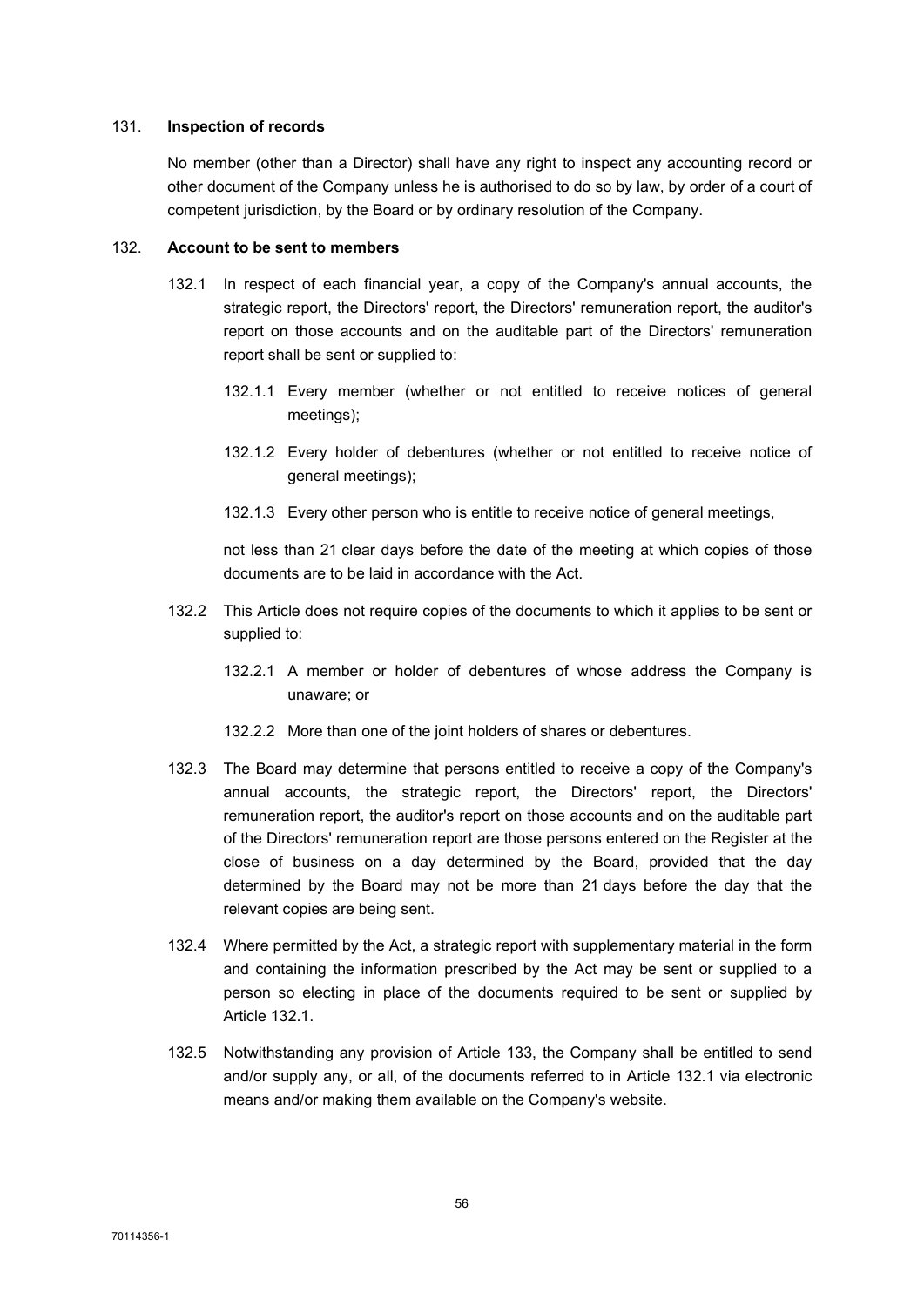#### 133. Service of Notices

- 133.1 The Company can send, deliver or serve any notice or other document, including a share certificate, to or on a member:
	- 133.1.1 personally;
	- 133.1.2 by sending it through the postal system addressed to the member at his registered address or by leaving it at that address addressed to the member;
	- 133.1.3 through a relevant system, where the notice or document relates to uncertificated shares;
	- 133.1.4 where appropriate, by sending or supplying it in electronic form to an address notified by the member to the Company for that purpose;
	- 133.1.5 where appropriate, by making it available on a website and notifying the member of its availability in accordance with this Article; or
	- 133.1.6 by any other means authorised in writing by the member.
- 133.2 In the case of joint holders of a share:
	- 133.2.1 service, sending or supply of any notice, document or other information on or to one of the joint holders shall for all purposes be deemed a sufficient service on, sending or supplying to all the joint holders; and
	- 133.2.2 anything to be agreed or specified in relation to any notice, document or other information to be served on, sent or supplied to them may be agreed or specified by any one of the joint holders and the agreement or specification of the first named in the Register shall be accepted to the exclusion of that of the other joint holders.
- 133.3 Where a member (or, in the case of a joint holders, the person first named in the Register) has a registered address outside the United Kingdom but has notified the Company of an address within the United Kingdom at which notices, documents or other information may be given to him or has given to the Company an address for the purposes of communications by electronic means at which notices, documents or other information may be served, sent or supplied to him, he shall be entitled to have notices served, sent or supplied to him at such address or, where applicable, the Company may make them available on a website and notify the holder of that address. Otherwise no such member shall be entitled to receive any notice, document or other information from the Company.
- 133.4 If on three consecutive occasions any notice, document or other information has been sent to any member at his registered address or his address for the service of notices (by electronic means or otherwise) but has been returned undelivered, such member shall not be entitled to receive notices, documents or other information from the Company until he shall have communicated with the Company and supplied in writing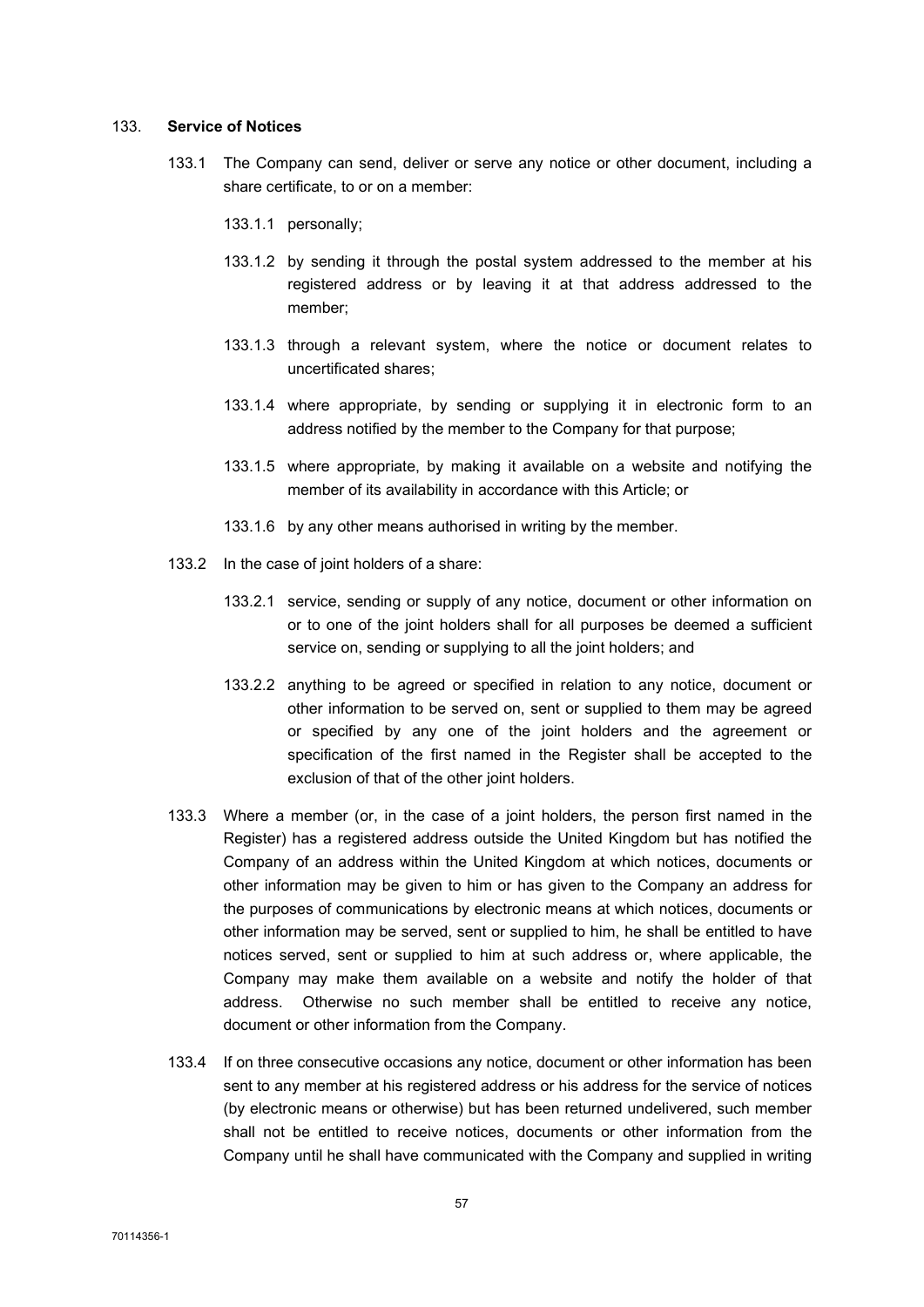a new registered address or address within the United Kingdom for the service of notices or has informed the Company of an address for the service of notices and the sending or supply of documents and other information in electronic form. For these purposes, any notice, document or other information served, sent or supplied by post shall be treated as returned undelivered if the notice, document or other information is served, sent or supplied back to the Company (or its agents) and a notice, document or other information served, sent or supplied in electronic form shall be treated as returned undelivered if the Company (or its agents) receives notification that the notice, document or other information was not delivered to the address to which it was served, sent or supplied.

133.5 The Company may at any time and in its sole discretion choose to serve, send or supply notices, documents or other information in hard copy form alone to some or all of the members.

#### 134. Notice on person entitled by transmission

The Company may give notice to the person entitled to a share because of the death or bankruptcy of a member or otherwise by operation of law, by sending or delivering it in any manner authorised by these Articles for the giving of notice to a member, addressed to that person by name, or by the title of representative of the deceased or trustee of the bankrupt or representative by operation of law or by any like description, at the address (if any) within the United Kingdom supplied for the purpose by the person claimed to be so entitled or to which notices may be sent in electronic form. Until such an address has been so supplied, a notice may be given in any manner in which it might have been given if the death or bankruptcy or operation of law had not occurred.

## 135. Record date for service

Any notice, document or other information may be served, sent or supplied by the Company by reference to the register as it stands at any time not more than 15 days before the date of service, sending or supplying. No change in the register after that time shall invalidate that service, sending or supply. Where any notice, document or other information is served on, sent or supplied to any person in respect of a share in accordance with these Articles, no person deriving any title or interest in that share shall be entitled to any further service, sending or supplying of that notice, document or other information.

#### 136. Evidence of service

136.1 Any notice, document or other information, addressed to a member at his registered address or address for service in the United Kingdom shall, if served, sent or supplied by first class post, be deemed to have been served or delivered on the day after the day when it was put in the post (or, where second class post is employed, on the second day after the day when it was put in the post). Proof that an envelope containing the notice, document or other information was properly addressed and put into the post as a prepaid letter shall be conclusive evidence that the notice was given.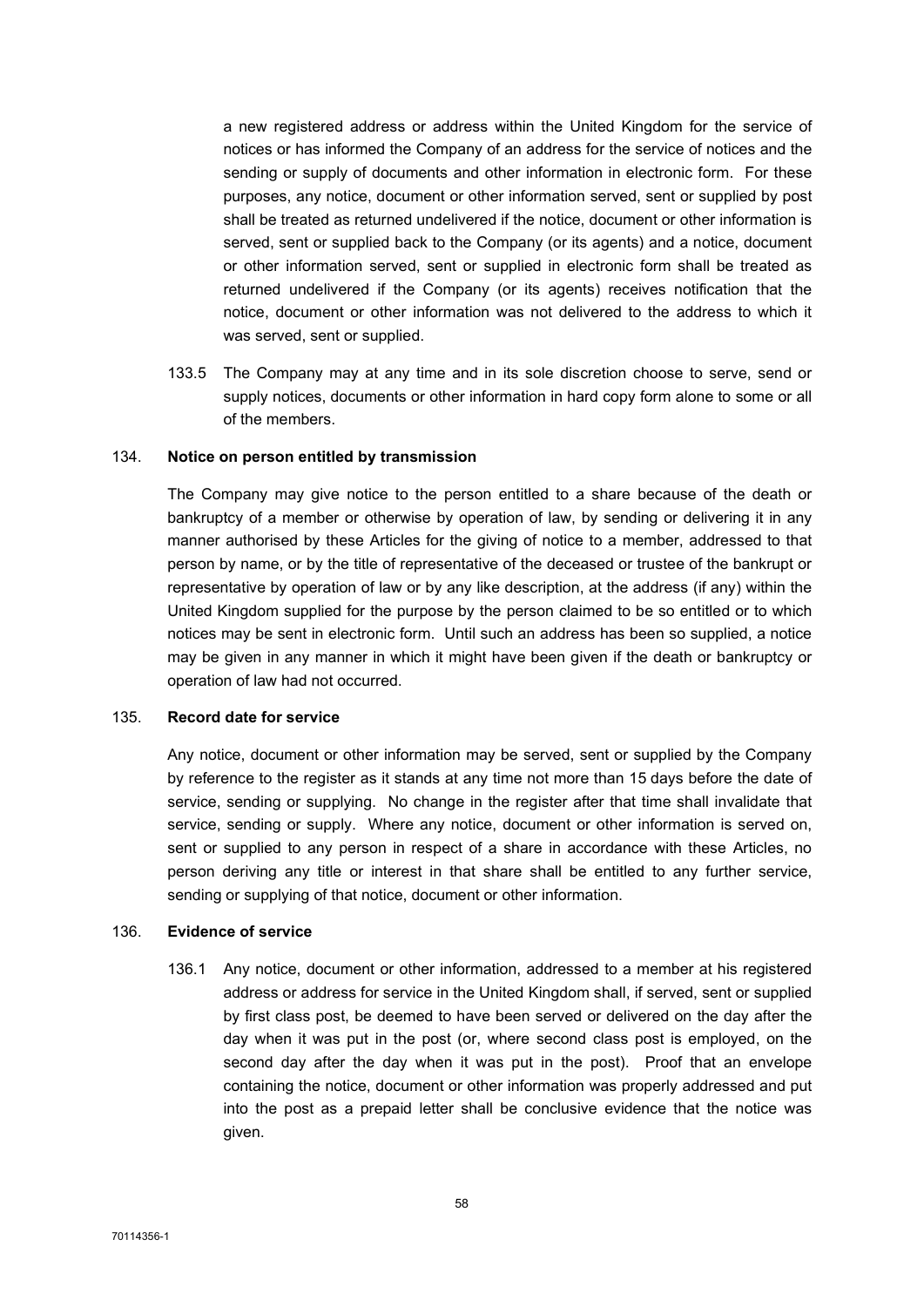- 136.2 Any notice, document or other information not served, sent or supplied by post but delivered or left at a registered address or address for service in the United Kingdom (other than an address for the purposes of communications by electronic means) shall be deemed to have been served or delivered on the day on which it was so delivered or left.
- 136.3 Any notice, document or other information, if served, sent or supplied by electronic means shall be deemed to have been received on the day on which the electronic communication was sent by or on behalf of the Company notwithstanding that the Company subsequently sends a hard copy of such notice, document or other information by post. Any notice, document or other information made available on a website shall be deemed to have been received on the day on which the notice, document or other information was first made available on the website or, if later, when a notice of availability is received or deemed to have been received pursuant to this Article. Proof that the notice, document or other information was properly addressed shall be conclusive evidence that the notice by electronic means was given.
- 136.4 Any notice, document or other information served, sent or supplied by the Company by means of a relevant system shall be deemed to have been received when the Company or any sponsoring system-participant acting on its behalf sends the issuerinstruction relating to the notice, document or other information.
- 136.5 Any notice, document or other information served, sent or supplied by the Company by any other means authorised in writing by the member concerned shall be deemed to have been received when the Company has carried out the action it has been authorised to take for that purpose.

#### 137. Notice when post not available

If at any time by reason of the suspension, interruption or curtailment of postal services within the United Kingdom the Company is unable effectively to convene a general meeting by notices sent through the post, the Company need only give notice of a general meeting to those members with whom the Company can communicate by electronic means and who have provided the Company with an address for this purpose. The Company shall also advertise the notice in at least one national newspaper published in the United Kingdom and make it available on its website from the date of such advertisement until the conclusion of the meeting or any adjournment of it. In any such case the Company shall send confirmatory copies of the notice by post to those members to whom notice cannot be given by electronic means if, at least seven days prior to the meeting, the posting of notices to addresses throughout the United Kingdom again becomes practicable.

#### 138. Indemnity and insurance

138.1 In this Article:

"relevant loss" any loss or liability which has been or may be incurred by a relevant officer in connection with that relevant officer's duties or powers in relation to the company, any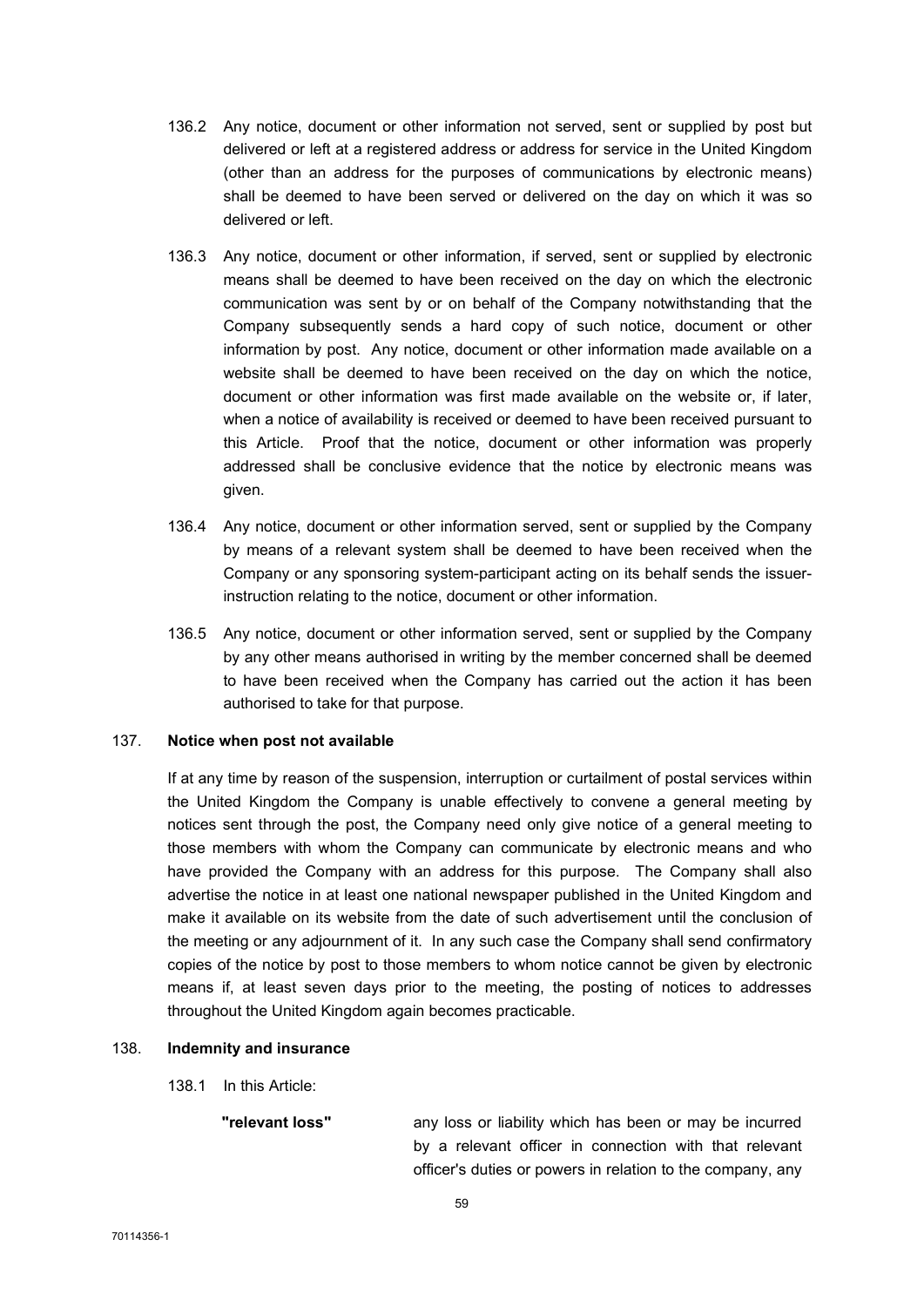associated company or any pension fund or employees' share scheme of the company or associated company.

- "relevant officer" any Director or other officer or former director or other officer of the Company or an associated company (including any company which is a trustee of an occupational pension scheme (as defined by section 235(6) of the Act), but excluding in each case any person engaged by the Company (or associated company) as auditor (whether or not he is also a director or other officer), to the extent he acts in his capacity as auditor); and
- 138.2 companies are "associated" if one is a subsidiary of the other or both are subsidiaries of the same body corporate;
- 138.3 Subject to Article 138.4, but without prejudice to any indemnity to which a relevant officer is otherwise entitled:
	- 138.3.1 each relevant officer shall be indemnified out of the Company's assets against all relevant loss including any liability incurred by him in defending any civil or criminal proceedings, in which judgment is given in his favour or in which he is acquitted or the proceedings are otherwise disposed of without any finding or admission of any material breach of duty on his part or in connection with any application in which the court grants him, in his capacity as a relevant officer, relief from liability for negligence, default, breach of duty or breach of trust in relation to the Company's (or any associated company's) affairs; and
	- 138.3.2 the Company may provide any relevant officer with funds to meet expenditure incurred or to be incurred by him in connection with any proceedings or application referred to in Article 138.3.1 and otherwise may take any action to enable any such relevant officer to avoid incurring such expenditure.
- 138.4 This Article does not authorise any indemnity which would be prohibited or rendered void by any provision of the Companies Acts or by any other provision of law.
- 138.5 The Directors may decide to purchase and maintain insurance, at the expense of the Company, for the benefit of any relevant officer in respect of any relevant loss.

#### 139. Winding up

139.1 If the Company is wound up, the liquidator may, with the authority of a special resolution and any other authority required by law, divide among the members in specie the whole or any part of the assets of the Company. This applies whether the assets shall consist of property of one kind or different kinds. For this purpose, the liquidator may set such value as the liquidator considers fair on any asset or assets and may determine how to divide it between the members or different classes of